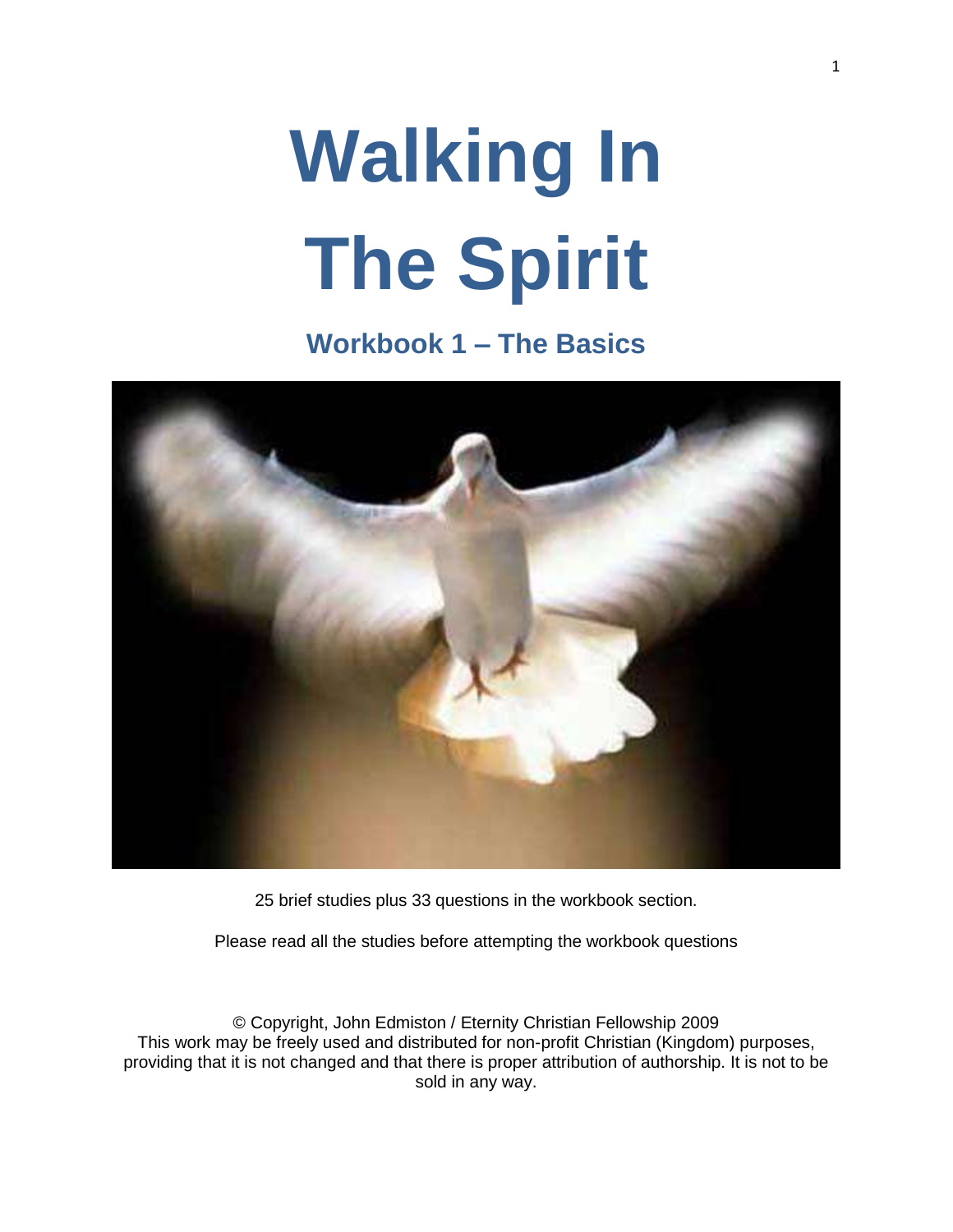# **Table of Contents**

| How to Use This Workbook                       | 3              |
|------------------------------------------------|----------------|
| The New Covenant Part 1                        | 4              |
| The New Covenant Part 2                        | $\overline{7}$ |
| The New Covenant Part 3                        | 9              |
| The New Nature Part 1                          | 11             |
| The New Nature Part 2                          | 13             |
| The Mind Set On the Spirit                     | 16             |
| Connecting Heaven and Earth                    | 19             |
| The Kosmos and the Christian                   | 22             |
| What Is Faith?                                 | 25             |
| Walking in Faith Part 1                        | 28             |
| Walking in Faith Part 2                        | 31             |
| God Personally Teaches Us How to Walk By Faith | 33             |
| <b>How God Coaches Us</b>                      | 36             |
| Grace, Holiness and God as Our Personal Coach  | 39             |
| The Highway to Holiness                        | 41             |
| The Baptism in the Holy Spirit Part 1          | 43             |
| The Baptism in the Holy Spirit Part 2          | 46             |
| The Baptism in the Holy Spirit Part 3          | 48             |
| The Baptism in the Holy Spirit Part 4          | 51             |
| The Baptism in the Holy Spirit Part 5          | 53             |
| How to Receive Blessings from God By Faith     | 55             |
| <b>Two Principles</b>                          | 58             |
| Praying for the Positive Blessing              | 61             |
| What Do You Desire That I Should Do For You?   | 64             |
| Waiting Upon the Lord                          | 66             |
| <b>Review Questions</b>                        | 69             |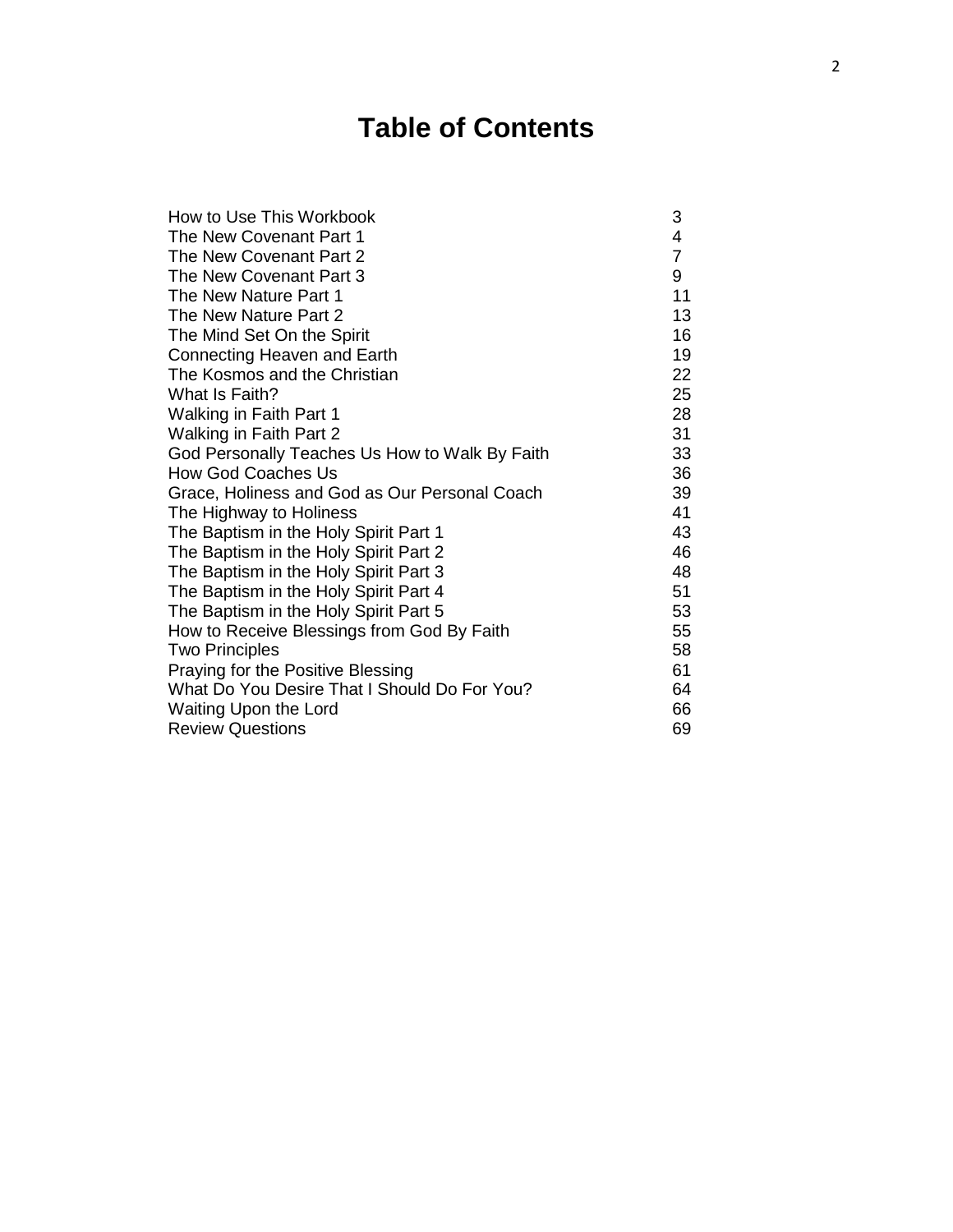## **How To Use This Workbook**

This workbook can be used for personal study or in a group setting such as in a church bible class.

It is in black and white, letter-sized format for easy reproduction & distribution.

This manual is designed for anyone who wants to learn about Walking In The Spirit. While the bible teaching is concise and challenging, I have tried to avoid using any specialized theological language.

You may readily translate this manual into another language providing that you ask permission by sending me an email at: johned@aibi.ph

#### **PERSONAL STUDY**

Read one study per day and you will finish all 25 studies in just under a month. Then go on and do the exercises at the end of the manual. These 33 questions will help reinforce what you have learned.

#### **WEEK-BY-WEEK BIBLE STUDY**

Do one or at most two studies per week in your group allowing plenty of time for discussion.

Check out the bible verses that are referenced.

Always ask what people are learning on an individual level from the study e.g. "Mary what was the point that struck you most today?"

Emphasize application to practical daily issues of life.

Each week collect prayer points from group members and close in prayer.

When you have completed the manual go right through all the exercises as a way of tying it all together.

#### **AS A TRAINING COURSE**

Send copies of the manual (by post or email) to the students and give them about one month to read the material and do the exercises (see personal study section above). Make yourself available as a mentor during this time.

Then gather all the students together for *at least* three hours, open in worship (30 minutes) and then review the manual and go through the exercise questions together.

Get the students to submit their answers to the exercises to you, then grade them. (There are 33 questions so each answer can be worth 3% with 1% given just for showing up!)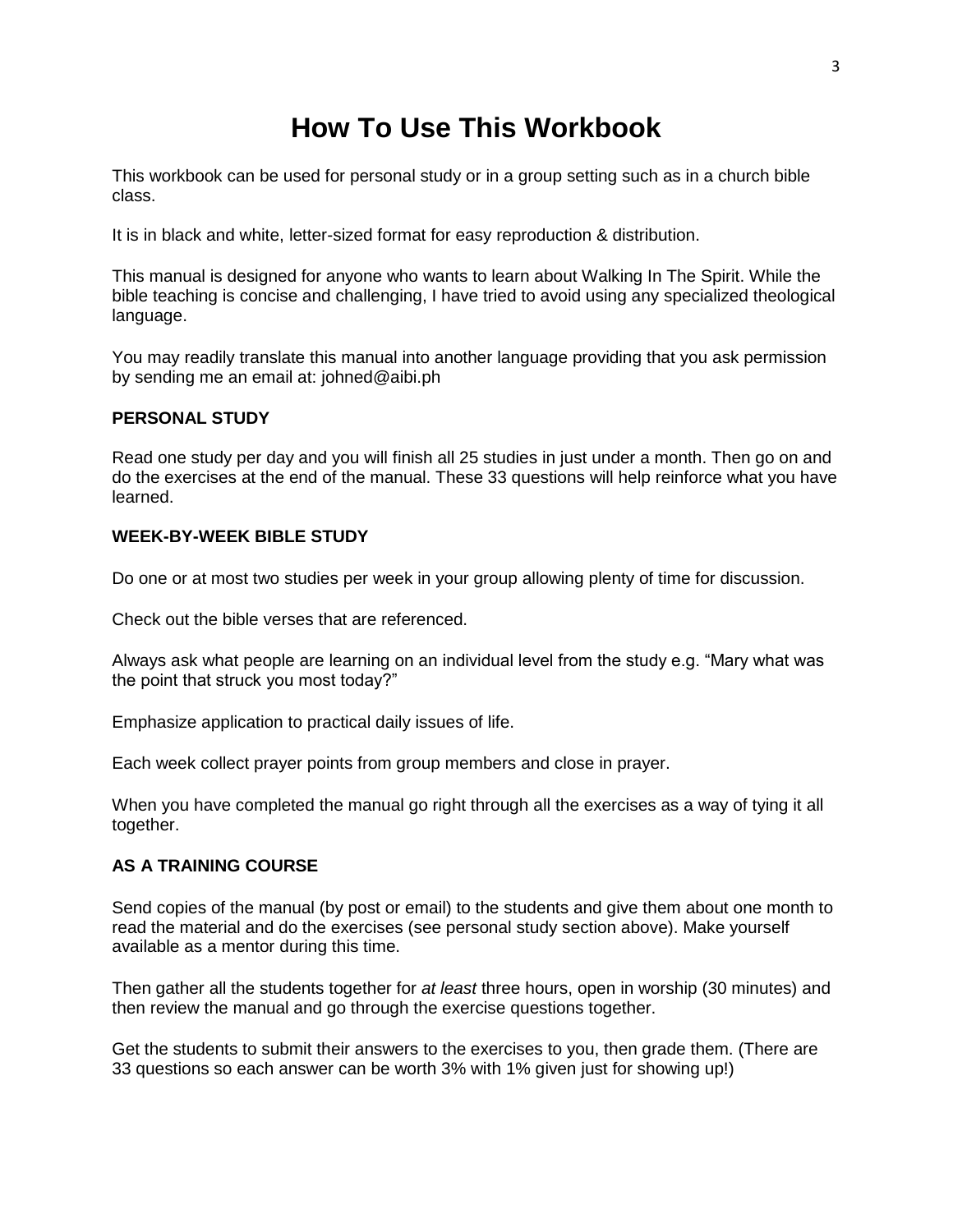#### **The New Covenant**

We live in a secular culture that radically devalues (or trivializes) the inner life and the spiritual life, and emphasizes the life of 'sight', of materialism and of that which can be confirmed by the five senses. This series of Eternity-DBS will be a sort of step-by-step guide to renewing our minds and our spiritual senses, and opening up to walking and dwelling in the Holy Spirit.

The first thing we need to know is that we are in a New Covenant, we have moved from a lifestyle of 'law-keeping' under the Old Covenant of the laws of Moses, to a lifestyle of "Spiritfollowing" (while still being holy as He is holy) in the New Covenant established by Jesus Christ. Indeed, it is those who are led by the Spirit that are the sons of God! This statement is found in two very similar passages that contrast the flesh life, the Spirit life and the life of serving the law in fear.

**Romans 8:12-15 MKJV** *Therefore, brothers, we are not debtors to the flesh, to live according to the flesh. (13) For if you live according to the flesh, you shall die. But if you through the Spirit mortify the deeds of the body, you shall live. (14) For as many as are led by the Spirit of God, they are the sons of God. (15) For you have not received the spirit of bondage again to fear, but you have received the Spirit of adoption by which we cry, Abba, Father!*

**Galatians 5:16-18 MKJV** *I say, then, Walk in the Spirit and you shall not fulfill the lusts of the flesh. (17) For the flesh lusts against the Spirit, and the Spirit against the flesh. And these are contrary to one another; lest whatever you may will, these things you do. (18) But if you are led by the Spirit, you are not under law.*

The contrast between law and Spirit is forcefully made in Romans, Galatians and Hebrews and is perhaps clearest in this verse:

**Romans 7:6 MKJV** *But now we having been set free from the Law, having died to that in which we were held, so that we serve in newness of spirit and not in oldness of the letter.*

We are to be Spirit-following people. But how do we do this? In our modern lives we have become spiritually dull. We are unsure whether it is God, the Devil or our own desires that are leading us. We are lost and confused and have great difficulty following the Holy Spirit, so we often revert to Law, or to our own strength and reason or even to despair. But God CAN be trusted and He can and does lead His people. So let's keep on going and look a bit more at this New Covenant.

The New Covenant is **promised** in Jeremiah 31:31

**Jeremiah 31:31-34 MKJV** *Behold, the days come, says Jehovah, that I will cut a new covenant with the house of Israel, and with the house of Judah, (32) not according to the covenant that I cut with their fathers in the day I took them by the hand to bring them out of the land of Egypt; which covenant of Mine they broke, although I was a husband to them, says Jehovah; (33) but this shall be the covenant that I will cut with the house of Israel: After those days, says Jehovah, I will put My Law in their inward parts, and write it in their hearts; and I will be their God, and they shall be My people. (34) And they shall no more teach each man his neighbor and each man his brother, saying, Know Jehovah; for they shall all know Me, from the least of them to the*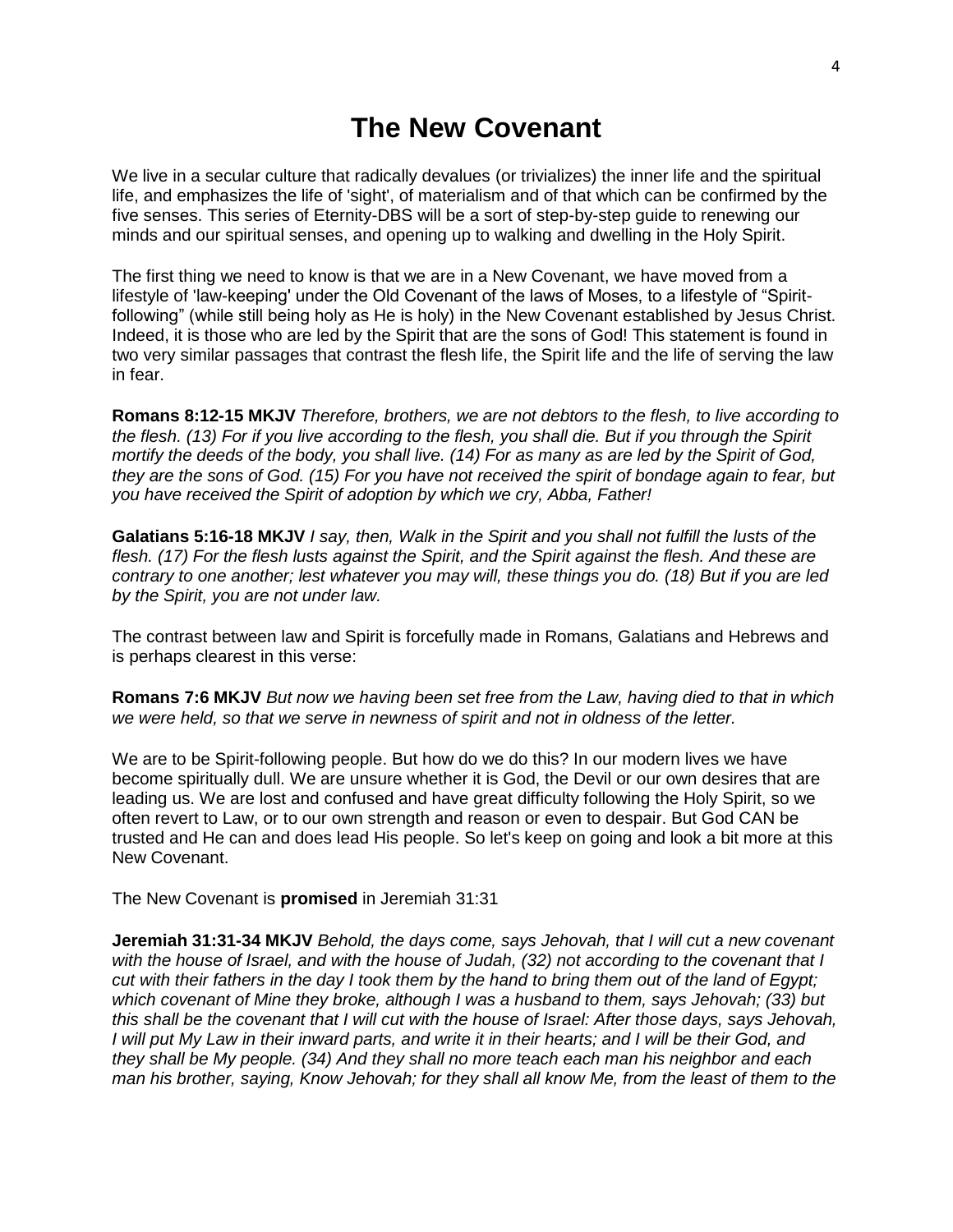*greatest of them, says Jehovah. For I will forgive their iniquity, and I will remember their sins no more.*

We can see that is a covenant where the law is written on the hearts of believers, and people come to a true internal knowledge of God through personal and individual revelation that needs no external teacher (see also 1 John 2:20,27)

The New Covenant is **instituted** at the Lord's Supper and by the death and resurrection of Jesus Christ, who becomes its Mediator:

**Matthew 26:26-28 MKJV** *And as they were eating, Jesus took bread and blessed it, and broke it, and gave it to the disciples, and said, Take, eat, this is My body. (27) And He took the cup and gave thanks, and gave it to them, saying, Drink all of it. (28) For this is My blood of the new covenant, which is shed for many for the remission of sins.*

**Hebrews 9:15 MKJV** *And for this cause He is the Mediator of the new covenant, so that by means of death, for the redemption of the transgressions that were under the first covenant, those who are called might receive the promise of eternal inheritance.*

The New Covenant **completely replaced** the Old Covenant just as a new will replaces an older will, or a new labor contract replaces an old labor contract:

**Hebrews 8:6-13 MKJV** *But now He has obtained a more excellent ministry, by so much He is also the Mediator of a better covenant, which was built upon better promises. (7) For if that first covenant had been without fault, then no place would have been sought for the second. (8) For finding fault with them, He said to them, "Behold, days are coming, says the Lord, and I will make an end on the house of Israel and on the house of Judah; a new covenant shall be, (9) not according to the covenant that I made with their fathers in the day I took hold of their hand to*  lead them out of the land of Egypt," because they did not continue in My covenant, and I did not *regard them, says the Lord. (10) "For this is the covenant that I will make with the house of Israel after those days, says the Lord: I will put My Laws into their mind and write them in their hearts, and I will be their God, and they shall be My people. (11) And they shall not each man teach his neighbor, and each man his brother, saying, Know the Lord, for all shall know Me, from the least to the greatest. (12) For I will be merciful to their unrighteousness, and their sins and their iniquities I will remember no more." (13) In that He says, A new covenant, He has made the first one old. Now that which decays and becomes old is ready to vanish away.*

The New Covenant is **actively ministered** by Paul and the other apostles:

**2 Corinthians 3:6 MKJV** *who also has made us able ministers of the new covenant; not of the letter, but of the spirit; for the letter kills, but the Spirit makes alive.*

The Spirit-led Christian is not under the Jewish Law or any other set of negative legalisms (for the letter kills, but the Spirit makes alive). We live a life of faith that is inward and spiritual, and which is revealed in our conscience and spirit by the Holy Spirit who is given to us. We are under a completely new contract. The old has passed away.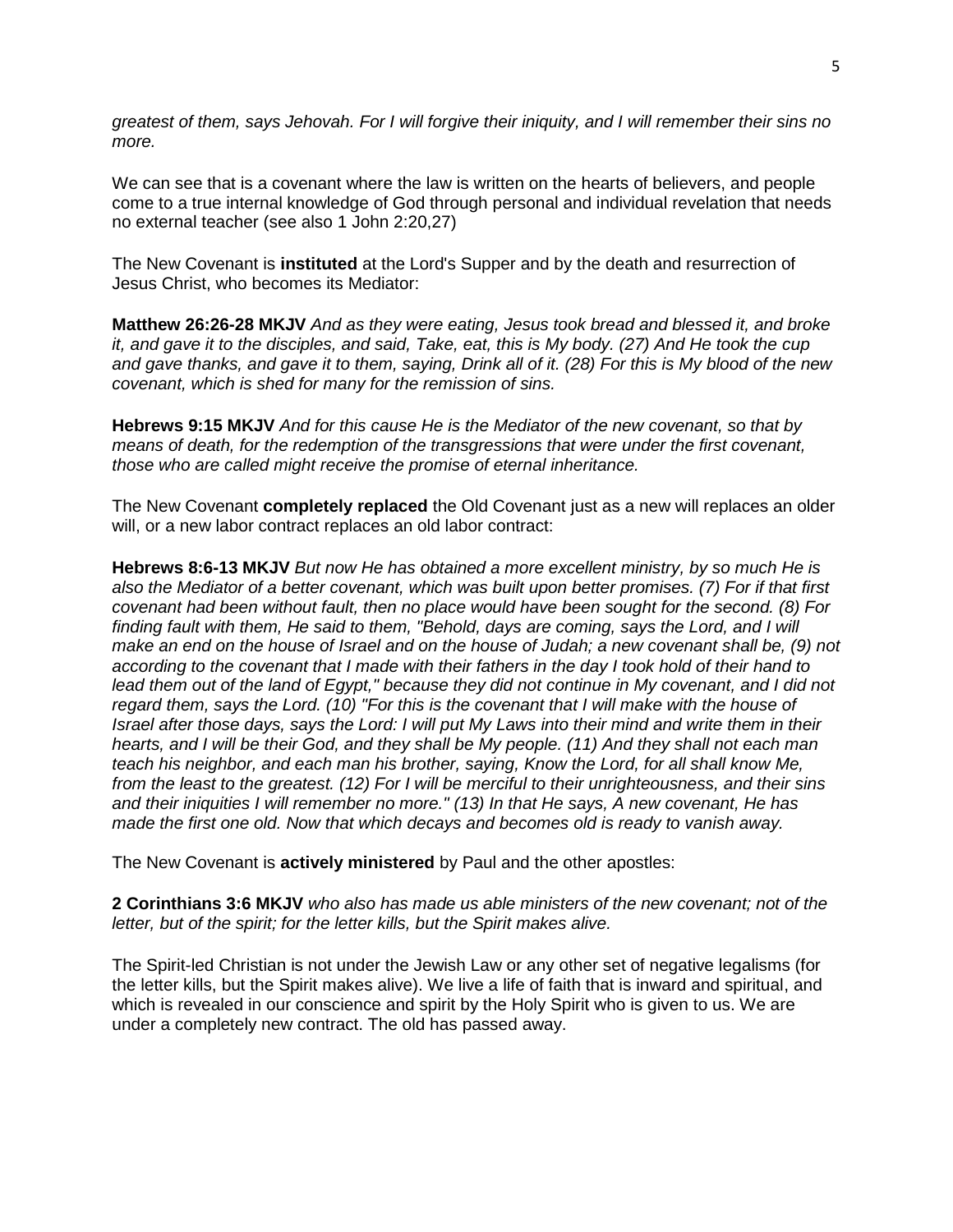The Old Testament is inspired and valuable and testifies to Christ, but we do not live by the laws and commandments of Moses any longer. We are freed from all of that (see Romans chapter 7, Galatians chapters 2-5)

**2 Corinthians 3:17-18 MKJV** *(17) And the Lord is that Spirit; and where the Spirit of the Lord is, there is liberty. (18) But we all, with our face having been unveiled, having beheld the glory of the Lord as in a mirror, are being changed into the same image from glory to glory, even as by the Lord Spirit.*

**Romans 8:1-2 MKJV** *There is therefore now no condemnation to those who are in Christ Jesus, who walk not according to the flesh but according to the Spirit. (2) But the Law of the Spirit of life in Christ Jesus has made me free from the law of sin and death.*

So you are not to live in fleshly passions, nor in religious legalism, but rather in the grace of the New Covenant as followers of Jesus Christ, led by the Holy Spirit into all truth (John 14:26).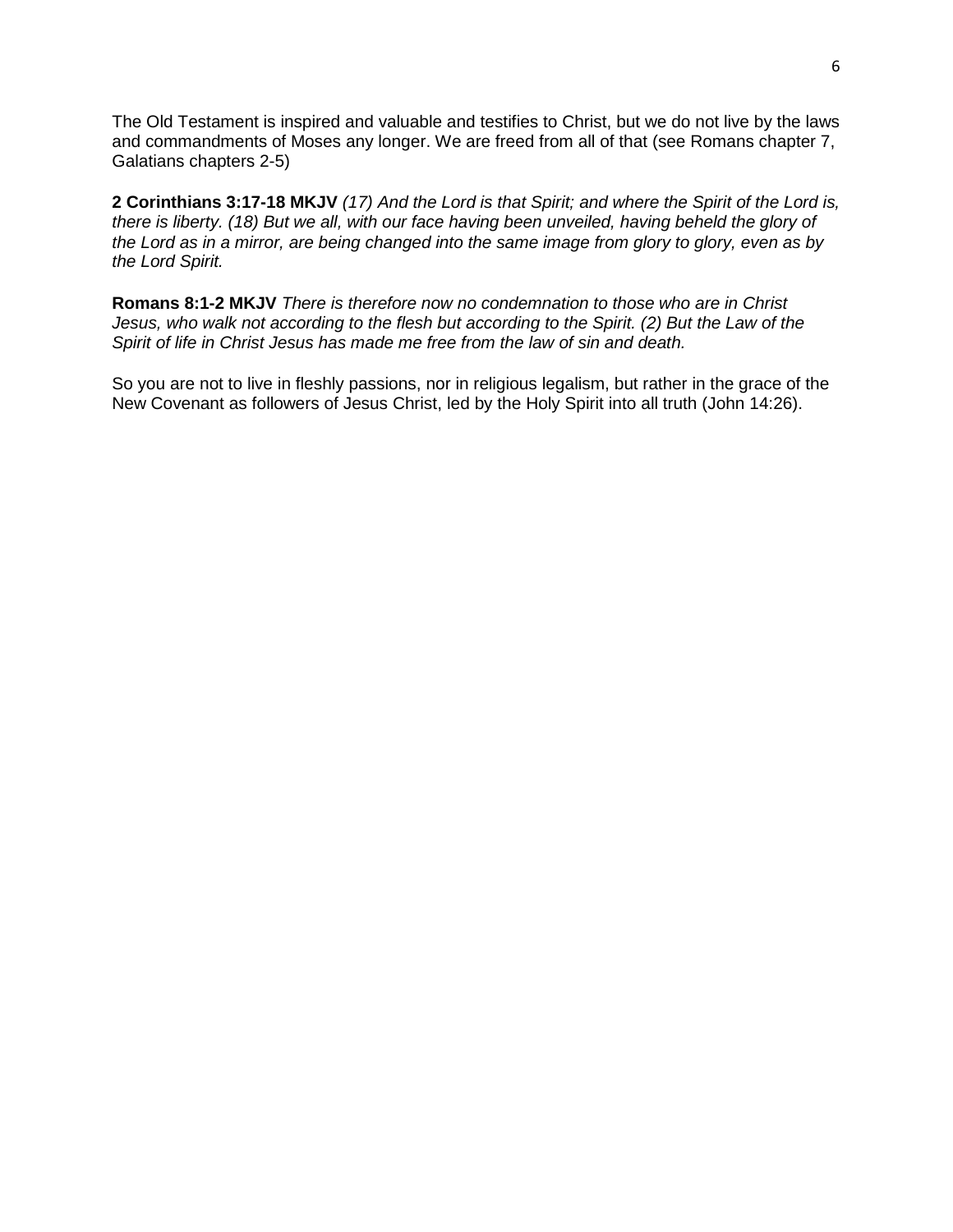#### **The New Covenant Part 2**

The New Covenant calls us to be Spirit-Followers rather than Law-Keepers or Flesh-Indulgers. We saw that the New Covenant was promised by God via Jeremiah the prophet, established by Jesus at the Last Supper, and that through His death and resurrection he has become the Mediator of the New Covenant which completely replaces the Old Covenant. We also saw that the New Covenant was actively ministered by the apostles such as Paul.

Now we need to go into a bit more depth about precisely what the New Covenant means for our daily Christian life. We find the Scriptures telling us that the New Covenant is for the 'forgiveness of sins' (Matthew 26:28, Romans 11:27, Hebrews 9:13,14), that it is a better covenant than the Laws of Moses which it replaces (Hebrews 7:22, 8:6), because it is eternal (Hebrews 13:20) and gives not just material blessings but eternal life itself (Hebrews 9:11-15), a new and living way to God (Hebrews 10:20).

The New Covenant is a covenant which brings glory, freedom and life to those who believe (2 Corinthians 3:6-18) and as a result of which we have (in Christ) all the spiritual blessings of the heavenly realms (Ephesians 1:3), including being seated in the heavenly realms with Christ Jesus (Ephesians 2:4-7) and being made children of Abraham (Galatians 3:13-29), which include the Promise of Abraham that we might receive the Spirit through faith (Galatians 3:14), and it is this Holy Spirit who becomes the dynamic power of the Christian life (Romans 8:4-6, 14:17, 15;13; Galatians 5:16-18).

The New Covenant means we have access to God as sons of God and members of His household (Ephesians 2:17-19, Romans 5:1-5, 8;14-16), since our sin is forgiven and the way to God has been made through Christ's sacrifice on the cross (Hebrews 10:20). And this means we can individually go to the throne of grace for grace and help in time of need - and that we do not need any earthly priest to represent us there, since Christ is our Mediator (Hebrews 4:14- 16). Indeed, we can call God our "Abba Father" (Romans 8:14-16).

Now Abba Father means that we have been granted a close personal relationship with God, in which He is changing us from glory to glory as we behold the face of God in Christ (2) Corinthians 3:17-18). The Old Covenant was about performance (do this and you shall live), while the new is about grace and the free gift of eternal life (Romans 6:23) and God's ability to renew us with resurrection power (Romans 8:11).

Thus the New Covenant is all about God's absolutely unconditional love for you. You do not have to perform or to do anything in order to be saved. You simply have to trust God. And you do not have to change yourself. God does the changing - working in you to make you an entirely new creation (2 Corinthians 5:17, Galatians 6:15) and creating a 'new man' made in the image of Jesus Christ (Ephesians 4:24, Colossians 3:10).

Thus the knowledge of the New Covenant should put an end to spiritual striving. God loves you and has called you and has given His Son for you so that you can be saved.

**Romans 8:31-34 HCSB** *What then are we to say about these things? If God is for us, who is against us? (32) He did not even spare His own Son, but offered Him up for us all; how will He not also with Him grant us everything? (33) Who can bring an accusation against God's elect?*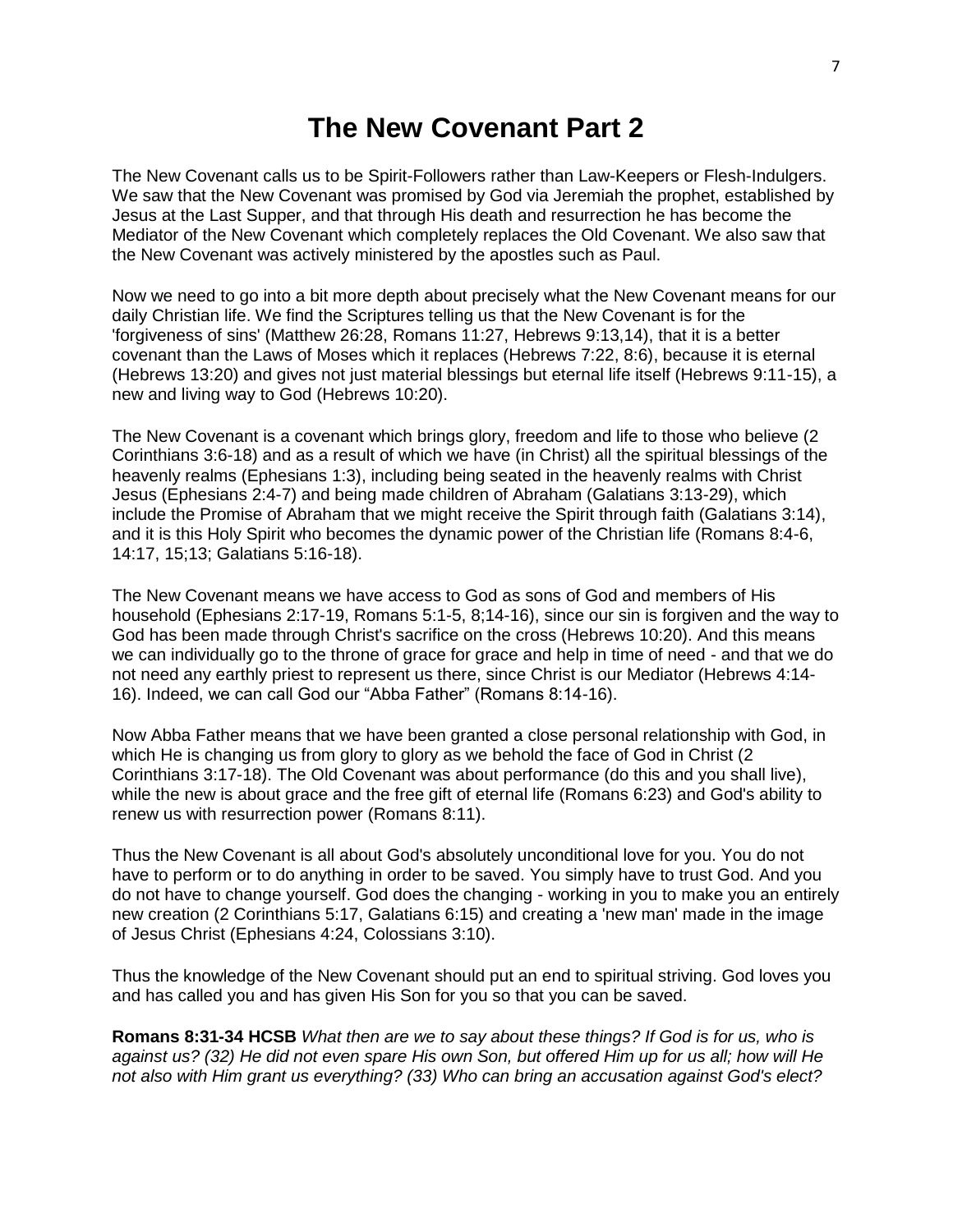*God is the One who justifies. (34) Who is the one who condemns? Christ Jesus is the One who died, but even more, has been raised; He also is at the right hand of God and intercedes for us.*

Indeed, we are told that the New Covenant is a covenant sealed by the very blood of Jesus Christ Himself! (Matthew 26:28, 1 Corinthians 11:25, Hebrews 12:24, 13:20) This is such a great gift that we cannot possibly add to it, replicate it or replace it with anything else. Everything has been done for us, by Him, as the result of a sacrifice that was 'once for all'. (Romans 6:10, Hebrews 7:27, 9:12 10:10; 1 Peter 3:18).

Our task is simply to rejoice in what God has done for us:

**Philippians 4:4 MKJV** *Rejoice in the Lord always. Again I say, Rejoice!*

**Hebrews 13:15-16 MKJV** *By Him, then, let us offer the sacrifice of praise to God continually, that is, the fruit of our lips, confessing His name. (16) But do not forget to do good and to share, for with such sacrifices God is well pleased.*

God provided the New Covenant because the old simply did not work as a method of salvation. God understands our weakness and sinfulness and knows that law-keeping just brings condemnation and death, not because the laws are bad, but because we are incapable of keeping them and so end up under divine judgment.

God wants you to stop struggling. He wants you to entirely trust Him for your salvation.

When you sin you need to remember that you are in a covenant for the forgiveness of sins, and come back to God for grace and help and cleansing by His blood (1 John 1:7-10).

When you are in need of blessing you need to remember that the New Covenant has given you all the blessings of Abraham and indeed all the blessings in the heavenly realms! (Galatians 3;13-19, Ephesians 1:3)

When you are in need of grace and help you need to remember that the New Covenant has given you glorious access to your Abba Father, an understanding High Priest and Mediator, and the privilege of being able to come before the Throne of Grace (Hebrews 4:14-16)

The New Covenant is God's supply agreement with you. In it all the promises of God are 'yea and amen' and it is these precious promises of the covenant that give us all we require for life and godliness. (2 Corinthians 1:20, 7:1; 2 Peter 1:4)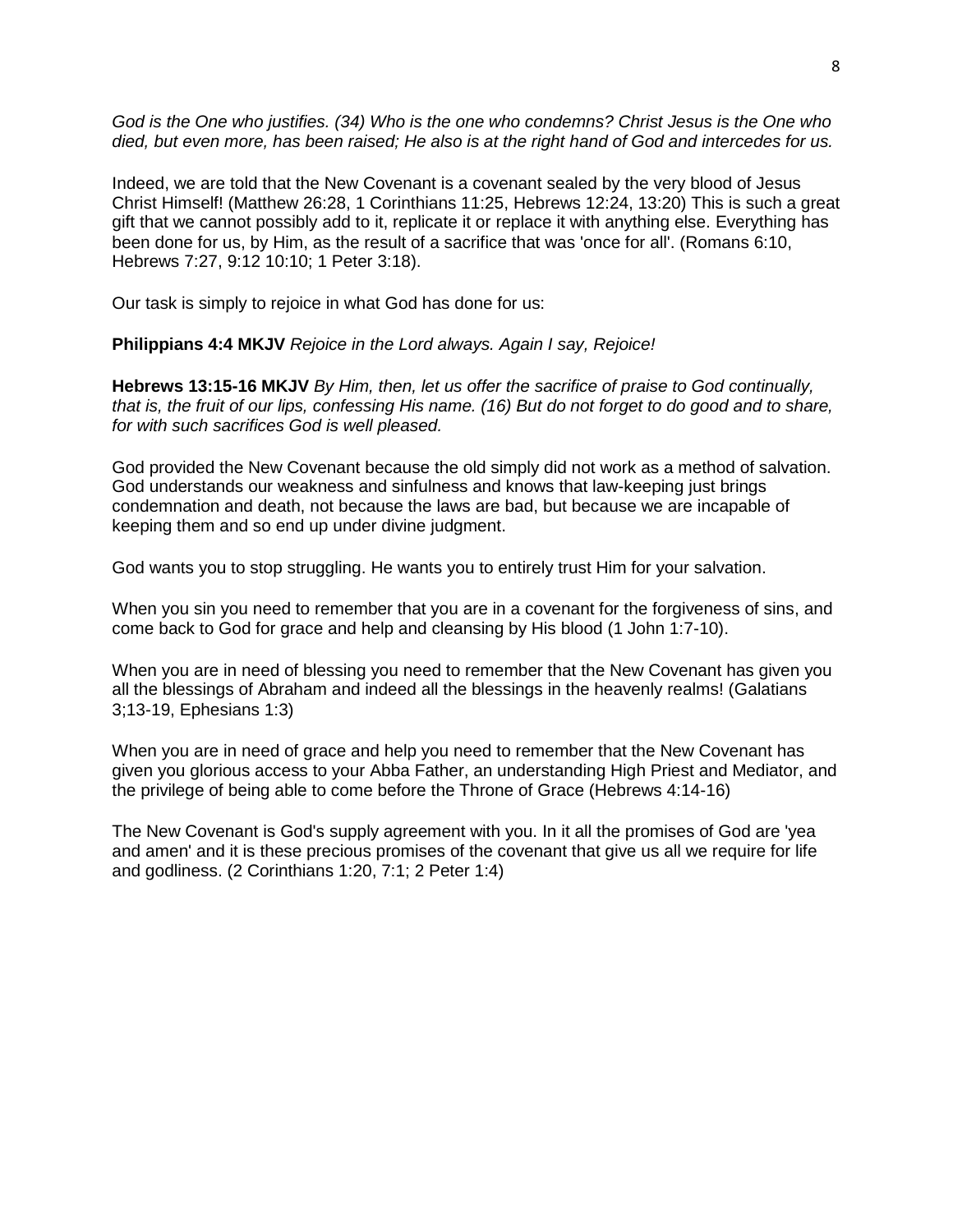#### **The Precious Promises**

**2 Peter 1:2-4 MKJV** *Grace and peace be multiplied to you through the knowledge of God and of Jesus our Lord, (3) according as His divine power has given to us all things that pertain to life and godliness, through the knowledge of Him who has called us to glory and virtue, (4) through which He has given to us exceedingly great and precious promises, so that by these you might be partakers of the divine nature, having escaped the corruption that is in the world through lust.*

**2 Corinthians 1:20 ISV** *For all God's promises are "Yes" in him. And so through him we can say "Amen," to the glory of God.*

Every covenant agreement, even in the human realm, has certain good promises attached. Now the glorious New Covenant has all the promises of God attached - and they are 'yea and amen' in Christ Jesus! These promises are free gifts. They are not earned. They are like the gifts you get as an inheritance from your uncle. You did not earn them – they were freely given because he chose to give them to you!

You do not have to 'do something' (other than believe in Jesus) for these promises to be activated. They are the promises of faith, and not of works. And they are simply inherited through faith and patience like that of Abraham (Hebrews 6:11-15).

The purpose of the promises is 'so that by these you might be partakers of the divine nature'. That is that we might become a truly holy and godly and kind and compassionate people made in the image of the God who is Love.

The promises are not given for the flesh but for the spirit. For the flesh profits nothing:

**John 6:63 MKJV** *It is the Spirit that makes alive, the flesh profits nothing. The words that I speak to you are spirit and are life.*

The promises of God are faith-activated spiritual principles that help us to be Spirit-led Jesusfollowers who 'escape the corruption that is in the world through lust'. So the promises of God are world-renouncing and lust-denying. They are the glorious promises of the saints that give hope in the midst of trials and bring the grace and peace of God to bear in the midst of life.

Let's look at 2 Peter 1:2-4 above. God's divine power has given us all things that pertain to life and godliness. These gifts are received through the knowledge of Jesus Christ so that we can obtain glory and virtue. Whatever you require to live a positive, godly Christian life will be supplied through Christ and through the promises of His covenant.

Experience seems to contradict this. In the current recession many ministries are hurting and some are closing. The mail is full of urgent appeals for funds. Many Christians seem to be saying that they do not have all that they need for life and godliness.

On the other hand, I have lived by faith for over 25 years and I have had many 'lean times' but there has always been enough for life and godliness. God has seasons of abundance and of pruning, of directing funds, then of redirecting them. Occasionally the expensive programs have had their time and need to go. And from time to time God brings us back to holy simplicity.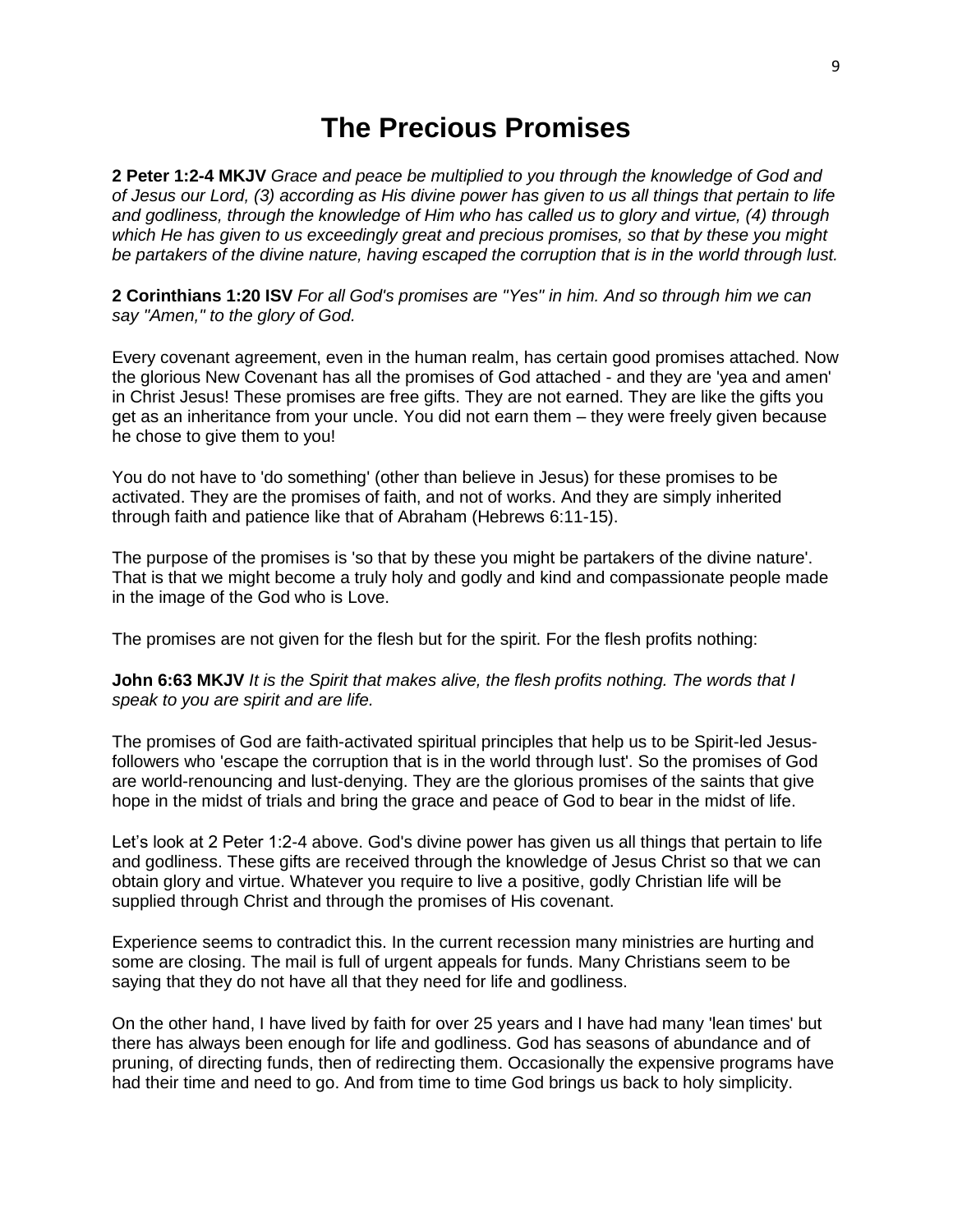It is in faith's holy simplicity that we find the activation of the precious promises of God. It is as we follow Abraham and Joshua that we find victory.

The New Covenant is full of gifts for those who follow Christ. Gifts such as eternal life, godliness, and the promised Holy Spirit. We press into the experience of those gifts through faith.

For instance, we can believe God for more and more joy in the Holy Ghost or we can be unbelieving and self-pitying. We can go to the Bible looking for things to rejoice in or we can look at our circumstances and find things to be miserable about. We can rejoice in hope or we can say "I will believe it when I see it."

One of the most fundamental promises that we inherit is that of the love of God being poured out in our lives (Romans 5:5). Because of what Jesus has done on the cross we are 'justified' – that is made good, OK and blameless, in the sight of God. Many Christians do not yet believe that God truly loves them in this way. They are still struggling to 'be good' so that God can love them. In fact, it the other way around. God loves us first – and later on as we understand this, we find it easy to do good works.

Meditate on bible verses about the love of God such as the following:

**1 John 4:16 MKJV** *And we have known and believed the love that God has in us. God is love, and he who abides in love abides in God, and God in him.*

**Romans 8:37-39 MKJV** *But in all these things we more than conquer through Him who loved us. (38) For I am persuaded that neither death, nor life, nor angels, nor principalities, nor powers, nor things present, nor things to come, (39) nor height, nor depth, nor any other creature, shall be able to separate us from the love of God which is in Christ Jesus our Lord.*

**Galatians 2:20 MKJV** *I have been crucified with Christ, and I live; yet no longer I, but Christ lives in me. And that life I now live in the flesh, I live by faith toward the Son of God, who loved me and gave Himself on my behalf.*

**1 John 4:9-10 MKJV** *In this the love of God was revealed in us, because God sent His only begotten Son into the world that we might live through Him. (10) In this is love, not that we loved God, but that He loved us and sent His Son to be the propitiation concerning our sins.*

Pray that God will awaken your spirit to the love of God, opening your 'faith senses', that is your spiritual eyes and spiritual ears, to the goodness and wonder and kindness of the Savior. Press in to inherit these things. Stir up your faith to lay hold of the promises that are yours as part of the eternal covenant.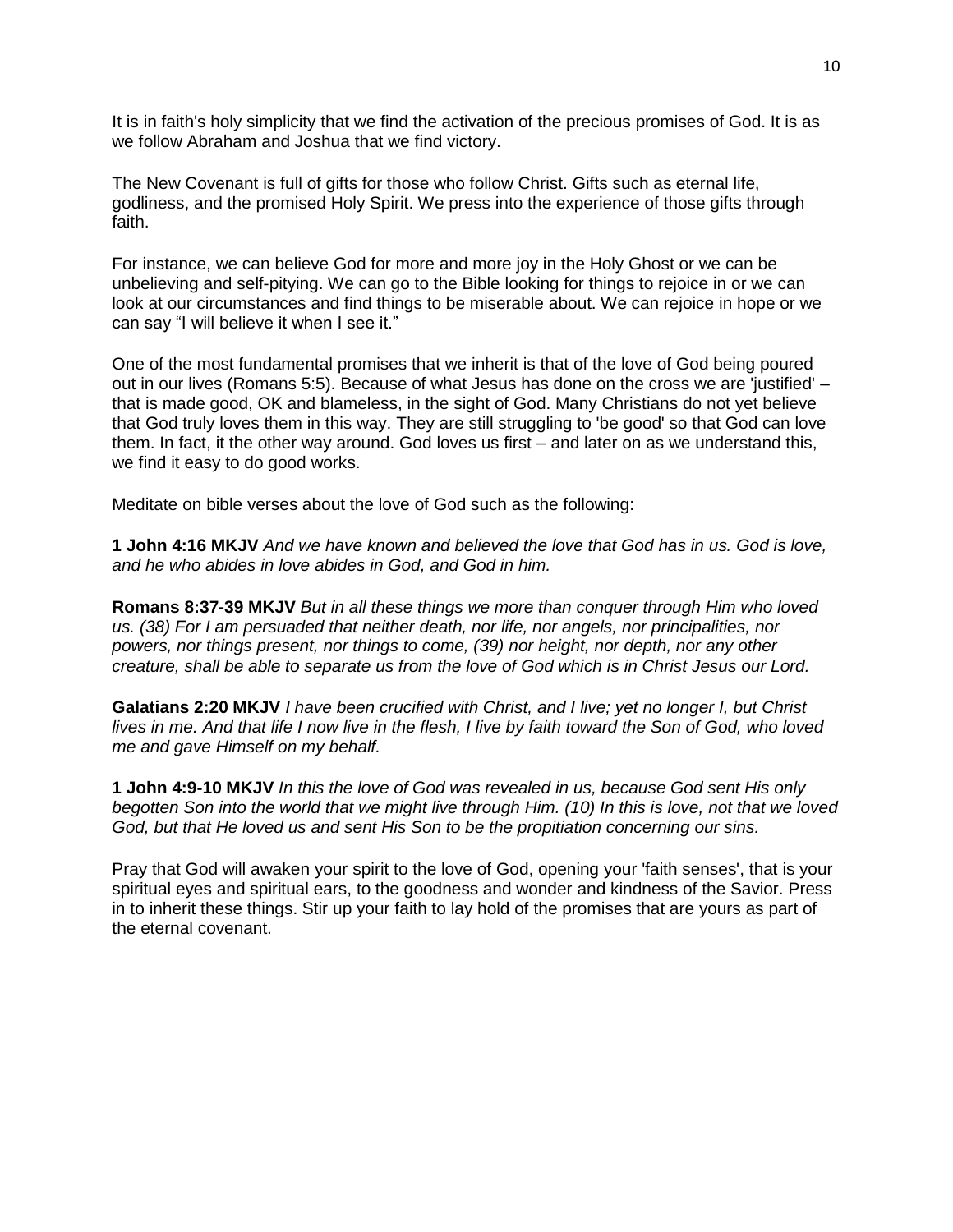#### **The New Nature**

One of the keys to walking in the Spirit is to realize that you now have a new nature (2 Corinthians 5:17) that gives you the power to carry out Christ's commandments.

This new nature is created in righteousness and true holiness (Ephesians 4:24) and is in the image of God (Colossians 3:10). Indeed, it is Christ in you - the hope of glory! (Colossians 1:27). Now we will look a bit further at these four verses:

**2 Corinthians 5:17 MKJV** (*17) So that if any one is in Christ, that one is a new creature; old things have passed away; behold, all things have become new.*

**Ephesians 4:24 MKJV** *And you should put on the new man, who according to God was created in righteousness and true holiness.*

**Colossians 3:9-14 MKJV** *Do not lie to one another, having put off the old man with his deeds (10) and having put on the new, having been renewed in knowledge according to the image of Him who created him, (11) where there is neither Greek nor Jew, circumcision and uncircumcision, foreigner, Scythian, slave or freeman, but Christ is all things in all. (12) Therefore, as the elect of God, holy and beloved, put on tender feelings of mercy, kindness, humbleness of mind, meekness, long-suffering, (13) forbearing one another and forgiving yourselves, if anyone has a complaint against any. As Christ forgave you, so also you do. (14) And above all these things put on love, which is the bond of perfectness.*

**Colossians 1:27 HCSB** *God wanted to make known to those among the Gentiles the glorious wealth of this mystery, which is Christ in you, the hope of glory.*

Walking in the Spirit is, for all intents and purposes, exactly the same as living out from your new nature, the new creation that you are. You have a new self that is created in righteousness and truth, and when you tap into this and 'put it on' you live in righteousness and truth. The new nature is the nature of Christ and cannot sin, nor is it able to do so because it is born of God and not of the flesh (1 John 3:9, which we will look at more in the next chapter).

You are a new eternal person, trapped in an old body (which will pass away), and in conflict with its lusts – the lusts of the flesh. The idea is to tap into the new eternal righteous person and to put off the old lustful wicked nature completely.

So we see in Colossians 3:9-14 that Paul tells us to put off our 'old man' with its wicked deeds (which includes lying in this case) and to put on the new man. We are to substitute the new life for the old life. The new life replaces the old life completely. Just as when I put off my gardening clothes and put on my normal clothes. I don't go out the door wearing gardening gloves and old jeans with paint on them! I have taken them off completely and put on a complete set of new clothes. So we are to take off the old man completely and to put on the new man in its place. Old things have passed away, behold all things are new!

Colossians also tells us that this new nature is the nature of God's chosen elect – it is holy, beloved, meek and gentle: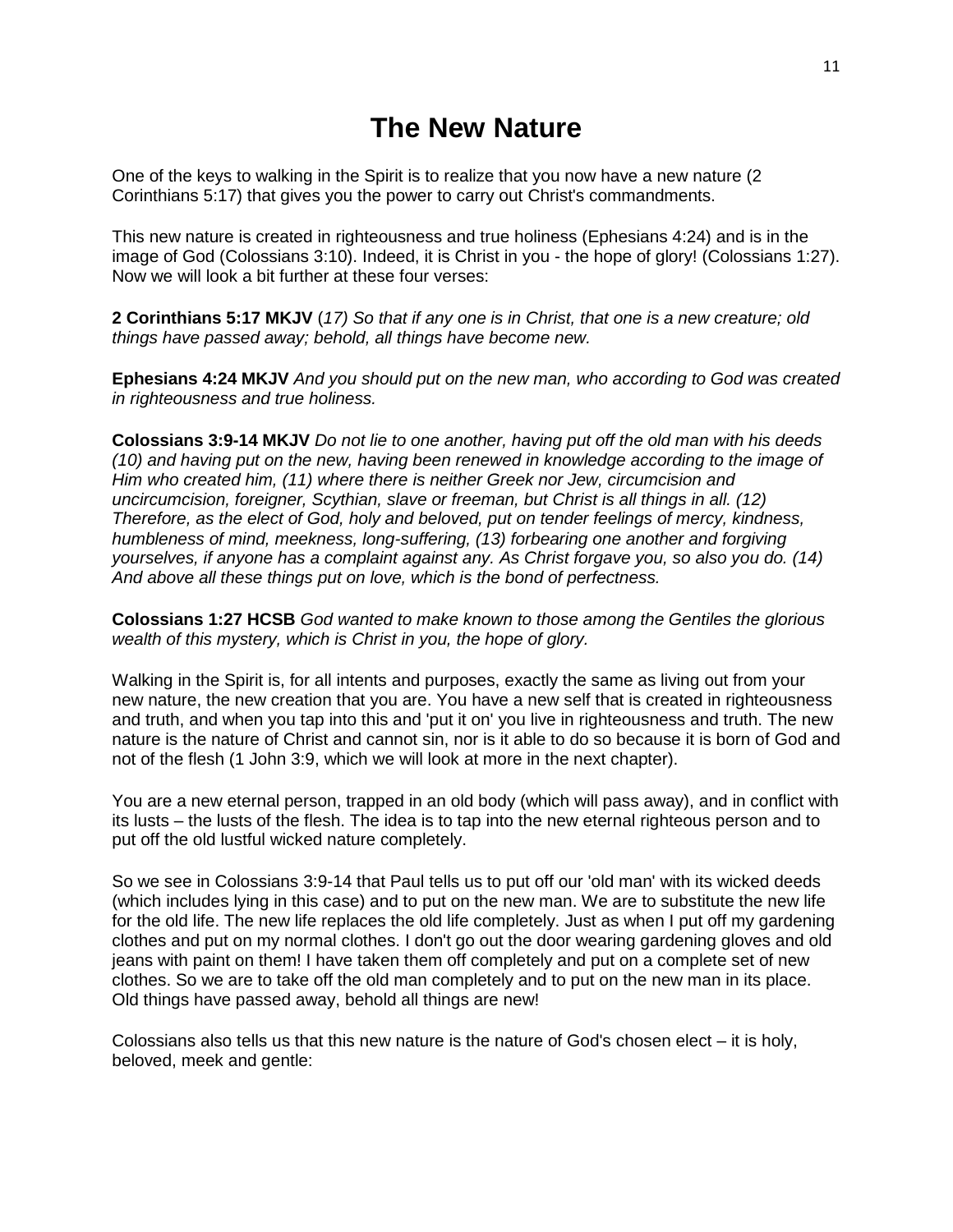*Therefore, as the elect of God, holy and beloved, put on tender feelings of mercy, kindness, humbleness of mind, meekness, long-suffering, (13) forbearing one another and forgiving yourselves, if anyone has a complaint against any. As Christ forgave you, so also you do. (14) And above all these things put on love, which is the bond of perfectness.*

The new nature is from Heaven so it is peaceful, wise and good (James 3;17,18) and is full of the fruits of the Spirit (Galatians 5:22,23). Thus the new nature is a big change for most of us – for instance being 'long-suffering' is not natural to the old nature at all! The new life we have in Christ is so different to the old life that there is no possibility whatsoever of just 'educating the old nature' into Christ-likeness. In fact, the old nature needs to be crucified and 'killed off' (Galatians 5:24)

The only chance we have of truly living the Christian life is to let Christ in us live it for us. Thus it is a conscious decision to choose Christ over the flesh, day after day. We have to make a faith decision to walk in the Spirit. We have to choose to follow our righteous new nature. And this can be a struggle:

**Galatians 5:16-25 HCSB** *I say then, walk by the Spirit and you will not carry out the desire of the flesh. (17) For the flesh desires what is against the Spirit, and the Spirit desires what is against the flesh; these are opposed to each other, so that you don't do what you want. (18) But if you are led by the Spirit, you are not under the law. (19) Now the works of the flesh are obvious: sexual immorality, moral impurity, promiscuity, (20) idolatry, sorcery, hatreds, strife, jealousy, outbursts of anger, selfish ambitions, dissensions, factions, (21) envy, drunkenness, carousing, and anything similar, about which I tell you in advance--as I told you before--that those who practice such things will not inherit the kingdom of God. (22) But the fruit of the Spirit is love, joy, peace, patience, kindness, goodness, faith, (23) gentleness, self-control. Against such things there is no law. (24) Now those who belong to Christ Jesus have crucified the flesh with its passions and desires. (25) If we live by the Spirit, we must also follow the Spirit.*

Now you do not have to construct the new nature, it is already there, it is Christ in you the hope of glory. It is not a matter of studying up on all the virtues and figuring out how to do them one by one. The virtues and righteousness of God are already there. They are in you. They come with the package known as eternal life. You just need to allow them to be expressed. You just have to choose them, to put them on. Like clothes that are already in a drawer you just have to reach in and choose to wear them.

Your part is simply to follow the Holy Spirit by faith. You do this by choosing the Spirit over the flesh again and again. You spend time in prayer, worship, bible study and in good works that God has called you to do. You make no provision for the flesh. You ignore evil. You flee temptation. You meet with the brethren and you watch and pray so that you will not give in to your old nature. As you do these things the new man is 'put on' and the old man is 'put off'.

It is not complicated, you simply say "Yes" to God and "No" to your flesh. As you do that the spiritual life will naturally come forth out of you. The new nature, which is God's eternal life within you, will be manifested. The glory of God will come forth as you walk in the Spirit by faith.

**2 Corinthians 3:18 HCSB** *(18) We all, with unveiled faces, are reflecting the glory of the Lord and are being transformed into the same image from glory to glory; this is from the Lord who is the Spirit.*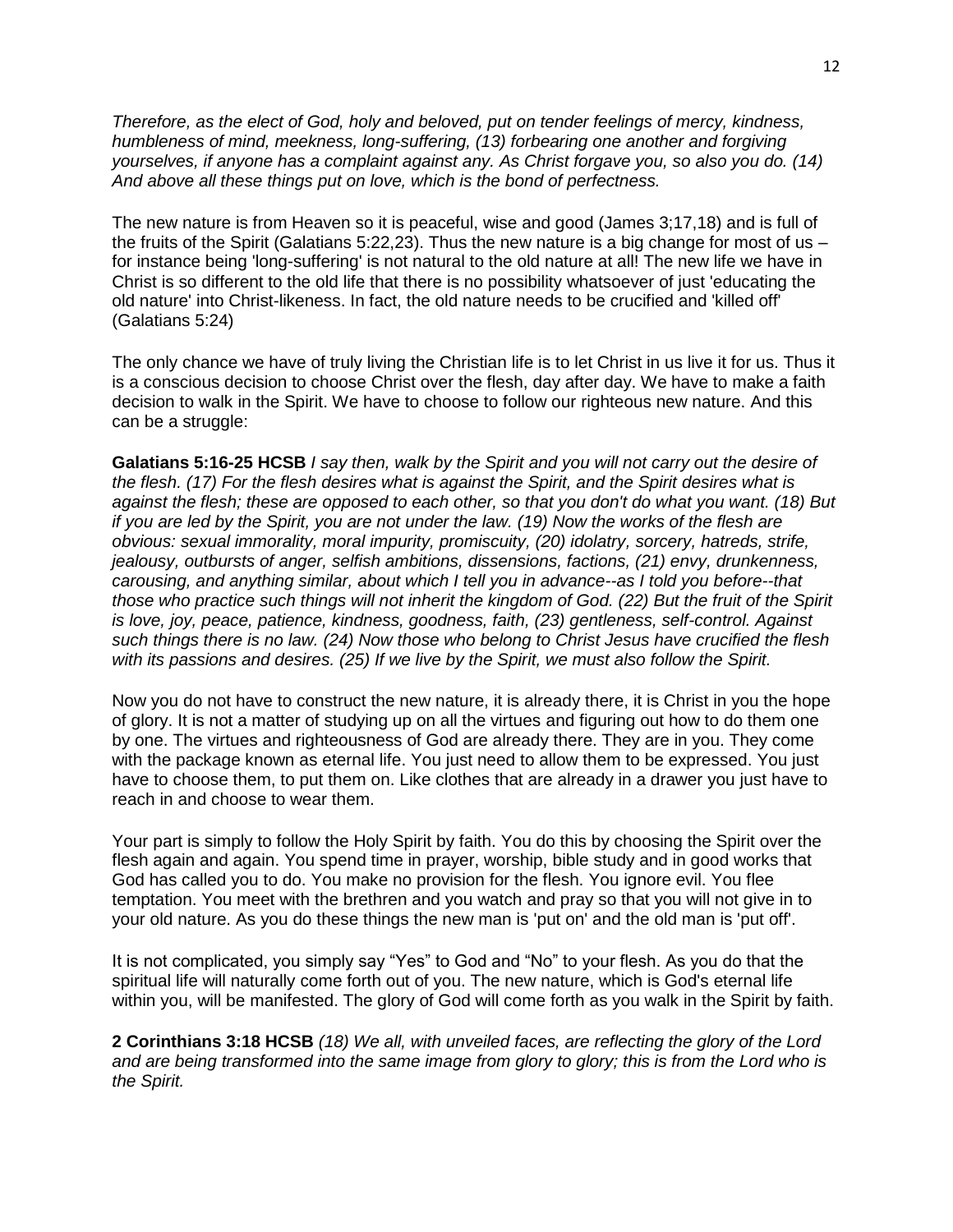### **The New Nature 2**

One of the keys to walking in the Spirit is to understand the glory of the new, born-again nature that you have been given in Christ. The new nature is Christ in you, a perfect, righteous and holy nature in the image of God that is incapable of sin:

**1 John 3:9 HCSB** *Everyone who has been born of God does not sin, because His seed remains in him; he is not able to sin, because he has been born of God.*

**John 3:3-8 MKJV** *Jesus answered and said to him, Truly, truly, I say to you, Unless a man is born again, he cannot see the kingdom of God. (4) Nicodemus said to Him, How can a man be born when he is old? Can he enter the second time into his mother's womb and be born? (5) Jesus answered, Truly, truly, I say to you, Unless a man is born of water and the Spirit, he cannot enter into the kingdom of God. (6) That which is born of the flesh is flesh, and that which is born of the Spirit is spirit. (7) Do not marvel that I said to you, You must be born again. (8) The Spirit breathes where He desires, and you hear His voice, but you do not know from where He comes, and where He goes; so is everyone who is born of the Spirit.*

The old nature, the old man, the flesh – these are capable of sin – but your new nature does not sin. Your new nature is God's nature – it is God's seed within you. Since God does not sin nor does He desire to sin – so your new nature does not desire to sin either.

So then why do Christians sin? Because of the flesh. The flesh is the temporary home where sin dwells and it is in rebellion against God. The old nature part of you wants to serve the flesh and the new nature part of you wants to serve God.

We find that there are two births – a natural birth that is 'in Adam' and a spiritual birth that is 'in Christ'. The bible contrasts those 'born of woman' with those in the Kingdom of God (Luke 7:28, Matthew 11;11-13) and those born of the flesh with those born of the Spirit (John 1:13, 3:6).

Part of you was 'born of the flesh'. This was your first birth and results in the old fallible nature that results in death. You do not have to teach a child how to lie or how to be jealous of its brother or how to hit another child. The child naturally has rage, anger, jealousy and strife built in as part of the old Adamic nature. The flesh is bad from birth. And the flesh nature, in its purest form, wants every impulse gratified right now. The old nature is very persistent and cunning. Some people naively think it can be educated into holiness. However, it can only be crucified.

Another part of you (if you are a Christian) is 'born-again' by the living Word of God. When this happened you were given eternal life and a new eternal nature was created within you. This new eternal nature is 'born of God' and is the true you. This is being born of the Spirit.

The person you see in the mirror is NOT the true eternal you. The person in the mirror is a mixture of your temporary passing-away self (centered around your body) and your true eternal self (centered around your spirit).

You can think of it this way - if a Christian dies then he or she immediately sheds the body, and goes to be with Jesus and loses any further desire or capacity for sin. You lose your sin nature when you die. It is not a permanent part of you. Sin is a temporary intrusion on the real life of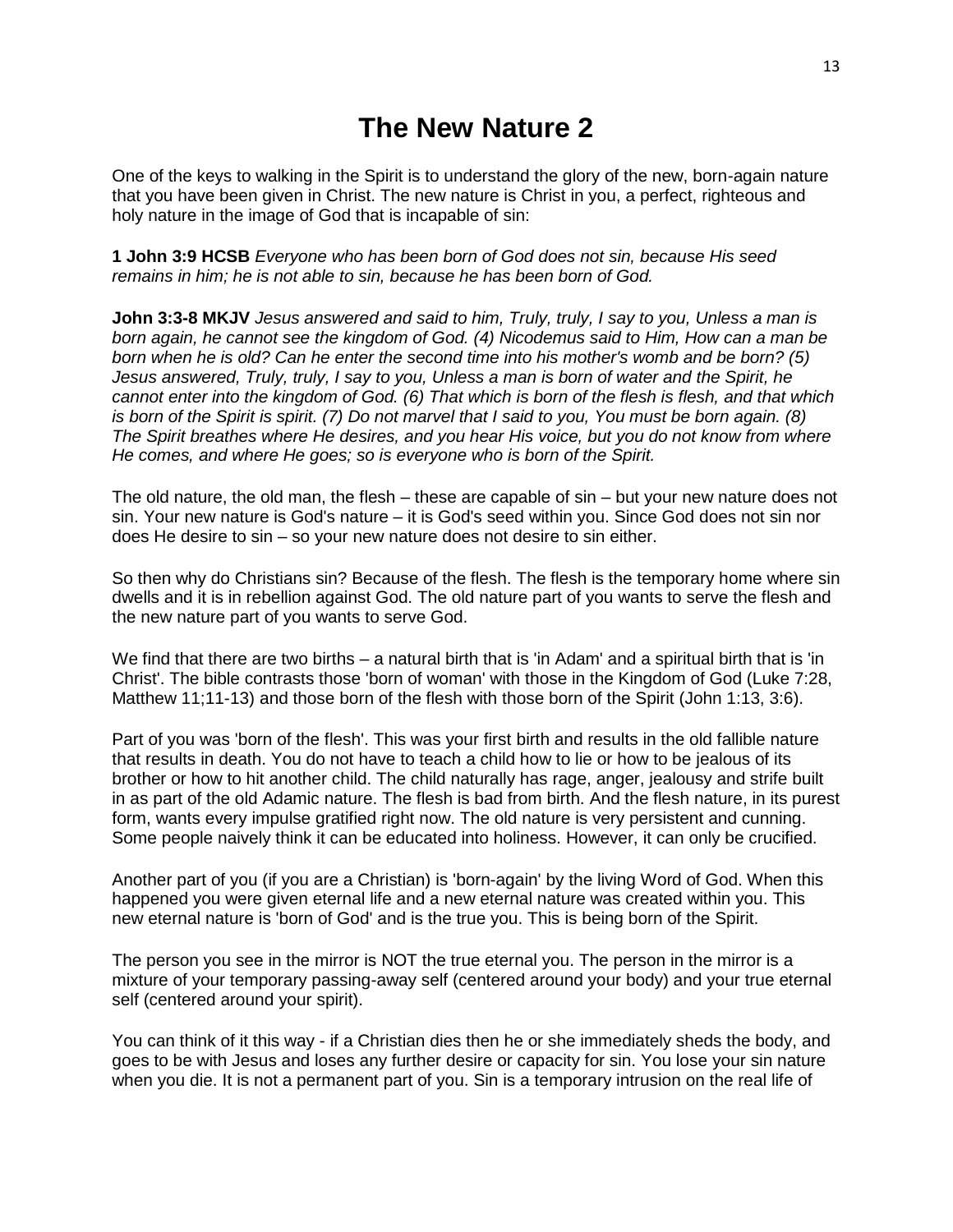the Christian. If you are truly born-again you love righteousness, hate wickedness and feel anguished by any sin that you commit.

(On the other hand if you do not love righteousness and hate wickedness or feel discomfort when you sin then you have not repented of sin and are not born-again.)

Paul says some very remarkable things in Romans chapter 7:

**Romans 7:15-17 MKJV** *For that which I do, I know not. For what I desire, that I do not do; but what I hate, that I do. (16) If then I do that which I do not desire, I consent to the law that it is good. (17) But now it is no more I that do it, but sin that dwells in me***.**

#### **Romans 7:20 MKJV** *But if I do what I do not desire, it is no more I working it out, but sin dwelling in me.*

Paul says that 'it is no more I who do it but sin that dwells in me'. What does he mean by this? Paul's true self, his eternal self serves God, loves the law and agrees with everything that is holy, righteous and good (Romans 7:14-25). On the other hand, he gets caught up in all kinds of lust and covetousness (Romans 7:5-10). Paul separates himself from his sin. Paul agrees that he sins but that the sin is being committed by something other than Paul. The sin is being committed not by 'eternal Paul' but by 'sin that dwells in me'.

Now if I am speeding on the freeway and I get pulled over and I try to tell the police officer that 'it was not me sinning but sin that dwells within me' then I think she would just double the ticket! But amazing as it may seem this is the literal spiritual truth.

When you sin, it is not the 'true you' who sins, but rather it is sin dwelling in you – that is in your flesh.

**Romans 7:17-25 MKJV** *But now it is no more I that do it, but sin that dwells in me. (18) For I know that in me (that is, in my flesh) dwells no good thing. For to will is present with me, but how to perform that which is good I do not find... For I delight in the Law of God according to the inward man; (23) but I see another law in my members, warring against the law of my mind, and bringing me into captivity to the law of sin being in my members. (24) O wretched man that I am! Who shall deliver me from the body of this death? (25) I thank God through Jesus Christ our Lord! So then with the mind I myself serve the Law of God, but with the flesh the law of sin.*

So Paul finds himself serving the law of God with his mind and the law of sin with his flesh – but the word 'myself' only appears on one side of the equation: "I myself serve the Law of God". The true new nature of the Christian, the person you will be forever in heaven, the person you most truly want to be in God, that person serves the Law of God.

The new nature does not have to become sinless, it is sinless. It is Christ in you the hope of glory. It is born of the Spirit. It is born of the Word of God. It is born of God. It cannot sin. Nor does it ever even desire to sin, no not the least little bit. Your new nature loves the law of God, the righteousness of God and everything about God.

When you sin it is not your new nature that is in control. You sin because you give in to the flesh or to the old nature. You sin because you do not crucify the old man. You sin because you do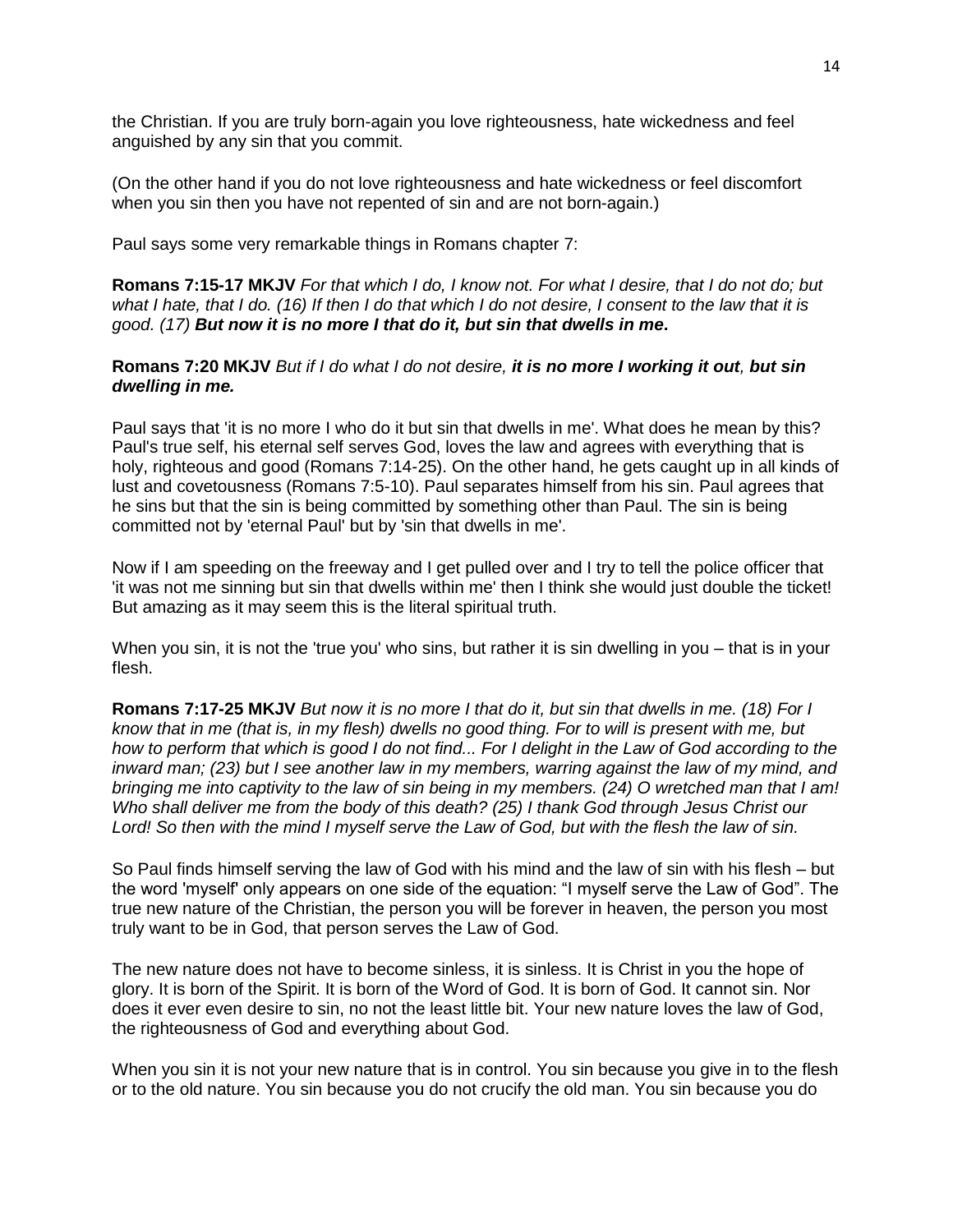not walk in the Spirit. The Holy Spirit, when put in control, simply will not let you sin. He will squelch the flesh and stop the impulses from fully reaching fruition.

**Galatians 5:16-18 MKJV** *I say, then, Walk in the Spirit and you shall not fulfill the lusts of the flesh. (17) For the flesh lusts against the Spirit, and the Spirit against the flesh. And these are contrary to one another; lest whatever you may will, these things you do. (18) But if you are led by the Spirit, you are not under law.*

The Bible asks us to 'walk worthy' of our new nature. We have a higher calling and are to set our minds on higher things (Philippians 4:8) and on the Spirit (Romans 8:4-6). As we set our mind on the Spirit we reap life and peace.

**Ephesians 4:1-3 MKJV** *I therefore, the prisoner in the Lord, beseech you that you walk worthy of the calling with which you are called, (2) with all lowliness and meekness, with long-suffering, forbearing one another in love, (3) endeavoring to keep the unity of the Spirit in the bond of peace.*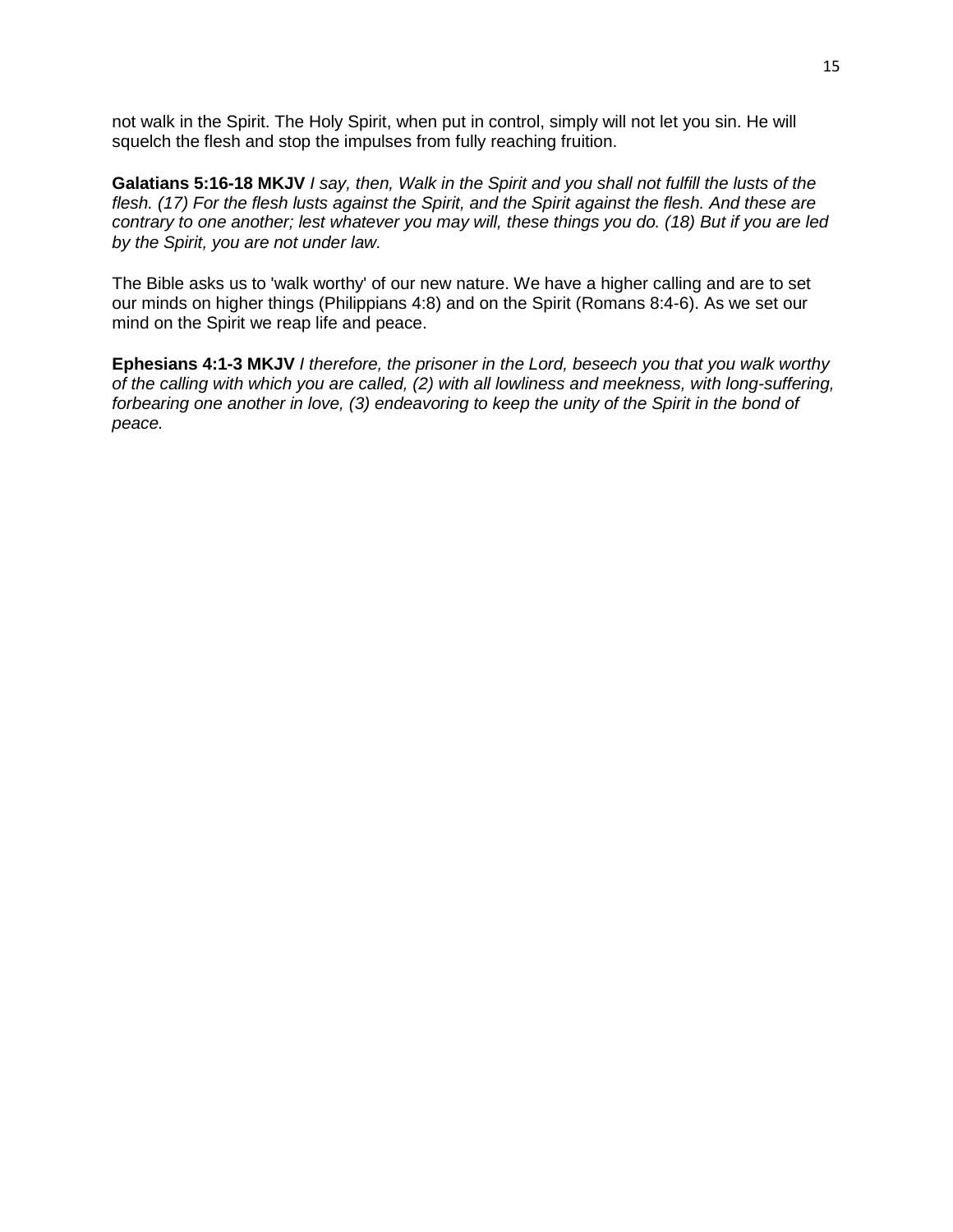#### **The Mind Set On The Spirit**

**Romans 8:4-10 ISV** *so that the righteous requirement of the law might be fulfilled in us, who do not live according to the flesh but according to the Spirit. (5) For those who live according to the flesh set their minds on the things of the flesh, but those who live according to the Spirit set their minds on the things of the Spirit. (6) To set our minds on the flesh leads to death, but to set our minds on the Spirit leads to life and peace. (7) That is why the mind that is set on the flesh is hostile toward God. For it refuses to submit to the authority of God's law because it is powerless to do so. (8) Indeed, those who are under the control of the flesh cannot please God. (9) You, however, are not of the flesh but under the control of the Spirit, since God's Spirit lives in you. And if anyone does not have the Spirit of Christ, he does not belong to him. (10) But if Christ is in you, your bodies are dead because of sin, but the Spirit is life because of righteousness.*

In the last couple of studies we saw that the born-again Christian has a glorious new nature, which is born of God and which is sinless.

We also saw that this new nature struggles against the old nature and in particular against the flesh. The Christian is caught up in a spiritual tug-of-war as the Spirit and the flesh battle it out (Romans 7). In Galatians 5:16-18, we are also promised that if we walk in the Spirit we shall in no way carry out the desires of the flesh. So how do we do that? The answer lies in today's verses – Romans 8:4-10 above:

Verse 4 – tells us that we will completely fulfill all the righteous requirements of God's law if we live (walk) according to the Spirit. All that is required for holiness is for us to follow God's Holy Spirit every day. That will be sufficient. We will then have our new nature activated and empowered and be able to live lives that are holy and righteous and good.

Verse 5 – points out that there are two kinds of people, the carnal who set their minds on things of the flesh and the spiritual who set their minds on spiritual things. What you habitually think about determines what kind of person you are. If you habitually think of fleshly things, that indicates you are a fleshly person. On the other hand, if you habitually think of spiritual things, that indicates that you are a spiritual person.

Verse 6 – contrasts the consequences of these two ways of thinking. The mind set on the flesh leads to death. The mind set on the Spirit leads to life and peace. Obviously if you want life and peace you must set your mind on things of the Spirit. Your mind should be filled with compassion and humility and love and kindness and set on things above to the glory of God. You must have the humble, lowly servant-like mind of Christ (Philippians 2:5-11, Matthew 11:28- 30).

The mind is like an electrical switch that can be set on various channels and which receives power from Heaven or from Hell. When the mind is set on the Spirit we receive power from Heaven. When the mind is set on the flesh we are ruled by devilish impulses and dark wisdom.

**James 3:13-18 ISV** *Who among you is wise and understanding? Let him show by his good life that his works are done in humility born of wisdom. (14) But if you have bitter jealousy and rivalry in your hearts, stop boasting and lying against the truth. (15) That kind of wisdom does not come from above. No, it is worldly, self-centered, and demonic. (16) For wherever jealousy and rivalry exist, there is disorder and every kind of evil. (17) However, the wisdom that comes*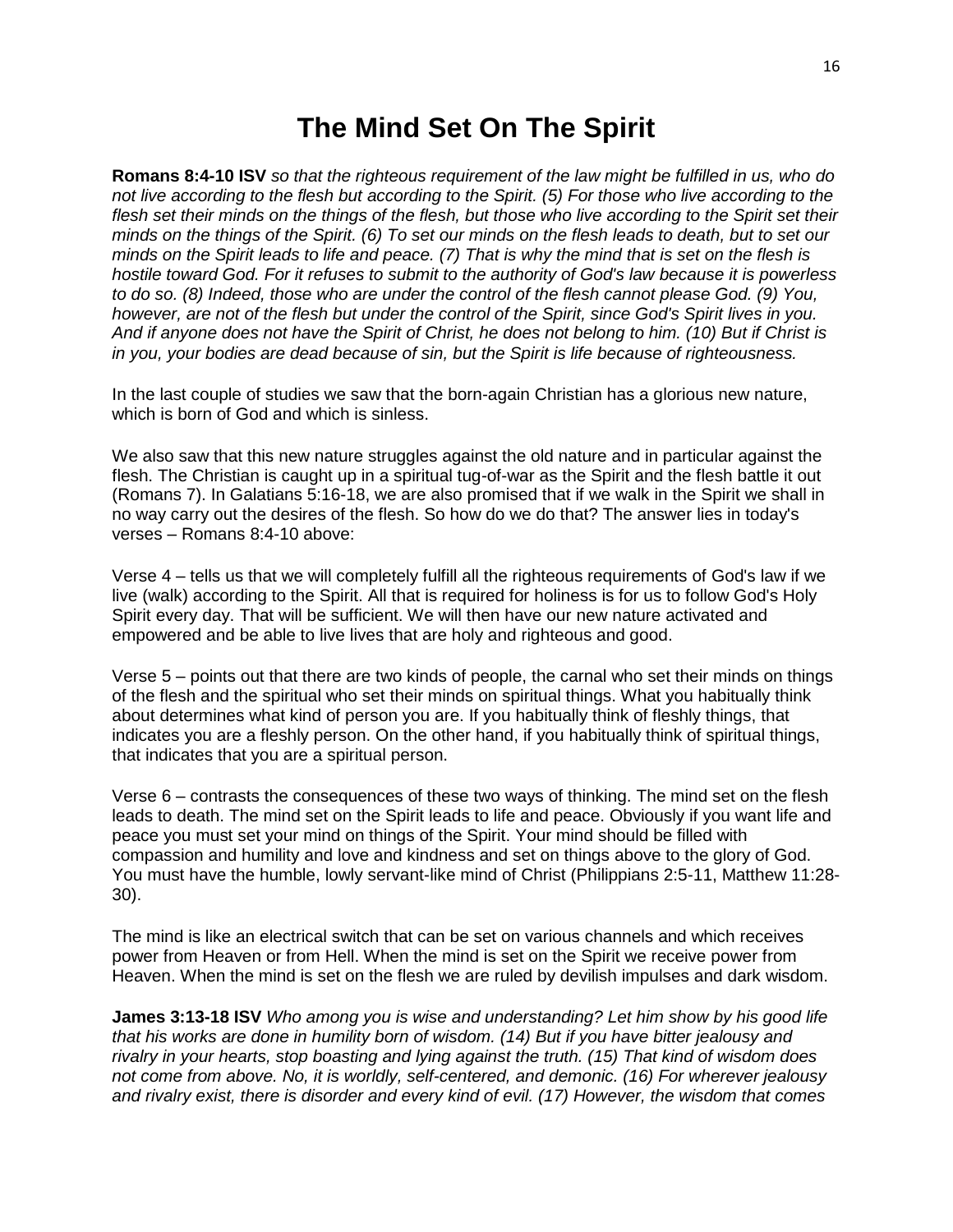*from above is first of all pure, then peace-loving, gentle, willing to yield, full of compassion and good fruits, and without a trace of partiality or hypocrisy. (18) And a harvest of righteousness is grown from the seed of peace planted by peacemakers.*

If we set our minds on the flesh we will reap death, darkness and chaos. On the other hand, if we set our mind on the Spirit we will reap wisdom, life and peace. The choice is yours and you must make it anew each day.

**Philippians 4:8 ISV** *Finally, brothers, whatever is true, whatever is honorable, whatever is fair, whatever is pure, whatever is acceptable, whatever is commendable, if there is anything of excellence and if there is anything praiseworthy-keep thinking about these things.*

**Colossians 3:1-4 ISV** *Therefore, if you have been raised with Christ, keep focusing on the things that are above, where Christ is seated at the right hand of God. (2) Keep your minds on things that are above, not on things that are on the earth. (3) For you have died, and your life is hidden with Christ in God. (4) When Christ your life is revealed, then you, too, will be revealed with him in glory.*

In order to do this, I recommend that you have a daily time of prayer and bible reading and that you participate in as many godly activities as possible and abstain from all carnal and worldly activities and that you flee from that which wars against the soul (pornography, certain violent or trashy TV programs, gossip magazines, etc.).

Paul drives the point home in verse 7 by telling us that the flesh is powerless. It cannot fulfill God's requirements because it lacks the correct nature. A warthog wallows in the mud because that is its nature. It is not going to lick itself clean like a cat does because it does not have the nature of a cat. The flesh has the fallen nature. It is natural for the flesh to sin. That is what it does. It refuses to submit to God's law. It always wants its own way and its own desires.

Verse 8 goes on to say that those who are 'in the flesh' – that is those who are under the control of the flesh, cannot please God. It is as simple and as black and white as that. You cannot educate the flesh into compliance with God's righteousness. The flesh will always desire sin and even when the flesh takes a religious turn it will be powerless to do any good (2 Timothy 3:5).

In complete contrast Verse 9 says that all true born-again Christians are 'in the Spirit', and are not in the flesh. We have the Spirit as part of the promises of the New Covenant. He is the promised Holy Spirit (Galatians 3:14) and verse 9 tells us that God's Spirit lives in us and is the Spirit of Christ. Indeed, we are temples of the Holy Spirit (1 Corinthians 3:16, 9:16) and Christ dwells in us (Romans 8:10). Now, in a sort of paradox, even though we are in the Spirit we still need to set our minds on the things of the Spirit! In the last part of verse 9, Paul turns this into a test of true Christian faith. If a person cannot set their mind on spiritual things, if there is nothing of the Holy Ghost about them, then they are carnal and not of Christ.

Lastly verse 10 informs us that Christ dwells in the believer and that this divine indwelling is a powerful life-giving Presence. Even though our bodies are dead because of sin, and even though our flesh nature leads to death for the body; yet our new nature is alive because of the imparted, imputed and indwelling righteousness of Christ.

Paul pulls no punches. You have two choices and only two choices. Either you set your mind on the flesh and destroy yourself, or you set your mind on the Spirit and reap life and peace. You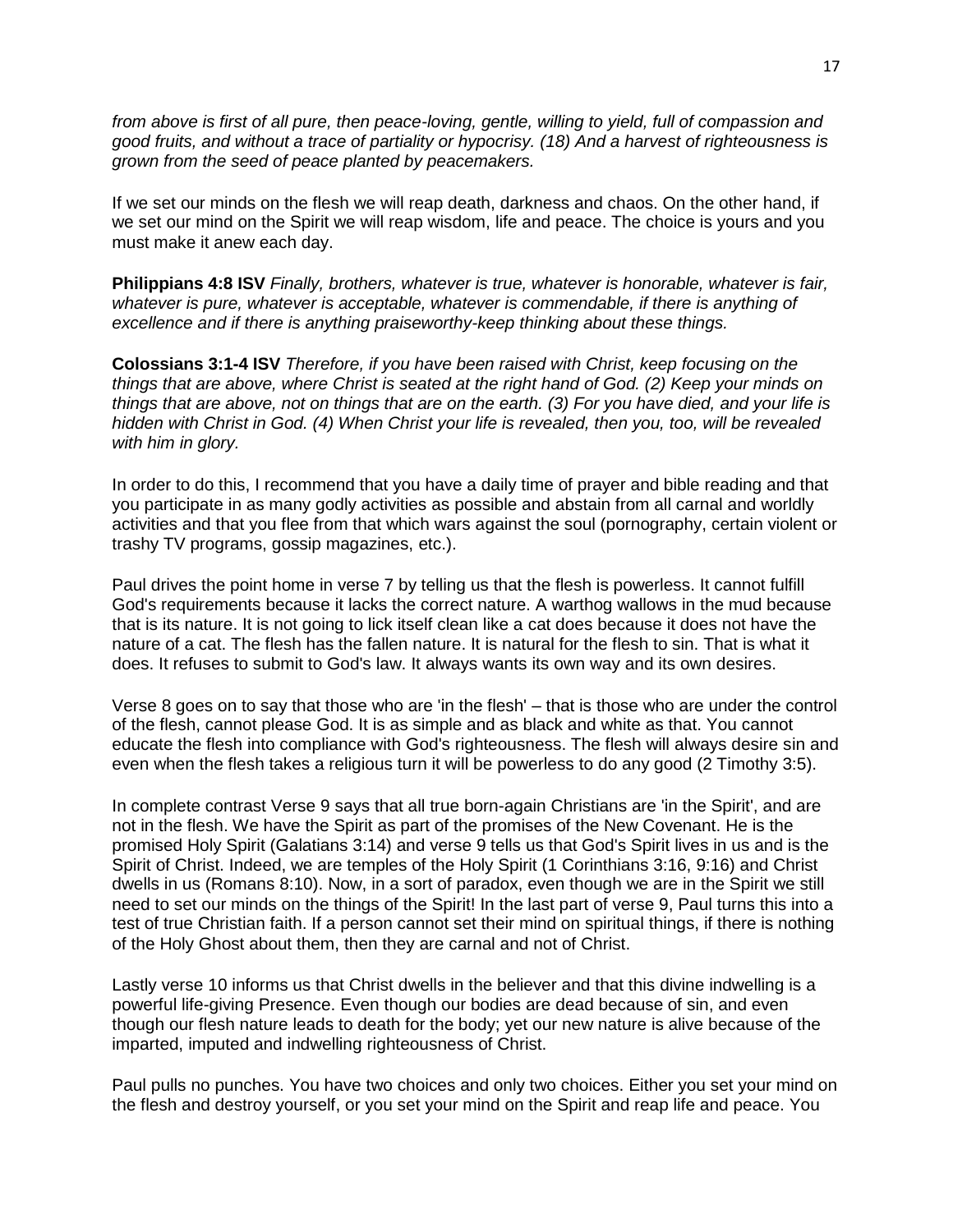cannot play it both ways. Defeated Christians keep setting their minds on the garbage in their lives instead of on God. You cannot keep anything fleshly or carnal in your life. You cannot keep visiting that dubious website or holding onto that grudge or flirting with married people or loving money or being stingy and hard-hearted. You cannot be carnal, competitive, ruthless and selfishly ambitious. Those days are over if you are in Christ.

Every Christian has to make a conscious decision about their mental habits and their lifestyle. Will they focus on faith or upon doubt? On God or on self? On lusts or upon God's promises? We have to pray in the Spirit and fight the good fight of faith. This is not easy but it is worth it.

One tip - do not fight your evil thoughts. Simply dismiss them and refocus on God - and let the Holy Spirit take care of them. For instance, if your mind is filled with lust, make the decision to find something else to think about. Go put on some Christian music and start worshiping. Once you start worshiping the evil thoughts will subside.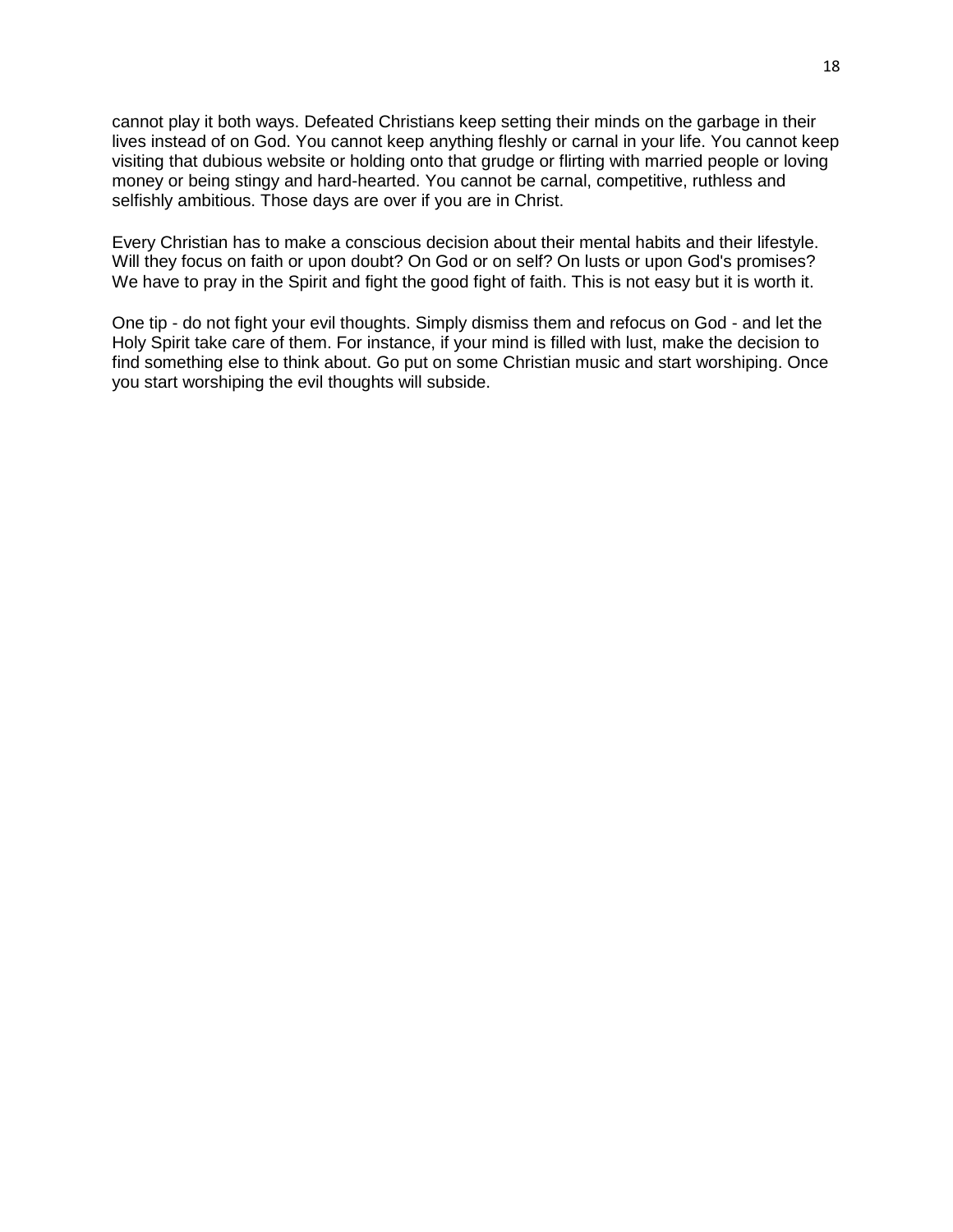# **Connecting Heaven & Earth**

Have you ever thought about the connection between the Heavenly realms above and your life here on Earth? Have you ever thought that there must be 'something more', the futile struggle that is 'life without God and without thought of Heaven? Have you thought that your life might be part of some heavenly plan and that heaven might have purposes to work in you and through you?

#### **Genesis 1:1 MKJV** *In the beginning God created the heavens and the earth.*

Right at the beginning of the Bible we find God creating the heavens and the earth and all that is in them and afterwards He calls His Creation good – both the heavens and the earth (Genesis 1:31). God walks in the garden with Adam. There are wonderful trees with spiritual properties. People live over 900 years. Heaven and earth are connected until the Fall, until the expulsion from Eden the meeting place of man and God.

#### **Matthew 6:10 MKJV** *Your kingdom come, Your will be done, on earth as it is in Heaven.*

The Lord's Prayer asks us to pray for a restoration of the broken connection between Heaven and Earth This restored connection is known as the Kingdom of God. The Kingdom of God is simply God turning up as King, and often in some manifestation of power. Jesus' disciples were to pray for God to rule here on earth. And not just God's rule here and there, but for complete obedience to be manifested here on earth as it is in Heaven.

Now God is involving us!! He asks us to pray. And He is going to change the world through those prayers. Our prayers - your prayers and my prayers are part of the key to the wonder of a thousand miracles breaking out on earth as the shackles of Satan are broken and earth is set free to worship its true Father and Creator and King!

The next three verses go into more detail about what the disciples were to do in answer to the Lord's Prayer:

**Matthew 16:19 MKJV** *And I will give the keys of the kingdom of Heaven to you. And whatever you may bind on earth shall occur, having been bound in Heaven, and whatever you may loose on earth shall occur, having been loosed in Heaven.*

**Matthew 18:18-20 MKJV** *Truly I say to you, Whatever you shall bind on earth shall occur, having been bound in Heaven; and whatever you shall loose on earth shall occur, having been loosed in Heaven. (19) Again I say to you that if two of you shall agree on earth as regarding anything that they shall ask, it shall be done for them by My Father in Heaven. (20) For where two or three are gathered together in My name, there I am in their midst.*

**Matthew 28:18-20 MKJV** *And Jesus came and spoke to them, saying, All authority is given to Me in Heaven and in earth. (19) Therefore go and teach all nations, baptizing them in the name of the Father and of the Son and of the Holy Spirit, (20) teaching them to observe all things, whatever I commanded you. And, behold, I am with you all the days until the end of the world. Amen.*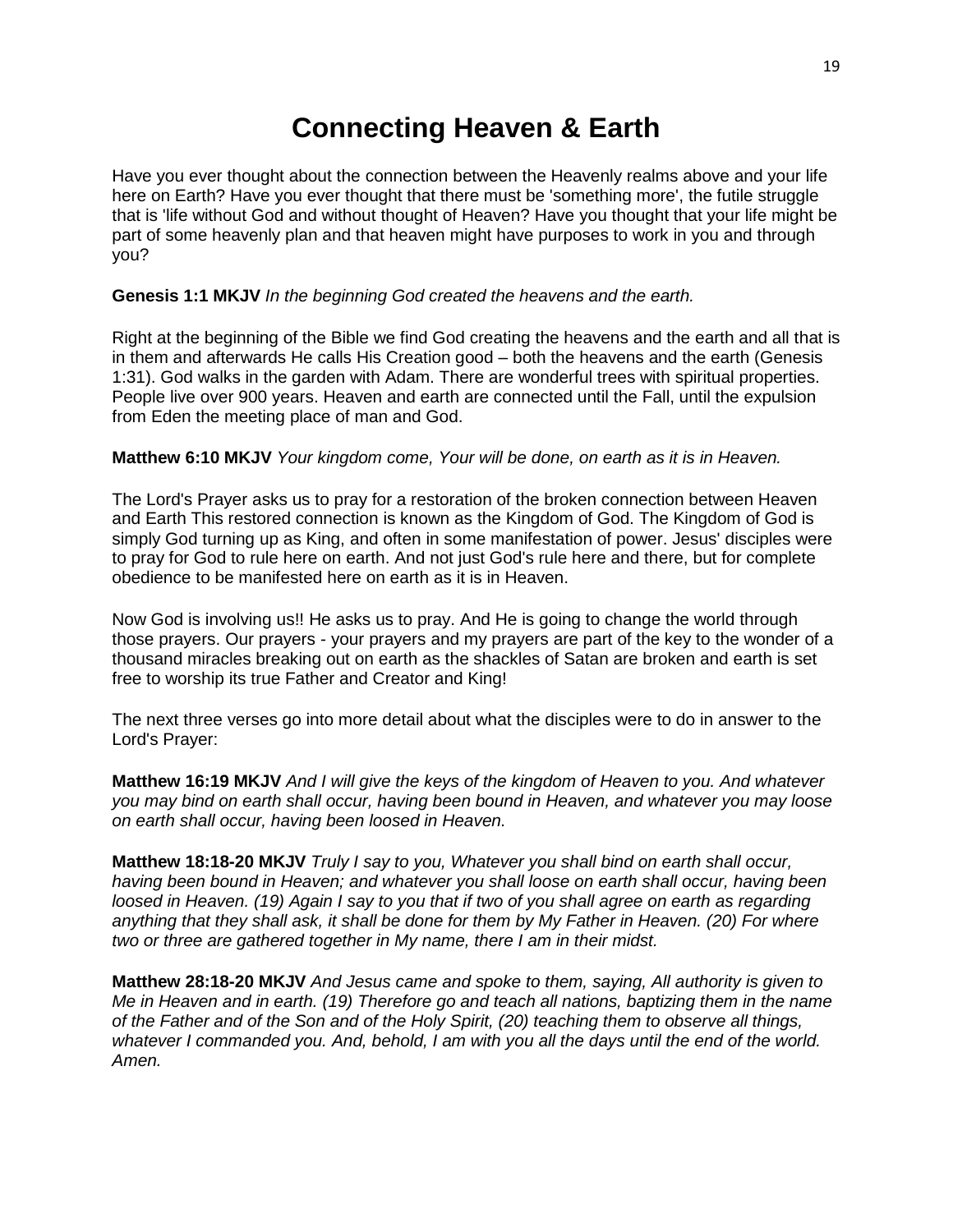Jesus bestows some kind of Kingdom authority that involves both Heaven and earth. It is released by Christians in unity 'where two or three are gathered in My Name' and is a delegation of the authority that has been given to Him by the Father after the resurrection. We bind, loose, teach, disciple, baptize and instruct - with obedience to the commandments of Heaven always being in view.

In the process we struggle against the spiritual powers and principalities in the heavenly realms (Ephesians 6:10, 1 John 5:18, Luke 4:6, Ephesians 2:1-4)) tearing down strongholds and vain imaginations and everything that exalts itself against God (2 Corinthians 10:3-6).

In the end the saints shall be victorious over this demonic opposition in the (lower) heavenly realms:

**Revelation 12:10-12 MKJV** (*10) And I heard a great voice saying in Heaven, Now has come the salvation and power and the kingdom of our God, and the authority of His Christ. For the accuser of our brothers is cast down, who accused them before our God day and night. (11) And they overcame him because of the blood of the Lamb, and because of the word of their testimony. And they did not love their soul until death.* 

*(12) Therefore rejoice, O heavens, and those tabernacling in them.* 

But after the heavenly victory the Devil is cast to earth and the Tribulation and the path to Armageddon gets underway:

*Woe to the inhabitants of the earth and in the sea! For the Devil came down to you, having great wrath, knowing that he has but a little time.*

Then after all the End Times events are complete there is a renewal of both heaven and earth, a new heavens and a new earth:

**2 Peter 3:13 MKJV** *But according to His promise, we look for new heavens and a new earth in which righteousness dwells.*

At this point the Heaven and earth problem will be finally solved and 'the dwelling place of God will be with men'.

**Revelation 21:1-3 MKJV** *And I saw a new heaven and a new earth. For the first heaven and the first earth had passed away. And the sea no longer is. (2) And I, John, saw the holy city, New Jerusalem, coming down from God out of Heaven, prepared as a bride adorned for her Husband. (3) And I heard a great voice out of Heaven saying, Behold, the tabernacle of God is*  with men, and He will dwell with them, and they will be His people, and God Himself will be with *them and be their God.* 

That is our hope. Our hope is that the Great Glory will finally break through and be complete. And it will - for those words are faithful and true.

Our task as Christians is to realize that we are to connect heaven and earth. Just as Christ on the cross connected heaven and earth so we are to join Him there on the cross. Indeed, we are temples of the Holy Spirit. We are where God dwells. We are the sacred spots that connect Heaven and earth. And if the Kingdom of God is to be established it must be established in us.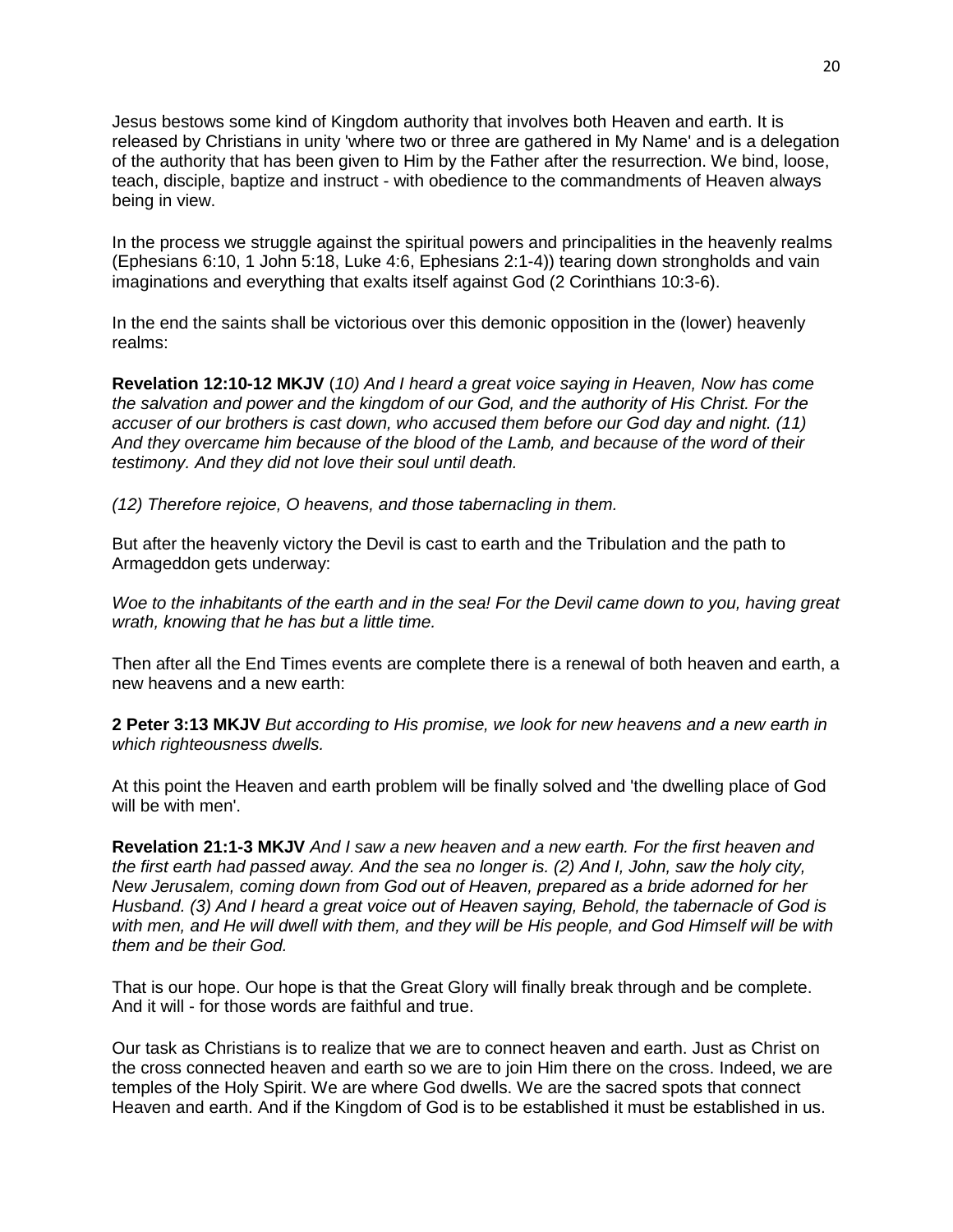Now pray with me:

Our Father, who is in Heaven, Hallowed be Your name. *Your kingdom come, Your will be done, on earth as it is in Heaven. Give us this day our daily bread; and forgive us our debts as we also forgive our debtors. And lead us not into temptation, but deliver us from evil. For Yours is the kingdom, and the power, and the glory, forever. Amen.*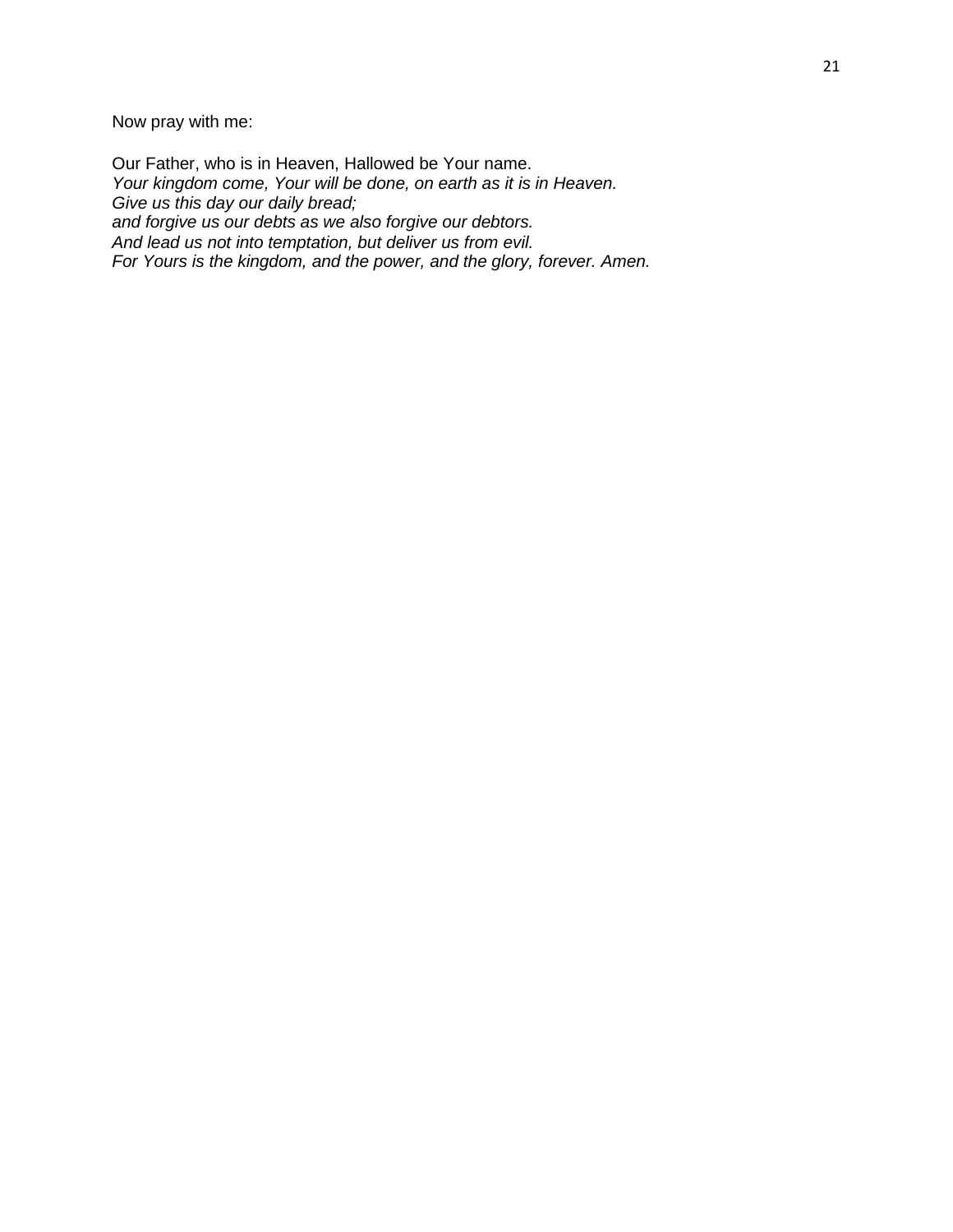### **The Christian and the Kosmos**

Kosmos is the Greek word for 'world' and in New Testament times it had various meanings including humanity in general e.g. John 3:16 "God so loved the world" or the realm in which political and spiritual events play out - "this gospel of the Kingdom shall be proclaimed in all the world". But today we will be looking at the 'theological' meaning as used by Paul, Jesus and the apostles. In that sense kosmos meant the world as dominated by evil and especially by the astrological, demonic and idolatrous powers of the day and their human counterparts such as emperors who declared themselves to be gods.

This kosmos holds the whole world in its spiritual grip (1 John 5:19) through an ordered hierarchy of demonic beings:

**Ephesians 6:12 MKJV** *For we do not wrestle against flesh and blood, but against principalities, against powers, against the world's rulers, of the darkness of this age, against spiritual wickedness in high places.*

Satan, the prince of this world (John 12:21) is also the prince of the power of the air and causes human beings caught up in the world to disobey God.

**Ephesians 2:1-3 MKJV** *And He has made you alive, who were once dead in trespasses and sins, (2) in which you once walked according to the course of this world, according to the prince of the power of the air, the spirit that now works in the children of disobedience; (3) among whom we also had our way of life in times past, in the lusts of our flesh, fulfilling the desires of the flesh and of the thoughts, and were by nature the children of wrath, even as others.*

Now Satan offers the kosmos to those who will serve him and bow down and worship him.

**Luke 4:5-8 MKJV** *And the Devil, leading Him up into a high mountain, showed Him all the kingdoms of the world in a moment of time. (6) And the Devil said to Him, All this power I will give you, and the glory of them; for it has been delivered to me. And I give it to whomever I will. (7) Therefore if you will worship me, all shall be yours. (8) And Jesus answered and said to him, Get behind me, Satan! For it is written, "You shall worship the Lord your God, and Him only shall you serve."*

However, Satan is defeated by Christ:

**John 12:31 MKJV** *Now is the judgment of this world. Now shall the prince of this world be cast out.*

So we see that the kosmos is in spiritual darkness - but the Christian is in the light:

**John 14:17 MKJV** *the Spirit of Truth, whom the world cannot receive because it does not see Him nor know Him. But you know Him, for He dwells with you and shall be in you.*

**Colossians 1:12-13 MKJV** *(12) giving thanks to the Father, who has made us meet to be partakers of the inheritance of the saints in light. (13) For He has delivered us from the power of darkness and has translated us into the kingdom of His dear Son;*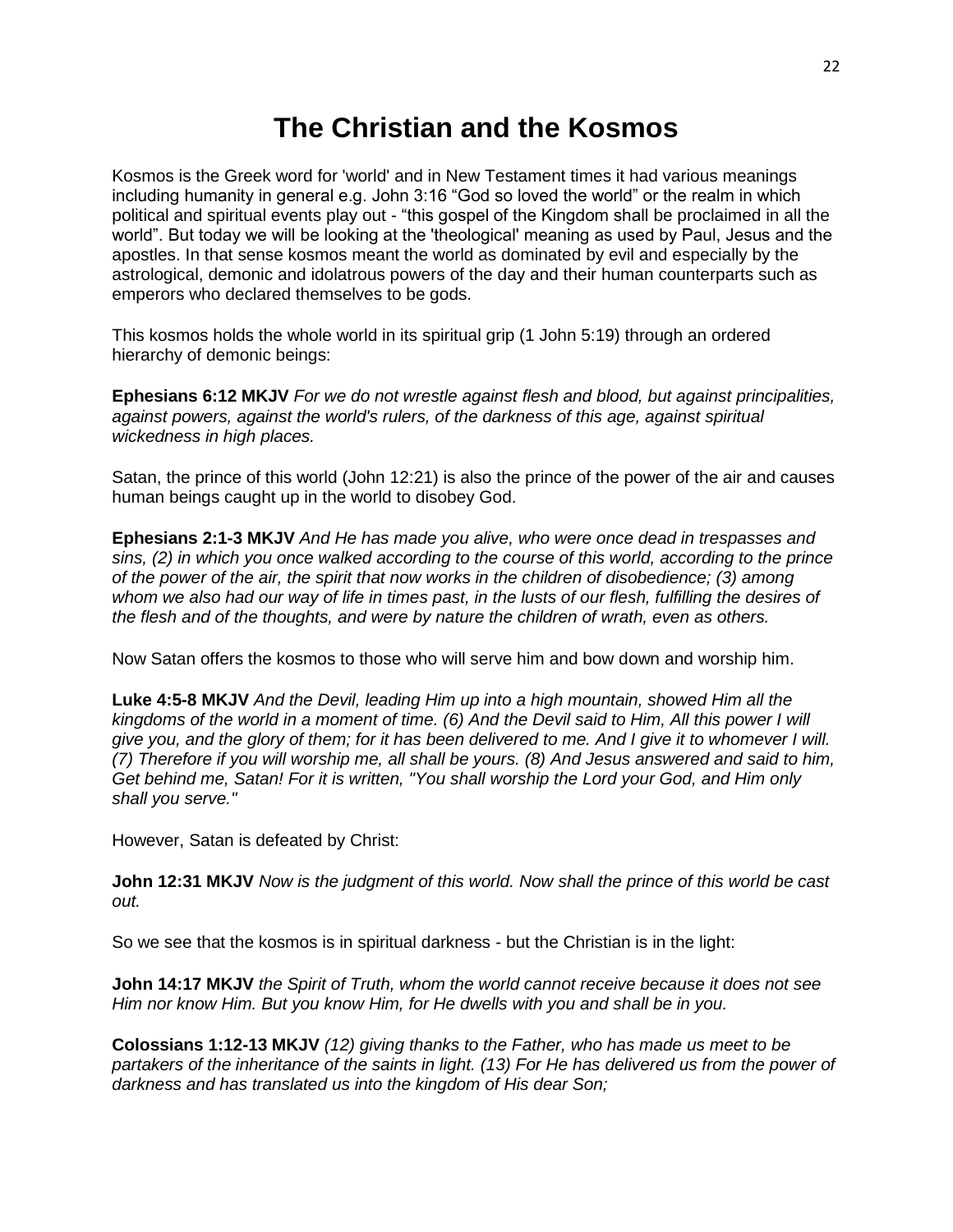So great is this light-dark contrast that the Christian must live separately from the Satanic kosmos and all its allurement. This separation from the kosmos will involve sacrifice because so much of this age is controlled by these evil powers. Indeed, separating ourselves from them is akin to crucifixion:

**John 12:24-25 MKJV** *Truly, truly, I say to you, Unless a grain of wheat falls into the ground and dies, it abides alone; but if it dies, it brings forth much fruit. (25) He who loves his life shall lose it. And he who hates his life in this world shall keep it to life eternal.*

*Matthew 16:24-26 MKJV Then Jesus said to His disciples, If anyone desires to come after Me, let him deny himself and take up his cross and follow Me. (25) For whoever desires to save his life shall lose it, and whoever desires to lose his life for My sake shall find it. (26) For what is a man profited if he shall gain the whole world and lose his own soul? Or what shall a man give in exchange for his soul?*

God rewards our separateness by promising that He will be our Father and so He calls us out of the wrong alliances and distractions of the kosmos and into intimacy with Himself:

**2 Corinthians 6:14-18 MKJV** *(14) Do not be unequally yoked together with unbelievers; for what fellowship does righteousness have with lawlessness? And what partnership does light have with darkness? (15) And what agreement does Christ have with Belial? Or what part does a believer have with an unbeliever? (16) And what agreement does a temple of God have with idols? For you are the temple of the living God, as God has said, "I will dwell in them and walk among them; and I will be their God, and they shall be My people." (17) Therefore come out from among them and be separated, says the Lord, and do not touch the unclean thing. And I will receive you (18) and I will be a Father to you, and you shall be My sons and daughters, says the Lord Almighty.*

It is God's desire for intimacy with His blood-bought people that makes worldliness such a terrible sin:

**James 4:4 MKJV** *Adulterers and adulteresses! Do you not know that the friendship of the world is enmity with God? Therefore whoever desires to be a friend of the world is the enemy of God.*

Indeed, the kosmos is not just against God – it is against you and against me. The kosmos is determined to destroy your spiritual life or at least to render it totally unfruitful.

*Matthew 13:22 MKJV And that sown into the thorns is this: he who hears the Word; and the anxiety of this world, and the deceit of riches, choke the Word, and he becomes unfruitful.*

We are not to 'sell our souls' to the world, the corporation, the stock market, or to anything at all! Instead we are to be content with what we have (1 Timothy 6:6-8) and to make it our aim to live quiet and peaceable lives in all godliness and reverence (1 Timothy 2:2).

We are to aim at godly simplicity. The sweaty anxiety of the worldling is to be far from the Christian who walks in the Spirit. We are to commit our whole life to God's Providence. We are to take up our cross and leave the world far behind.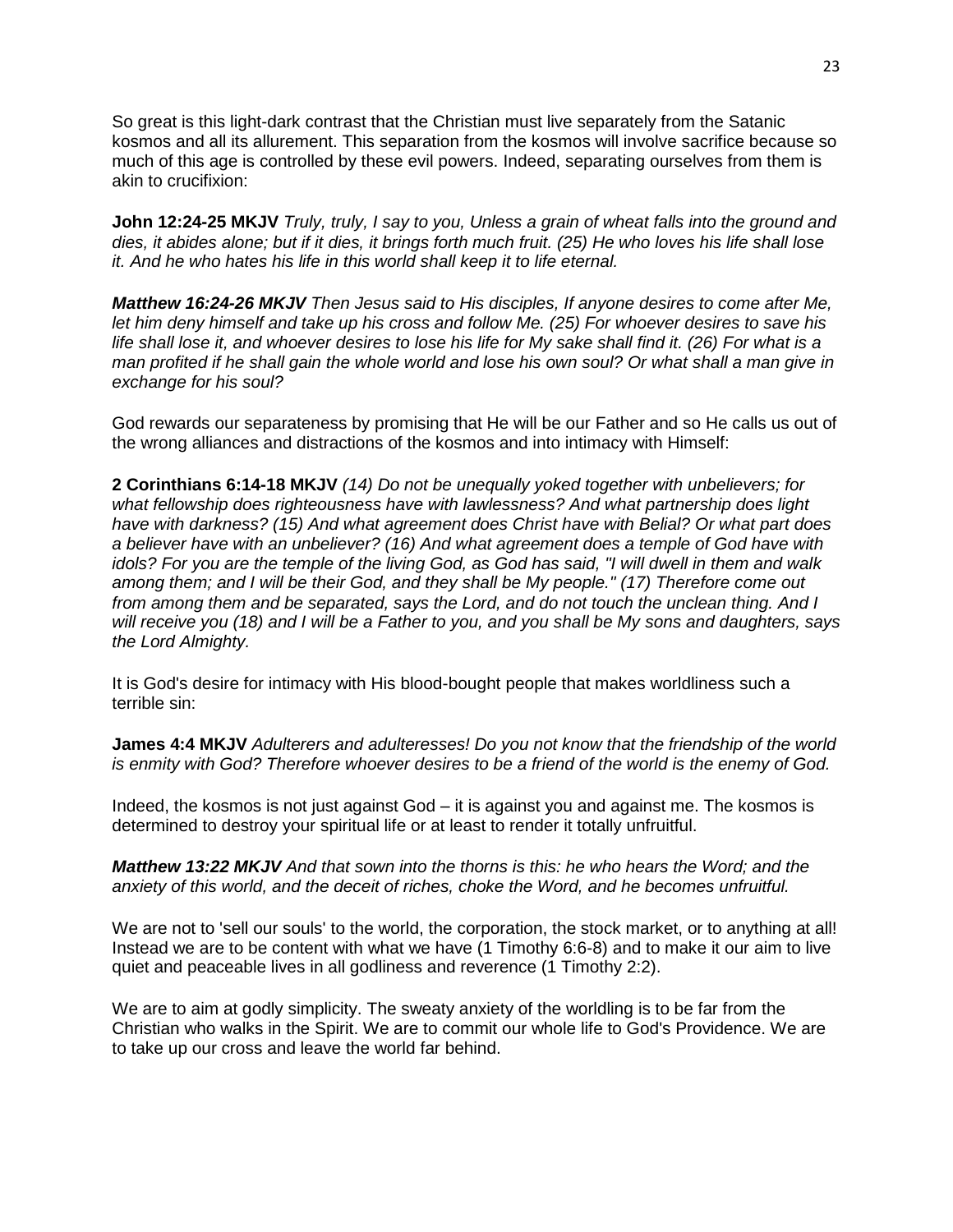**Hebrews 13:12-14 MKJV** *Therefore Jesus also, so that He might sanctify the people through His own blood, suffered outside the gate. (13) Therefore let us go forth to Him outside the camp, bearing His reproach. (14) For here we have no continuing city, but we seek one to come.*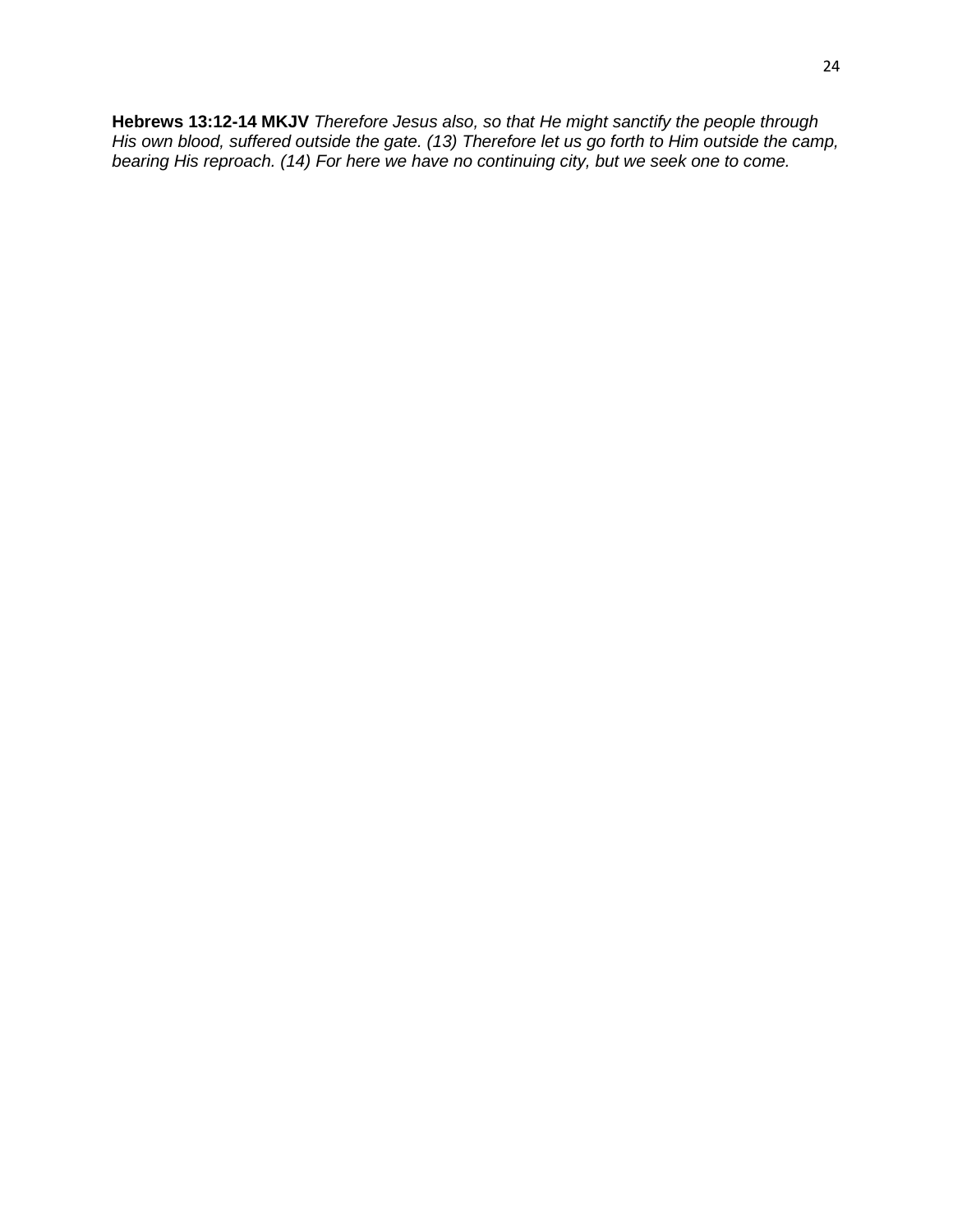## **What Is Faith?**

In the last couple of studies, we have talked about the spiritual realities that surround us. And about how God's plan is to reconnect earth and heaven so His will is done on earth as it is in Heaven and how that plan is opposed by the 'kosmos' - the present world rulers of darkness from which the Christian must be separate.

Now the key act in connecting heaven and earth is living faith. Faith is the creature reconnecting with the Creator. Faith is believing in the goodness of the One who made us and is His power and in His capacity to act on our behalf, even in the midst of this fallen world.

Faith is the intuitive spiritual apprehension of God, His nature, His power and His works. Faith understands that there is an invisible realm behind all things, that God rules over it as a real and actual Creator and that this God is not an impersonal force of fate but rather a God who loves and rewards those who seek after Him.

**Hebrews 11:1-6 HCSB** *Now faith is the reality of what is hoped for, the proof of what is not seen. (2) For by it our ancestors were approved. (3) By faith we understand that the universe was created by the word of God, so that what is seen has been made from things that are not visible. (4) By faith Abel offered to God a better sacrifice than Cain did. By this he was approved*  as a righteous man, because God approved his gifts, and even though he is dead, he still *speaks through this. (5) By faith, Enoch was taken away so that he did not experience death, and he was not to be found because God took him away. For prior to his transformation he was approved, having pleased God. (6) Now without faith it is impossible to please God, for the one who draws near to Him must believe that He exists and rewards those who seek Him.*

The ancients did not have the religious structures we have today, or even the Bible we have today, but they believed God. They connected with Him and followed Him and gained His approval through their faith. By their faith they glimpsed the heavenly realms and by their faith they became people who did God's will on earth as it is done in Heaven.

The ancients had this deep intuitive spiritual apprehension of God, His nature, His power and His works that I spoke of earlier.

Faith is not just about Scripture memory, external righteousness or obedience to rules – the Pharisees had that but they did not believe when Jesus came. Nor is it about the right ceremony – the high priests and the Sadducees had that yet they failed to understand the Scriptures or the power of God (Matthew 22:29). Nor is it about having a deep knowledge of doctrine. Nicodemus was a teacher of all Israel yet Jesus told Nicodemus that he still needed to be born-again.

Faith is what the Samaritan woman at the well had (John chapter 4) when she simply believed that Jesus was the Messiah. Her life was a moral mess, her doctrine at that point was mainly wrong (Jesus told her 'you do not know what you worship'), and she had probably never been to the Jewish temple. But she believed in Jesus and was saved. As Jesus gently revealed her past the Samaritan woman simply knew that Jesus was the long-promised Messiah. Again we find faith existing as an intuitive spiritual apprehension of God, His nature, His power and His works.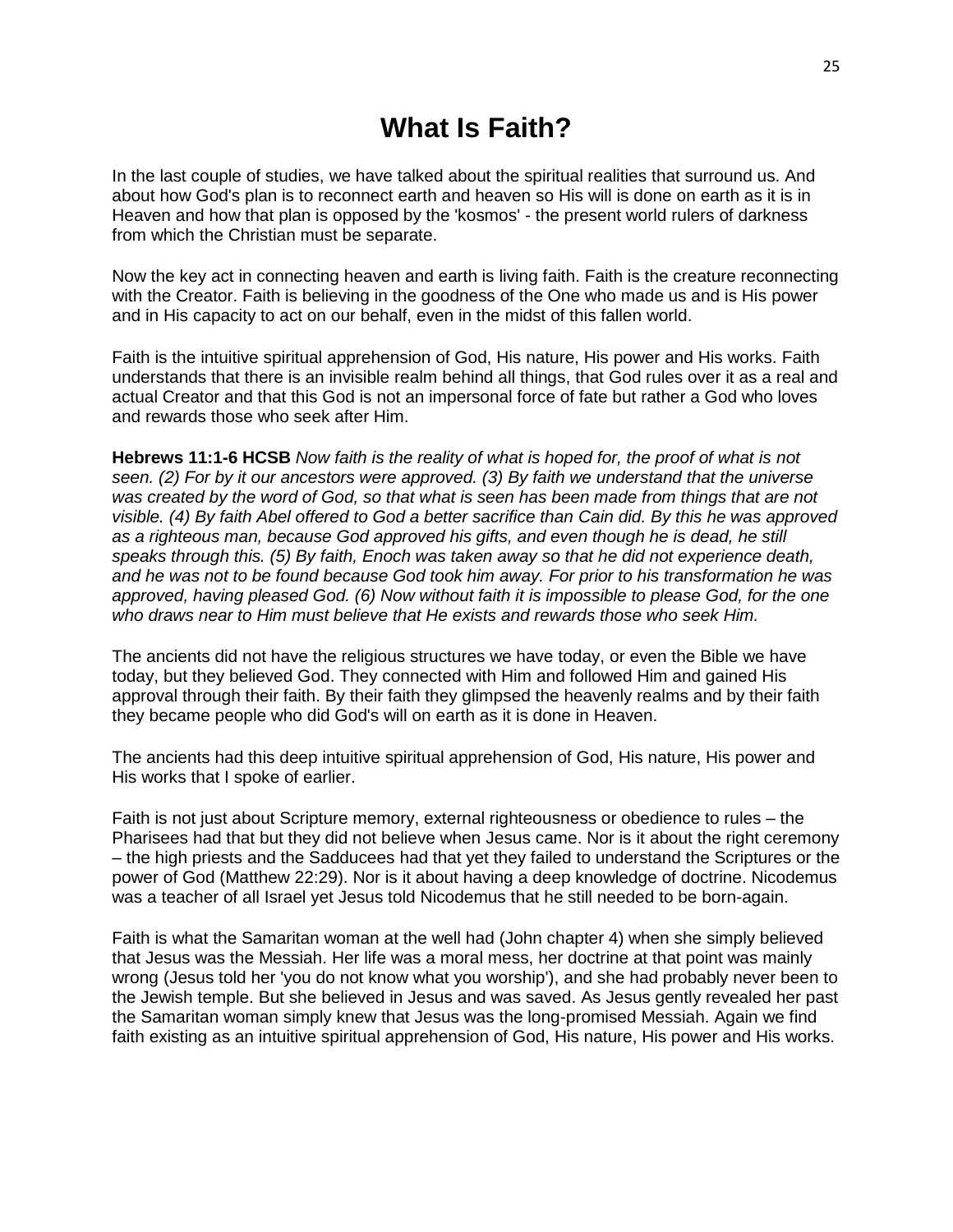When people have faith they latch onto God and they connect or reconnect with Heaven. As a result of moving into alignment with God and with Heaven they move out of alignment with the earthly, demonic powers of the kosmos mentioned yesterday. Two passages from Hebrews 11 illustrate this principle:

**Hebrews 11:7-10 HCSB** *By faith Noah, after being warned about what was not yet seen, in reverence built an ark to deliver his family. By this he condemned the world and became an heir of the righteousness that comes by faith. (8) By faith Abraham, when he was called, obeyed and went out to a place he was going to receive as an inheritance; he went out, not knowing where he was going. (9) By faith he stayed as a foreigner in the land of promise, living in tents with Isaac and Jacob, co-heirs of the same promise. (10) For he was looking forward to the city that has foundations, whose architect and builder is God.*

**Hebrews 11:23-27 HCSB** *By faith Moses, after he was born, was hidden by his parents for three months, because they saw that the child was beautiful, and they didn't fear the king's edict. (24) By faith Moses, when he had grown up, refused to be called the son of Pharaoh's daughter (25) and chose to suffer with the people of God rather than to enjoy the short-lived pleasure of sin. (26) For he considered reproach for the sake of the Messiah to be greater wealth than the treasures of Egypt, since his attention was on the reward. (27) By faith he left Egypt behind, not being afraid of the king's anger, for he persevered, as one who sees Him who is invisible.*

Faith is not a creed; it is a dynamic spiritual principle of personal relationship to our Abba Father God who loves us! Faith looks beyond this world and into the next:

**2 Corinthians 5:7 HCSB** *for we walk by faith, not by sight--*

**2 Corinthians 4:18 HCSB** *So we do not focus on what is seen, but on what is unseen; for what is seen is temporary, but what is unseen is eternal.*

As we exercise the spiritual intuition of faith and believe in God and in His promises then unusual things start to happen. Creeds do not produce miracles - but true faith does.

**Hebrews 11:32-34 HCSB** *And what more can I say? Time is too short for me to tell about Gideon, Barak, Samson, Jephthah, of David and Samuel and the prophets, (33) who by faith conquered kingdoms, administered justice, obtained promises, shut the mouths of lions, (34) quenched the raging of fire, escaped the edge of the sword, gained strength after being weak, became mighty in battle, and put foreign armies to flight.*

Indeed, Jesus constantly encouraged His disciples to have this kind of world-transforming faith:

**Mark 11:21-24 HCSB** *Then Peter remembered and said to Him, "Rabbi, look! The fig tree that You cursed is withered." (22) Jesus replied to them, "Have faith in God. (23) I assure you: If anyone says to this mountain, 'Be lifted up and thrown into the sea,' and does not doubt in his heart, but believes that what he says will happen, it will be done for him. (24) Therefore, I tell you, all the things you pray and ask for--believe that you have received them, and you will have them.*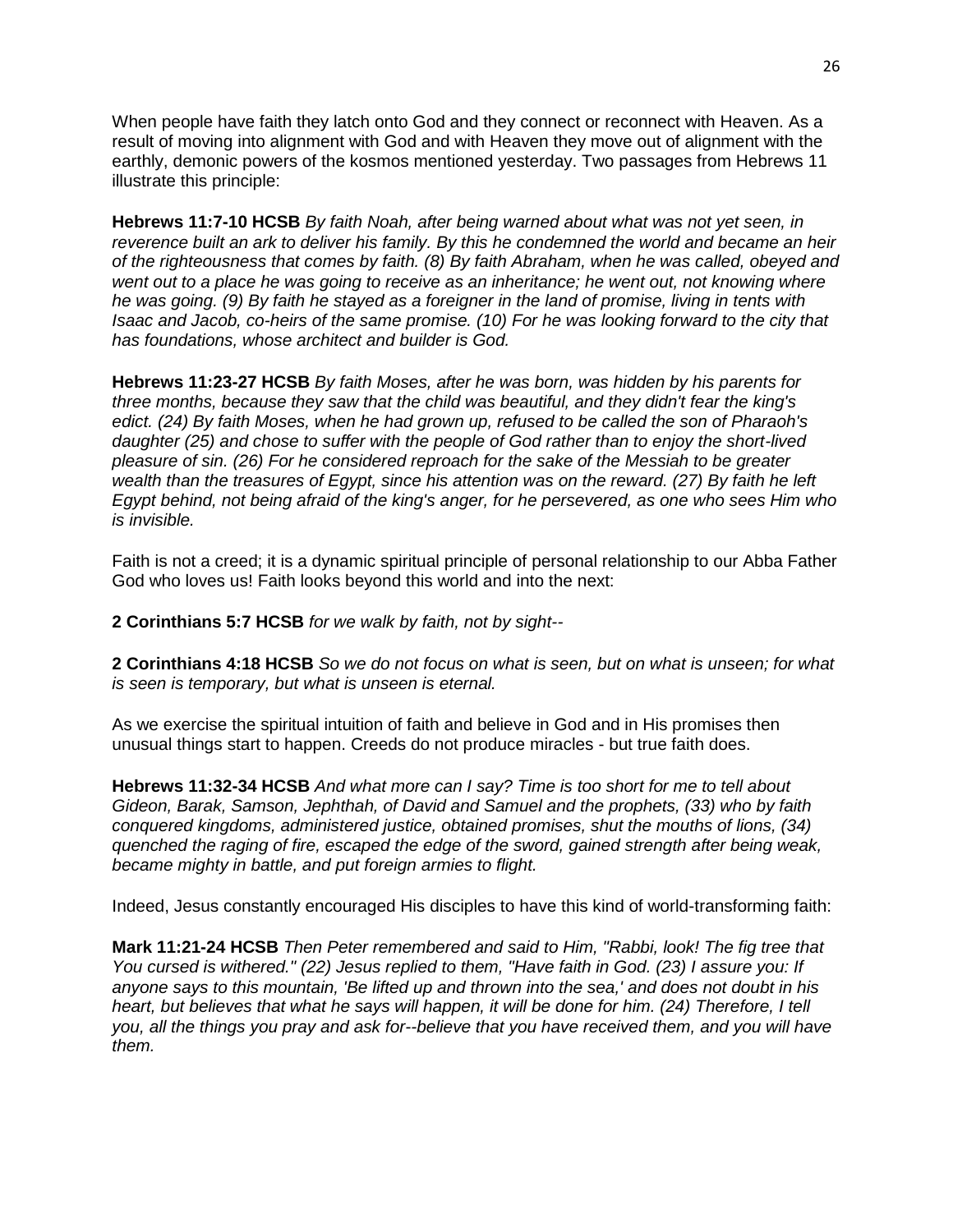Now, going back to the start, the purpose of such world-transforming faith is for God's Kingdom to come and for God's will to be done on earth as it is in Heaven. Within that framework, within the Grand Cause of a world infused with God's glory, you can move mountains by faith alone. Because when you believe then God's character, power and goodness is brought into the picture. If you do not believe all you are left with is human strength and the powers of darkness.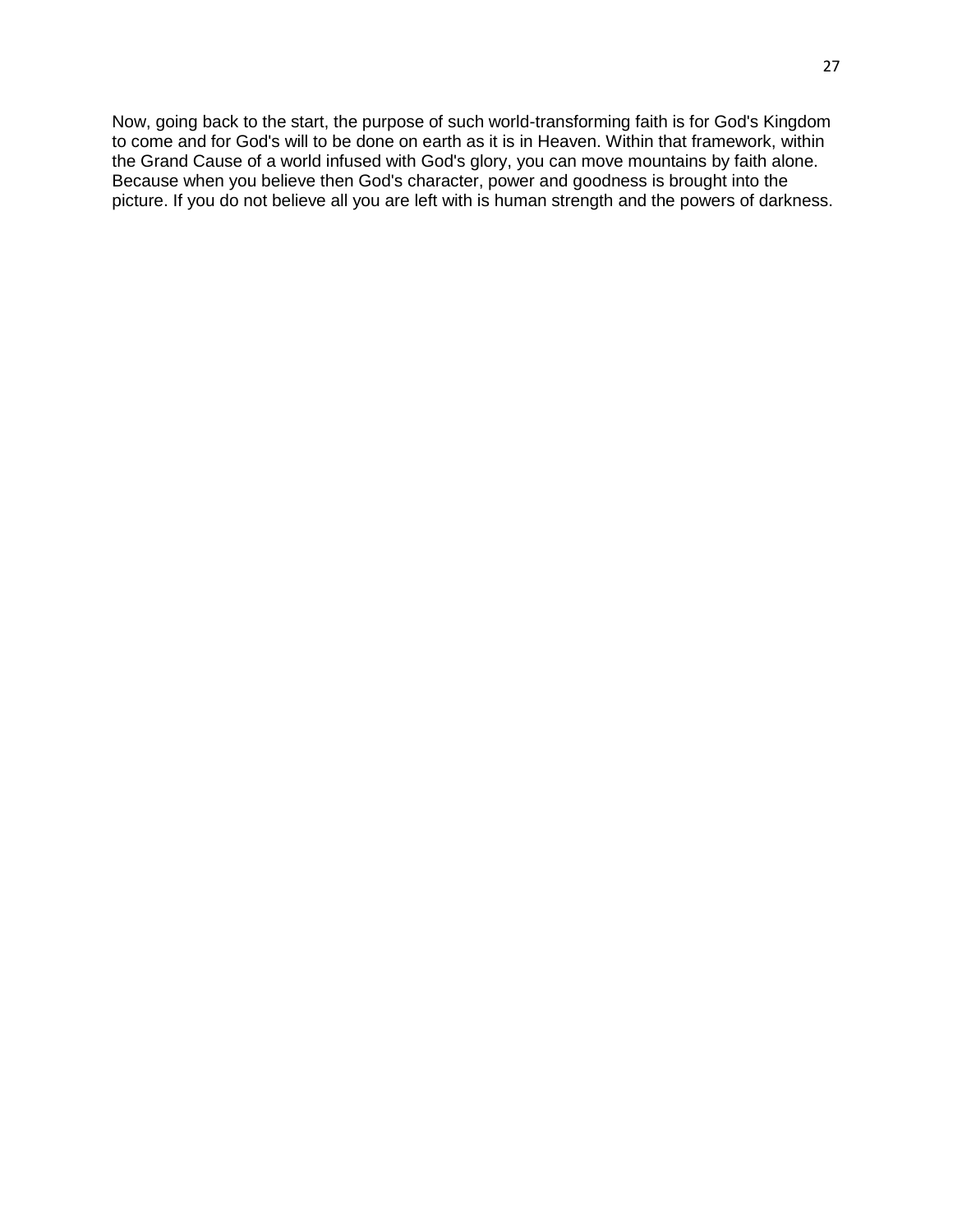# **Walking By Faith**

How can we live a vital Christian life like that of Abraham, the prophets and the apostles? The people who have vital Christian lives are people who trust in God and who walk by faith:

**Romans 4:12 HCSB** *And he became the father of the circumcised, not only to those who are circumcised, but also to those who follow in the footsteps of the faith our father Abraham had while still uncircumcised.*

**2 Corinthians 5:7 MKJV** *for we walk by faith, not by sight;*

**Romans 1:16-17 MKJV** *For I am not ashamed of the gospel of Christ, for it is the power of God unto salvation to everyone who believes, to the Jew first and also to the Greek. (17) For in it the righteousness of God is revealed from faith to faith, as it is written, "The just shall live by faith."*

We walk by faith, and this leads us to be in the Spirit and to being led by the Spirit.

Now how did Abraham walk by faith long before there were churches, bibles, and modern worship services - even long before the law of Moses? Abraham believed that what God said would actually come to pass. Faith is trusting that God will keep His promises. In Abraham's case it was believing the promise that he would become the father of many nations:

**Romans 4:16-21 MKJV** *Therefore it is of faith so that it might be according to grace; for the promise to be made sure to all the seed, not only to that which is of the Law, but to that also which is of the faith of Abraham, who is the father of us all (17) (as it has been written, "I have made you a father of many nations") --before God, whom he believed, who makes the dead live, and calls the things which do not exist as though they do exist. (18) For he who beyond hope believed on hope for him to become the father of many nations (according to that which was spoken, "So your seed shall be"). (19) And not being weak in faith, he did not consider his own body already dead (being about a hundred years old) or the deadening of Sarah's womb. (20) He did not stagger at the promise of God through unbelief, but was strong in faith, giving glory to God, (21) and being fully persuaded that what God had promised, He was also able to perform.*

So we see Abraham believing in a God who makes the dead to live and calls the things which do not exist as though they do exist. In hope against hope Abraham believed without any doubt or wavering. Abraham held on to that promise of God for 25 years. Abraham was strong in faith, and gave glory to God, convinced that what God had promised He was able to perform.

Abraham did not set his hope in a creed or a philosophy or a set of notions and ideas. Instead Abraham believed in a real and tangible outcome from a real and knowable God. Christianity is not a philosophy or a systematic set of human ideas about God. Rather it is faith in a God who really, actually will turn up in the midst of your life:

**1 Corinthians 2:4-5 MKJV** *(4) And my speech and my preaching was not with enticing words of man's wisdom, but in demonstration of the Spirit and of power, (5) so that your faith should not stand in the wisdom of men, but in the power of God.*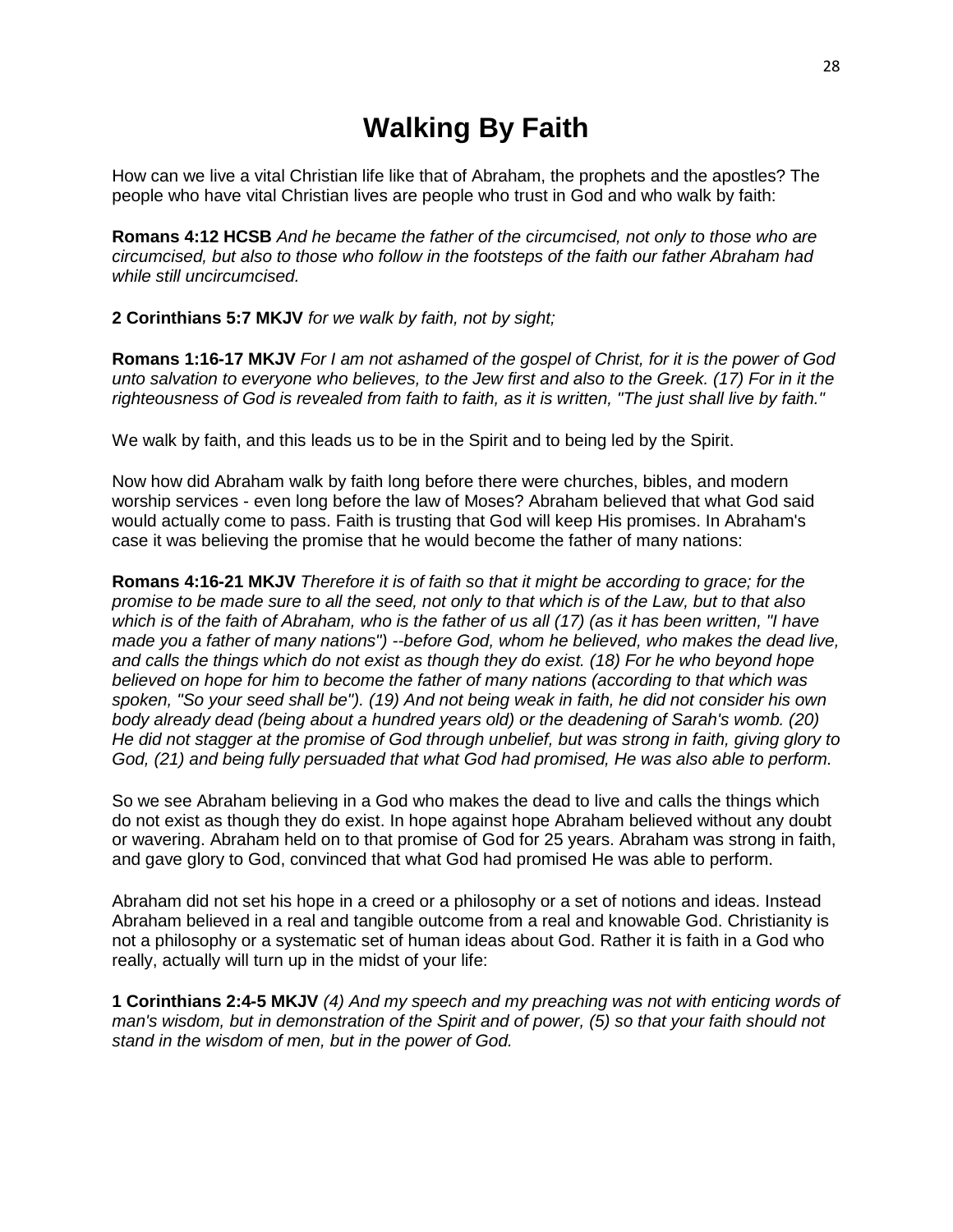Faith is believing that what God said will occur

Doubt is being unsure that what God said will occur

Unbelief is being firmly convinced that what God said will not come to pass

Presumption is thinking God said something would occur when He did not say so

Rebellion is deliberately going against the word of God so as to disobey it

For instance, faith is believing that God is righteous and good and will work justice even when everything seems crooked and unjust. Faith is deciding not to take revenge because you can trust God to work things out rightly in the end.

Saving faith is believing that Jesus has died on your behalf and has purchased your salvation. It is letting go of your own spiritual efforts to climb some kind of spiritual ladder into Heaven! Saving faith involves letting Christ take charge of your life and works - and letting Jesus do that within you which you cannot do yourself.

Walking by faith is directing your life in the sure knowledge of the character and purposes of God. It also involves having real tangible expectations, based on God's promises, that affect your major life decisions.

**Genesis 12:1-4 ESV** *Now the LORD said to Abram, "Go from your country and your kindred and your father's house to the land that I will show you. (2) And I will make of you a great nation, and I will bless you and make your name great, so that you will be a blessing. (3) I will bless those who bless you, and him who dishonors you I will curse, and in you all the families of the earth shall be blessed." (4) So Abram went, as the LORD had told him, and Lot went with him. Abram was seventy-five years old when he departed from Haran.*

For instance, when you are considering a major change in your life do you just consult your own reasoning or do you wait upon the Lord?

**Proverbs 3:5-7 ESV** *Trust in the LORD with all your heart, and do not lean on your own understanding. (6) In all your ways acknowledge him, and he will make straight your paths. (7) Be not wise in your own eyes; fear the LORD, and turn away from evil.*

People who walk by faith are distinctly different. They believe that they will inherit a real heavenly reward that will make any earthly affliction seem temporary and passing.

**2 Corinthians 4:16-18 HCSB** *(16) Therefore we do not give up; even though our outer person is being destroyed, our inner person is being renewed day by day. (17) For our momentary light affliction is producing for us an absolutely incomparable eternal weight of glory. (18) So we do not focus on what is seen, but on what is unseen; for what is seen is temporary, but what is unseen is eternal.*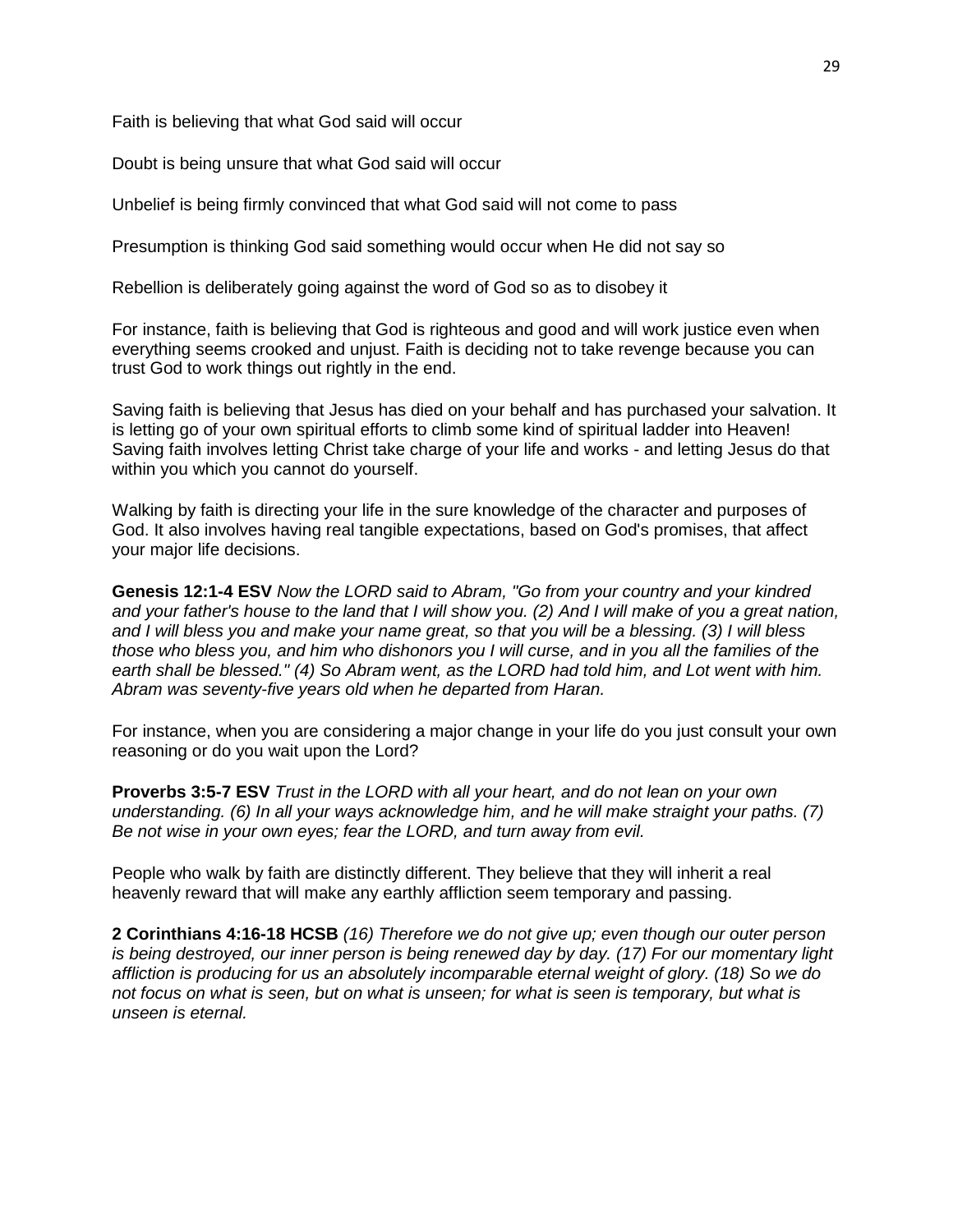This kind of courage comes from having real trust that God will perform what He has promised. It is believing the unseen is more real than the seen. It is believing your inner knowledge of God rather than the outer knowledge of the senses:

**Matthew 14:28-32 HCSB** *"Lord, if it's You," Peter answered Him, "command me to come to You on the water." (29) "Come!" He said. And climbing out of the boat, Peter started walking on the water and came toward Jesus. (30) But when he saw the strength of the wind, he was afraid. And beginning to sink he cried out, "Lord, save me!" (31) Immediately Jesus reached out His hand, caught hold of him, and said to him, "You of little faith, why did you doubt?" (32) When they got into the boat, the wind ceased.*

Walking by faith is like Peter's walking on the water – and it takes a lot of practice! More on this in the next study.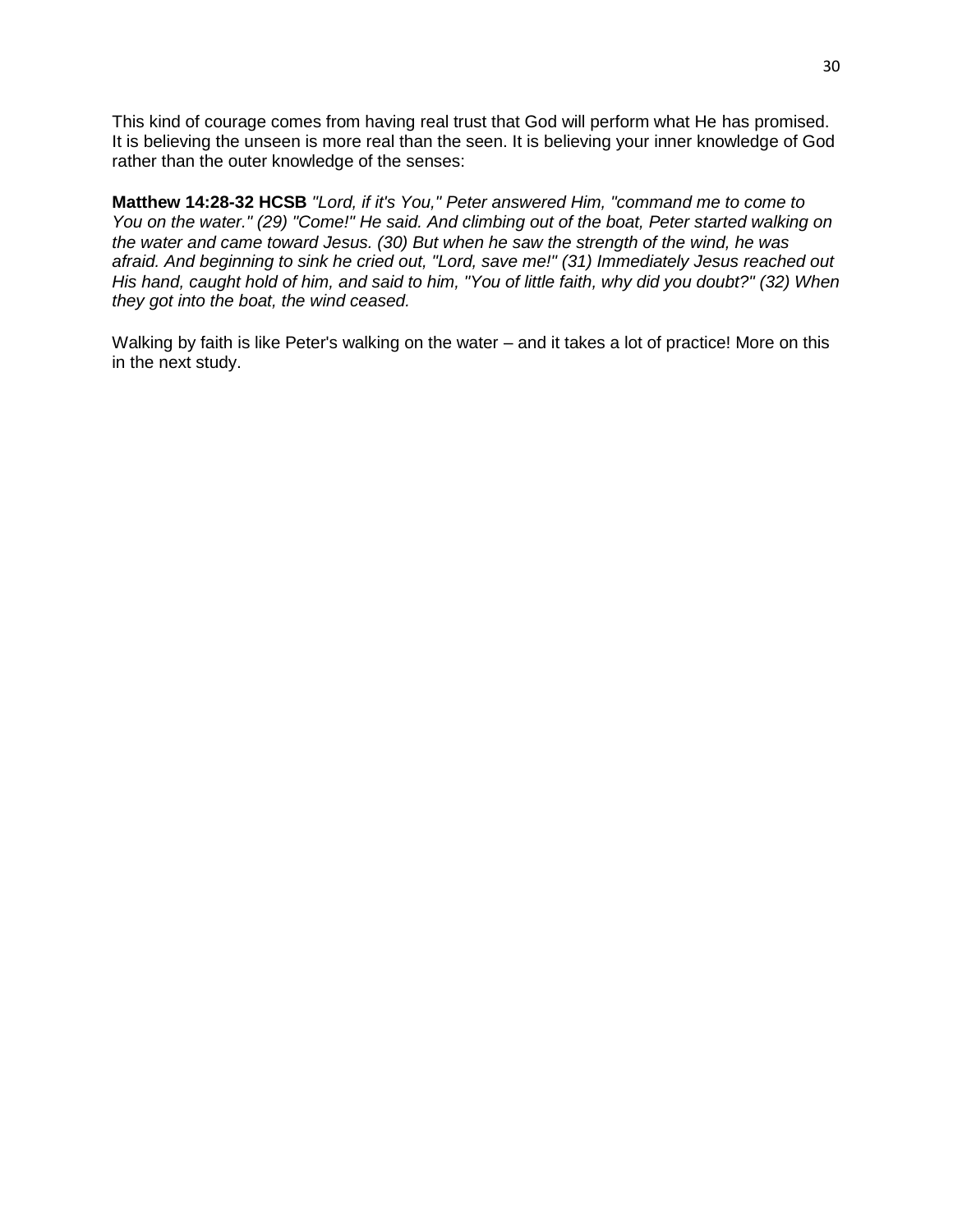# **Walking By Faith 2**

Yesterday we caught a glimpse of what it means to walk by faith and I ended up by saying that it took a lot of practice and that, at first, we can expect walking by faith to be a bit like Peter's attempt at walking on water – bold stepping out followed by a bit of a splash!

Walking by faith involves supernatural knowledge known as revelation. Now revelation is just God's information revealed to your spirit. It is information that the human mind cannot find out by itself. One bible teacher has called them 'downloads from Heaven'. It can be as simple as "cast your net on the right side of the boat and you will have a catch of fish" or as complex as Paul's revelation concerning the nature of the Church. In 1 Corinthians Paul tells us a bit about this process:

**1 Corinthians 2:7-10 MKJV** *(7) But we speak the wisdom of God in a mystery, which God has hidden, predetermining it before the world for our glory; (8) which none of the rulers of this world knew (for if they had known, they would not have crucified the Lord of glory). (9) But as it is written, "Eye has not seen, nor ear heard," nor has it entered into the heart of man, "the things which God has prepared for those who love Him." (10) But God has revealed them to us by His Spirit; for the Spirit searches all things, yea, the deep things of God.*

The smartest and most powerful people of the day could not figure out the truth about Jesus but those who listened to the Holy Spirit could. The Holy Spirit bypassed the natural senses (what eye has not seen, nor ear heard) and even the inner life of the natural man (nor has entered into the heart of man) to reveal His blessings to believers (…*the things which God has prepared for those who love Him." But God has revealed them to us by His Spirit).*

So we see that the person who is walking by faith gets 'downloads from Heaven' and that these downloads from Heaven reveal Christ, His blessings, and all that God has prepared for those who love Him.

Romans 8 tells us that the Christian is to be in spiritual contact with God, through the Holy Spirit so that he or she can say "Indeed I am led by the Holy Spirit".

#### **Romans 8:14 MKJV** *For as many as are led by the Spirit of God, they are the sons of God.*

Now as I said earlier this is a process that we practice. Each day we need to spend time alone with God and we need to slow down now and then and 'put up our spiritual antenna' to hear exactly what God is saying.

We are to stop rushing, fretting and over-calculating life (though we are still to use our Godgiven brains). Rather we are to put our noisy selves to one side, and be quiet and be still and know that He is God (Psalm 46:10).

John's gospel reveals Jesus' humble dependent relationship with the Father in some detail:

**John 5:19-20 MKJV** *Then Jesus answered and said to them, Truly, truly, I say to you, The Son can do nothing of Himself but what He sees the Father do. For whatever things He does, these also the Son does likewise. (20) For the Father loves the Son and shows Him all the things that He Himself does. And He will show Him greater works than these, so that you may marvel.*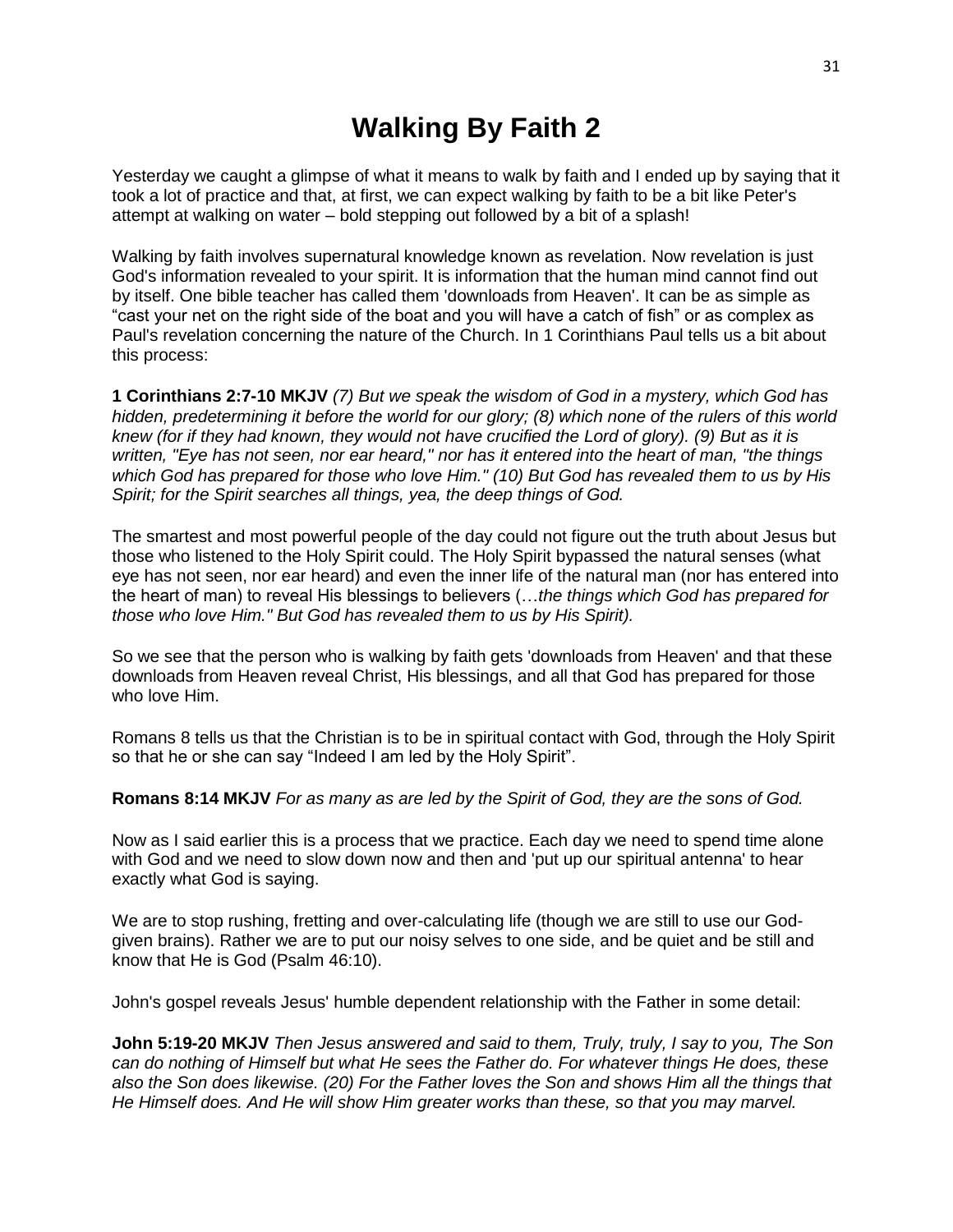**John 5:30 MKJV** *I can do nothing of My own self. As I hear, I judge, and My judgment is just, because I do not seek My own will, but the will of the Father who has sent Me.*

**John 8:28-29 MKJV** *Then Jesus said to them, When you have lifted up the Son of Man, then you shall know that I AM, and that I do nothing of Myself, but as My Father has taught Me, I speak these things. (29) And He who sent Me is with Me. The Father has not left Me alone, for I always do those things which please Him.*

Jesus says that He can do 'nothing of Himself' and He says that three times, which in Scripture is frequently a way of emphasizing something. Jesus tell us that he only does what He sees His Father doing (John 5:19-20), then what He hears from His Father (John 5:30), then that He only speaks what His Father has taught Him (John 8:28-29).

By doing 'nothing of Himself' He means nothing out of His own personal will or initiative. Jesus always waited for the 'download from Heaven' before proceeding with His ministry. He was completely Spirit-led and instructed from above.

We are to be a God-instructed people with His laws written upon our hearts and minds:

**John 6:45 MKJV** *It is written in the Prophets, "And they shall all be taught of God." Therefore everyone who hears and learns from the Father comes to Me.*

**1 Thessalonians 4:9 MKJV** *But regarding brotherly love, you do not need that I write to you, for you yourselves are taught by God to love one another.*

**1 John 2:20 MKJV** *But you have an anointing from the Holy One, and you know all things.*

**1 John 2:27 MKJV** *But the anointing which you received from Him abides in you, and you do not need anyone to teach you. But as His anointing teaches you concerning all things, and is true and no lie, and as He has taught you, abide in Him.*

More on how God teaches us to know Christ, love others and carry out good works in the next study!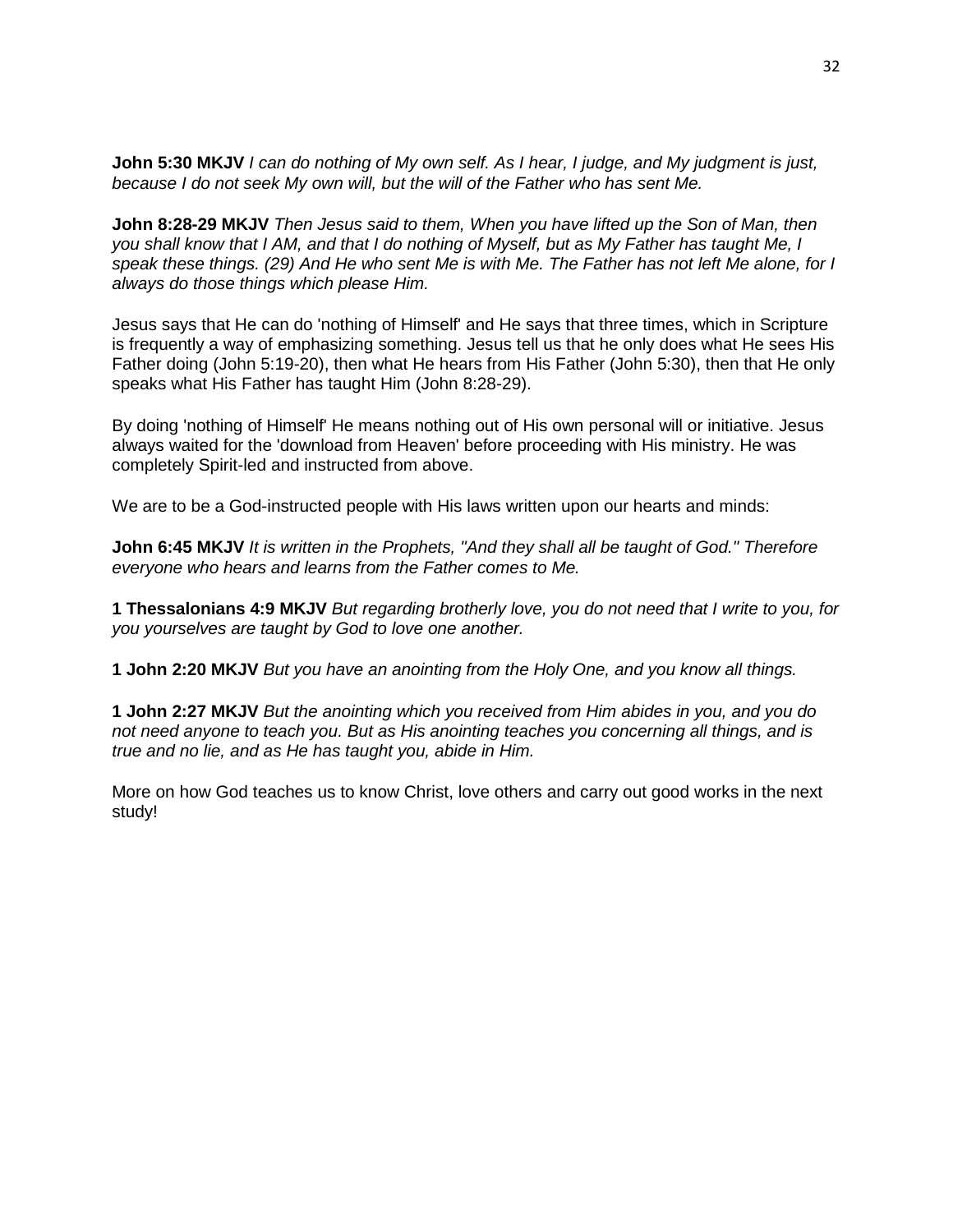# **God Personally Teaches Us How To Walk By Faith**

Toward the end of the last study we saw that God is involved in teaching His saints how to live the Christian life. This teaching is an inner work of the Holy Spirit:

**1 John 2:27 MKJV** *But the anointing which you received from Him abides in you, and you do not need anyone to teach you. But as His anointing teaches you concerning all things, and is true and no lie, and as He has taught you, abide in Him.*

This teaching ministry of the Holy Ghost lies outside of the 'merely human' realm:

**Matthew 16:15-17 MKJV** *He said to them, But who do you say I am? (16) And Simon Peter answered and said, You are the Christ, the Son of the living God. (17) Jesus answered and said to him, You are blessed, Simon, son of Jonah, for flesh and blood did not reveal it to you, but My Father in Heaven.*

*1 Thessalonians 4:9 MKJV But regarding brotherly love, you do not need that I write to you, for you yourselves are taught by God to love one another.*

Jesus briefly describes this process of heavenly revelation in Matthew chapter 11

**Matthew 11:25-27 MKJV** *At that time Jesus answered and said, I thank You, O Father, Lord of Heaven and earth, because You have hidden these things from the sophisticated and cunning, and revealed them to babes. (26) Even so, Father, for so it seemed good in Your sight. (27) All things are delivered to Me by My Father. And no one knows the Son except the Father. Nor does anyone know the Father except the Son, and the one to whom the Son will reveal Him.*

Jesus tells us that God has structured spiritual knowledge so that certain truths are 'hidden' from natural human reasoning (the sophisticated and the cunning) and yet are revealed to the open, innocent mind ('babe') that truly seeks after God.

Jesus also claims to be the gatekeeper of all spiritual knowledge: *Nor does anyone know the Father except the Son, and the one to whom the Son will reveal Him.*

We cannot 'figure God out' as a result of our own independent thinking (indeed that is often how cults start). Rather we are dependent on Jesus Christ to reveal the Father to us. This infuriates those who think they understand - but who are blind to real spiritual truth:

**Matthew 15:12-14 MKJV** *Then His disciples came and said to Him, Do You know that the Pharisees were offended when they heard this saying? (13) But He answered and said, Every plant which My heavenly Father has not planted shall be rooted up. (14) Let them alone. They are blind leaders of the blind. And if the blind lead the blind, both shall fall into the ditch.*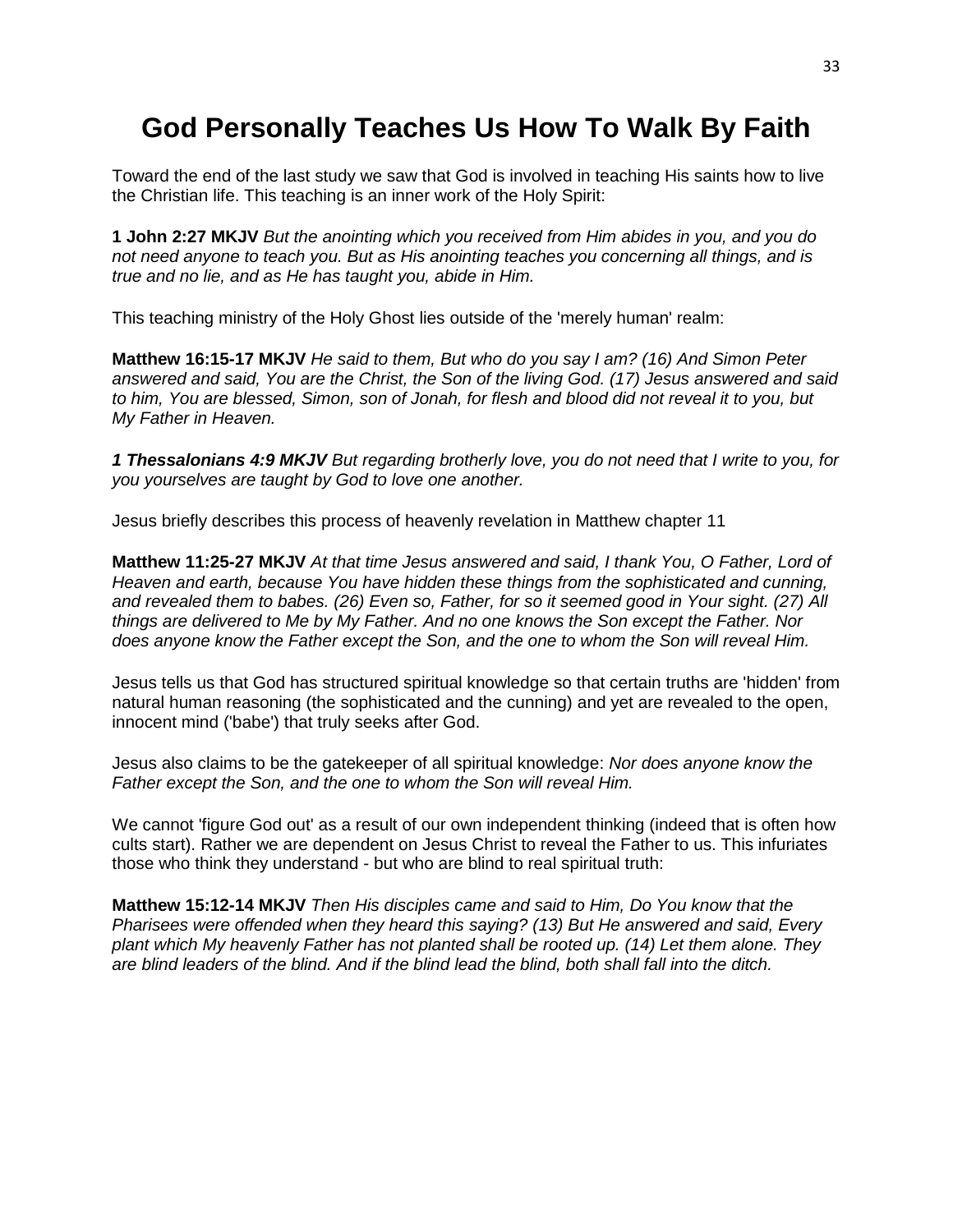Many of the religious experts of Christ's day – the scribes, Pharisees, Sadducees, and chief priests, missed the point. They did not follow Christ. Instead they just defended their own knowledge and their own religious system.

**1 Corinthians 2:7-8 MKJV** *(7) But we speak the wisdom of God in a mystery, which God has hidden, predetermining it before the world for our glory; (8) which none of the rulers of this world knew (for if they had known, they would not have crucified the Lord of glory).*

God's teaching ministry involves the Holy Spirit and may even bypass the senses and the intellect:

**1 Corinthians 2:9-10 MKJV** *(9) But as it is written, "Eye has not seen, nor ear heard," nor has it entered into the heart of man, "the things which God has prepared for those who love Him." (10) But God has revealed them to us by His Spirit; for the Spirit searches all things, yea, the deep things of God.*

Continuing in 1 Corinthians we find that this process involves communication directly from God's Spirit to us:

**1 Corinthians 2:11-12 MKJV** *(11) For who among men knows the things of a man except the spirit of man within him? So also no one knows the things of God except the Spirit of God. (12) But we have not received the spirit of the world, but the Spirit from God, so that we might know the things that are freely given to us by God.*

The Spirit of God educates us so that we 'might know the things that are freely given to us by God'. So we see that the Holy Spirit shows us our blessedness! The Holy Spirit is within us to tell us all the wonderful things that God has done for us!

**Ephesians 1:3 MKJV** *Blessed be the God and Father of our Lord Jesus Christ, who blessed us with every spiritual blessing in the heavenlies in Christ;*

This internal teaching ministry of the Holy Spirit is integral to being a true New Covenant Christian, a follower of Jesus in the power of the Holy Spirit:

**Hebrews 8:10-12 HCSB** .*.. "But this is the covenant that I will make with the house of Israel after those days," says the Lord: "I will put My laws into their minds, and I will write them on their hearts, and I will be their God, and they will be My people. (11) And each person will not teach his fellow citizen, and each his brother, saying, 'Know the Lord,' because they will all know Me, from the least to the greatest of them. (12) For I will be merciful to their wrongdoing, and I will never again remember their sins."*

In stark contrast the Pharisees knew their Scriptures but they did not personally listen to God. Jesus states this very powerfully in John chapter 8:

**John 8:42-47 MKJV** *Jesus said to them, If God were your father, you would love Me, for I went forth and came from God; for I did not come of Myself, but He sent Me. (43) Why do you not know My speech? Because you cannot hear My Word. (44) You are of the Devil as father, and the lusts of your father you will do. He was a murderer from the beginning, and did not abide in the truth because there is no truth in him. When he speaks a lie, he speaks of his own, for he is a liar and the father of it. (45) And because I tell you the truth, you do not believe Me. (46)*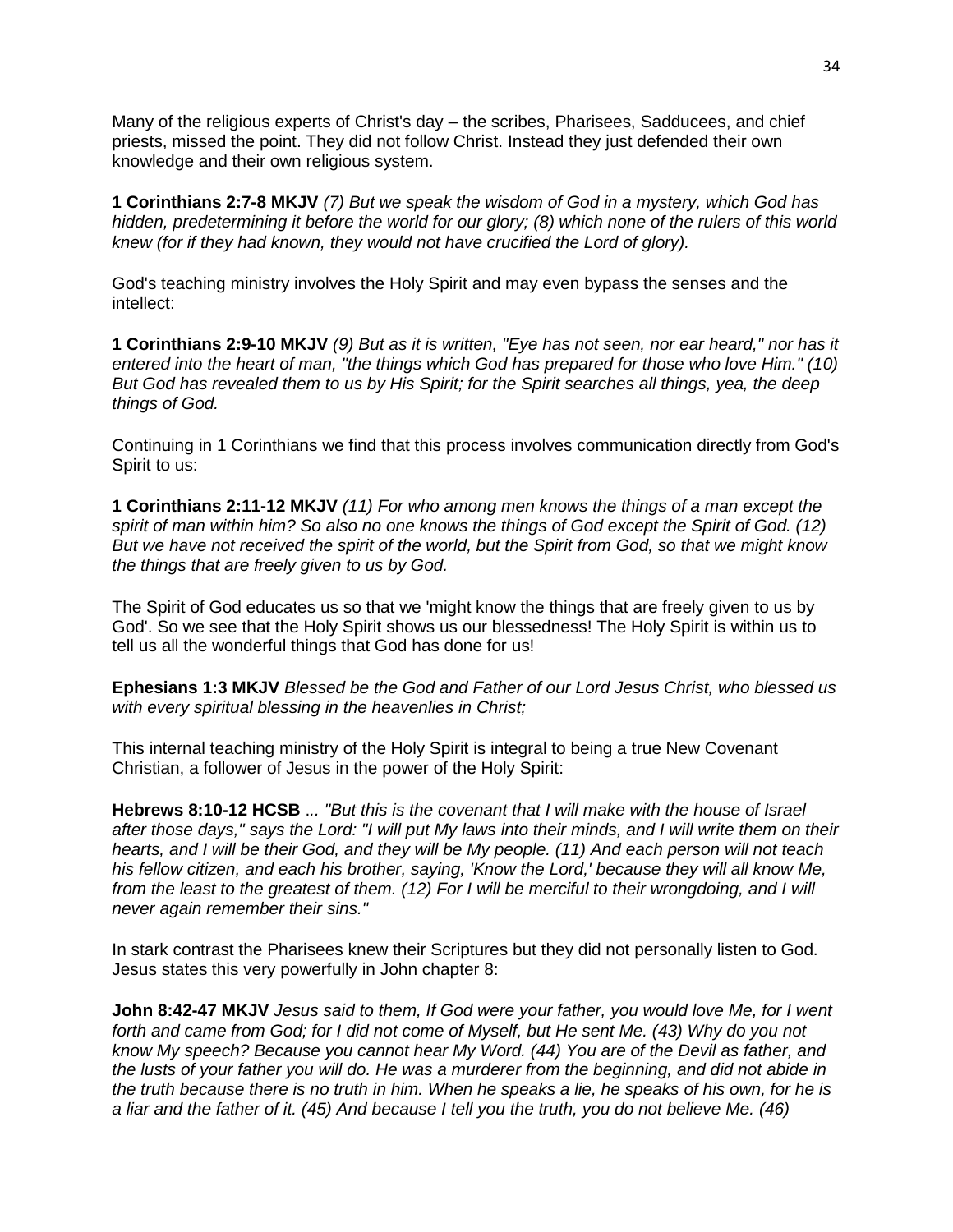*Which of you convicts Me of sin? And if I say the truth, why do you not believe Me? (47) He who is of God hears God's Words. Therefore you do not hear them because you are not of God.*

Jesus finishes this paragraph with "He who is of God hears God's Words. Therefore you do not hear them because you are not of God". In verse 43 Jesus tells them they "cannot" hear his words. And in verse 44 Jesus tells the Pharisees that they are children of the Devil – because they listen to the murderous lusts of Satan more than the truth of God!

So we see that while the Pharisees were bible-believers they were not God-followers or children of God. In fact, they were children of the Devil with murderous instincts in their hearts – which is why they crucified Christ. Paul was caught up in this same hateful spirit until his Damascus Road experience and later writes:

**Romans 10:1-4 MKJV** *Brothers, truly my heart's desire and prayer to God for Israel is for it to be saved. (2) For I bear record to them that they have a zeal of God, but not according to knowledge. (3) For they, being ignorant of God's righteousness and going about to establish their own righteousness, have not submitted themselves to the righteousness of God. (4) For Christ is the end of the law for righteousness for everyone who believes.*

So we can see that bible-knowledge and zeal for God are insufficient for salvation. Many people caught up in cults and false religions have Scripture knowledge and zeal for God yet there is frequently a deep self-righteous obstinacy that blocks them from entering the Kingdom of God.

There must also be humble submission to God, connection to God and acceptance of the righteousness that is by faith (not works). There has to be a personal opening of the spirit and of the conscience to Jesus Christ. There needs to be a new creation, an inner work that writes the law of God, not just in a book, but deep in the human heart and mind so that the true Christian hears God's Words and is 'taught of God'.

Returning to 1 Corinthians chapter 2:

**1 Corinthians 2:13-16 MKJV** *(13) These things we also speak, not in words which man's wisdom teaches, but which the Holy Spirit teaches, comparing spiritual things with spiritual. (14) But the natural man does not receive the things of the Spirit of God, for they are foolishness to him; neither can he know them, because they are spiritually discerned. (15) But he who is spiritual judges all things, yet he himself is judged by no one. (16) For who has known the mind of the Lord, that he may instruct Him? But we have the mind of Christ.*

The natural man cannot receive spiritual things but the spiritual man can receive knowledge from God. Thus Christianity is not a philosophy – a human system of logic that can be understood with a sufficiently intelligent natural mind. Nor is Christianity a religious system of commentary and counter-commentary. Christianity is a living faith where we exercise personal trust in Jesus Christ as Lord and Savior and He in turn teaches us, day by day, to follow Him, through the powerful work of the Holy Spirit.

We all start in such different places that no single philosophical or theological system can bring us all to maturity in Christ. We need a personal coach every step of the way and that Coach is the Holy Spirit of God.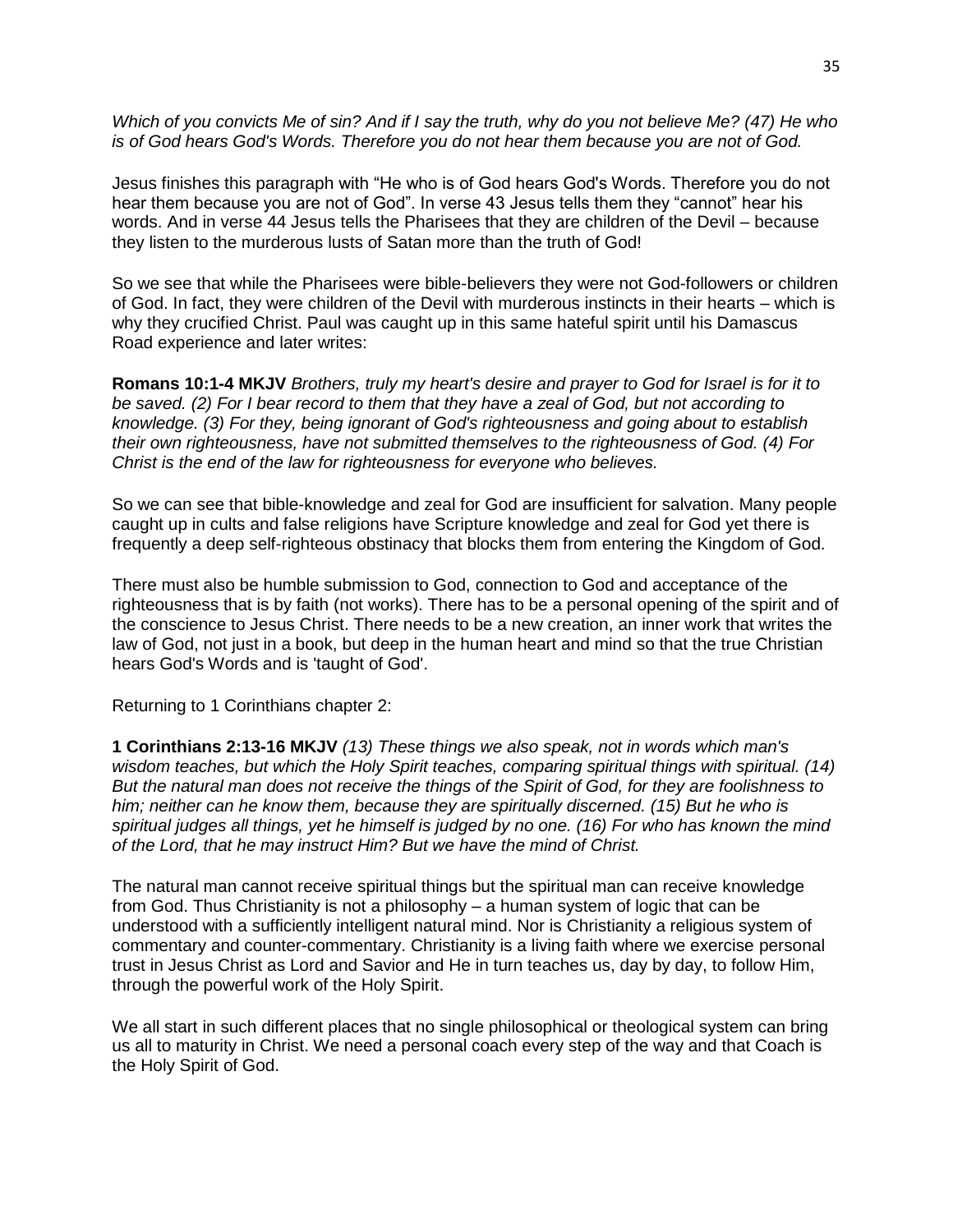# **How God Coaches You**

Yesterday we found that the Holy Spirit is our 'paraclete' – that is our individual Coach who guides each of us into salvation and helps each of us to be transformed into the image of God's beloved Son:

**Romans 8:29 ISV** *For those whom He foreknew He also predestined to be conformed to the image of His Son, in order that He might be the firstborn among many brothers.*

**2 Corinthians 3:17-18 HCSB** *(17) Now the Lord is the Spirit; and where the Spirit of the Lord is, there is freedom. (18) We all, with unveiled faces, are reflecting the glory of the Lord and are being transformed into the same image from glory to glory; this is from the Lord who is the Spirit.*

Now what does this coaching ministry look like in action? There are at least seven areas that the Holy Spirit coaches us into:

- 1. The Holy Spirit coaches the sinner into salvation by convicting the world of sin, righteousness and judgment (John 16:8)
- 2. The Holy Spirit reveals Christ to the Christian (John 14:16,17,26, Ephesians 1:17)
- 3. The Holy Spirit sheds love abroad in the heart of the believer (Romans 5:5) and helps us to be strong in the inner man so we can know the love of God in Christ Jesus (Ephesians 3:14-21) and teaches us to love others also (1 Thessalonians 4:9).
- 4. The Holy Spirit imparts wisdom, balance, good judgment and a calm spirit of excellent discernment. (Ephesians 1:17, Colossians 1:9, James 3:17,18)
- 5. The Holy Spirit coaches us into Christian character and fruitfulness (Galatians 5:22,23) and helps us with our prayer life (Romans 8:26)
- 6. The Holy Spirit gives us the ability to endure life's trials, by comforting us, encouraging us and enabling us to endure patiently. (Colossians 1:11,12, 2 Timothy 1:7, 2 Corinthians 1:3-5)
- 7. The Holy Spirit imparts power for Christian witness (Acts 1:8) and grants gifts of the Holy Spirit according to His will (1 Corinthians 12:1-11)

But what does this coaching look like and what does it feel like? Is it a booming voice from Heaven? A subtle nudge? A feeling? An "Aha' moment of enlightenment? Well booming voices from Heaven are rather rare!

The coaching ministry of the Holy Spirit is generally a quiet, insistent, inner work of God that keeps on nudging us in a certain very positive direction. Sometimes we oppose it and 'go kicking and screaming' into salvation or into a ministry or calling of some sort. More often it is just something that grows within us, often just at or even below our level of consciousness and which gradually transforms us so that we start seeing the world differently, and then start feeling and reacting differently.

For instance, if you pray for the gift of administration you may suddenly start to see how things should be put in order and how things can best be done as God downloads these things into your human spirit via the Holy Spirit.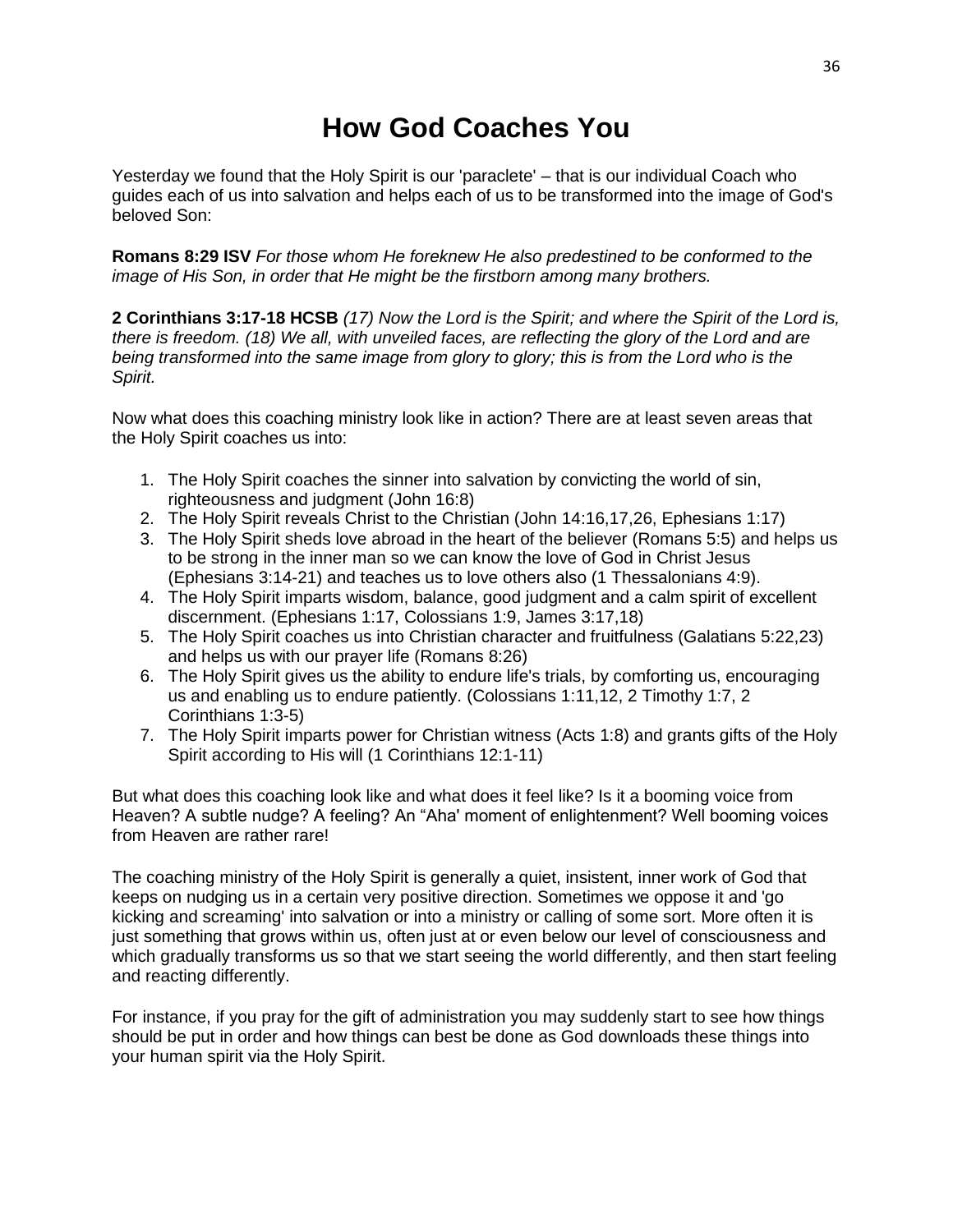Let's work two contrasting examples around the Christian calling to love one another:

Mr. Self-Sufficient takes the approach of "powerless religion" and self-help. This person gets out his Greek books and studies the meaning of 'agape love' and pores over the commentaries and all the self-help books. He can define love exactly and knows what love is and can preach a great sermon on love - but still cannot keep his temper when his wife annoys him. That is because his knowledge is mere human knowledge. Any intelligent person, Christian or non-Christian, can read the same books, come to the same conclusions and even preach the same sermon. As someone who once briefly sat under a 'knowledgeable' but completely unsaved pastor I know that this is possible.

On the other hand Mercy the Christian realizes she cannot love unless God puts love within her heart. So she cries out for love. She asks God to teach her how to love. She knows she is bankrupt on her own. And the Holy Spirit starts shedding God's love abroad in her heart. She starts seeing the world with loving eyes. She starts understanding people's feelings and being of practical help. Love becomes a growing inner awareness within Mercy's life. Her perception subtly starts to change to be more loving, her desires start to be molded in a different direction and new loving attitudes and actions begin to emerge fro within her.

Mercy now knows she is loved by God and she knows that she wants to love others. Sacrifice becomes easy and natural and selfishness seems increasingly horrid to her. She is appalled by cruelty and her patience with people grows every day. As she reads the Bible she sees countless commands to love and examples of love and she finds herself more and more able to put them into practice. Mercy also now finds herself more willing and able to follow the loving examples of those over her in the faith (Hebrews 13:7).

When she is unloving there is an inner prompting to apologize, to correct it and to do better next time. Every day, in many different ways, Mercy finds God the Holy Spirit alongside her teaching her how to love, how to be kind, how to show compassion and so on. In the ordinary days, the good days and especially on the tough days He is there showing her how to be a loving Christian in the midst of it all. Her knowledge is supernatural knowledge, spiritual knowledge, imparted directly to Mercy's spirit by God.

It is in our spirit that our deepest 'knowing' happens. The spirit is the lamp of our souls. Our spirit is where our true inner wisdom resides and it is where God teaches us to follow Christ in all humility and godliness.

Now these two approaches are like chalk and cheese. And you can't digest the chalk!

The person who is taught by God, who is led by the Holy Spirit, is like Mercy the Christian. They experience daily tutoring in the things of God. Their spiritual eyes are opened and a new wisdom is given to them. They are instructed in the inner man and their Christian life grows out of deep internal changes in Who they are becoming (they are becoming like Christ).

All Christians need to take the path of Mercy the Christian. We need to give up religious striving and legalism and the efforts of mere human knowledge. Instead we need to completely cast ourselves on God, and to regularly pray and to seek His changes, His instructions and His blessings within us (Ephesians 1:3, Matthew 7:7, 6:33).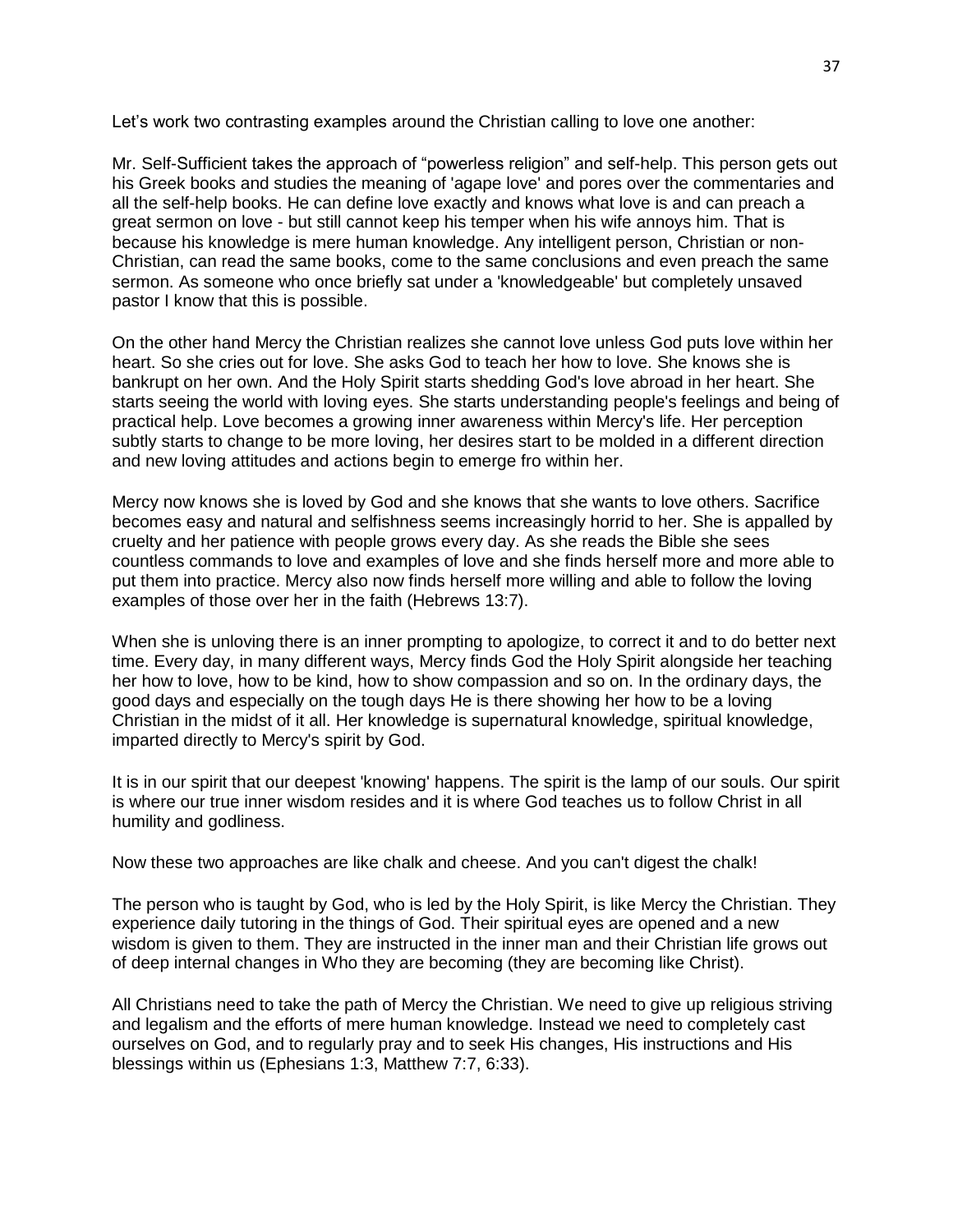And by faith we need to listen to the anointing which He has poured out on us (1 John 2:20,27) and hearken to God's revelations through the Holy Spirit - which reveal all that God has for us (1 Corinthians 2:9-16).

Now most of this spiritual knowledge is 'unspectacular' and undramatic. It is about things such as how to be loving and kind, or how to evangelize, or how to be bold and courageous. Very few people get authentic revelations about the End Times. It is spiritual knowledge not because it is weird but because it is peaceful, good and heavenly (James 3:17) and because it is imparted spiritually (Ephesians 1:17,18).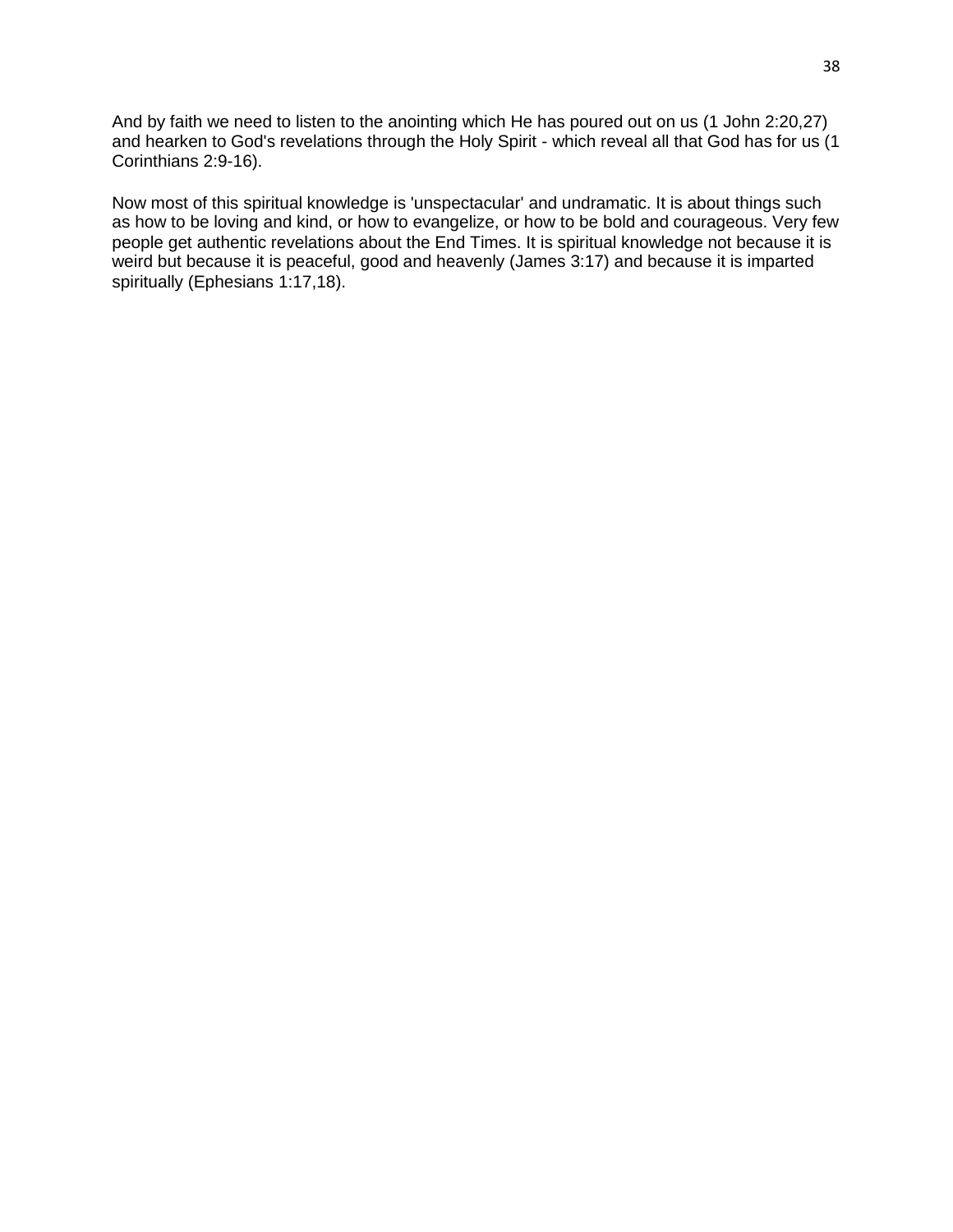# **Grace, Holiness & God As Coach**

Grace is given to make us holy. Grace is not a license to sin any time we like. Grace is God's kindness to us so that we can keep on learning to follow Him. Grace (among many other things) involves God empowering us and teaching us inwardly as disciples, as learners from God, in the art of being a Christian.

When I was young we lived on a small steep hill which descended to a busy main road. One Christmas I received a bicycle and with a bit of pushing I rode it safely around the house. I then (mistakenly) decided to ride down the hill. But no one had told me how to put on the oldfashioned back-pedal brakes! The bicycle went quickly downhill until I was faced with the choice of the busy main road or a muddy ditch. I chose the ditch. Grace is your Heavenly Father pulling you out of the muddy ditch you have ended up in and teaching you how to ride your bicycle properly so you do not end up back in the ditch again!

There are many aspects to grace (and they often overlap in meaning)– for instance:

- a) The gracious removal of a legal fine or penalty. Forgiveness, wiping the slate clean.
- b) Grace as the practical working power of sanctification, cleansing and renewal
- c) Grace as a gift of ability, strength, power or endurance.
- d) Grace as imparting spiritual gifts and miracles 'charismata' (literally grace gifts)
- e) Grace as an attribute of God, His kindness to us, God's Riches At Christ's Expense
- f) The throne of grace the experience of God's prayer answering power in time of need
- g) The special favor and blessing of God upon an individual life
- h) The grace that operates in us prior to salvation and leads us to be saved
- i) The grace of God's choosing us in Him before the foundation of the world

All these aspects of grace are centered in the love of God, in the character of God Himself and in His faithfulness to His covenant promises that are all Yea and Amen in Christ Jesus. Grace is not an impersonal spiritual force that is imparted by ritual or by association with holy artifacts. Grace is God Himself at work in our lives.

The first impression I got of grace (as a young Christian) was that it was just God wiping the slate clean after I had sinned. I would make a mistake, God would forgive, and then it was up to me to figure out how to do better next time and to get it right from that point on. God was the Heavenly Scorekeeper, and Christ made sure I never went negative, but I had to make all the plays, get all the runs and figure out how to play the game!

This was a very stressful view of God and of grace that eventually led to me being spiritually burned out. But what is the correct view of grace?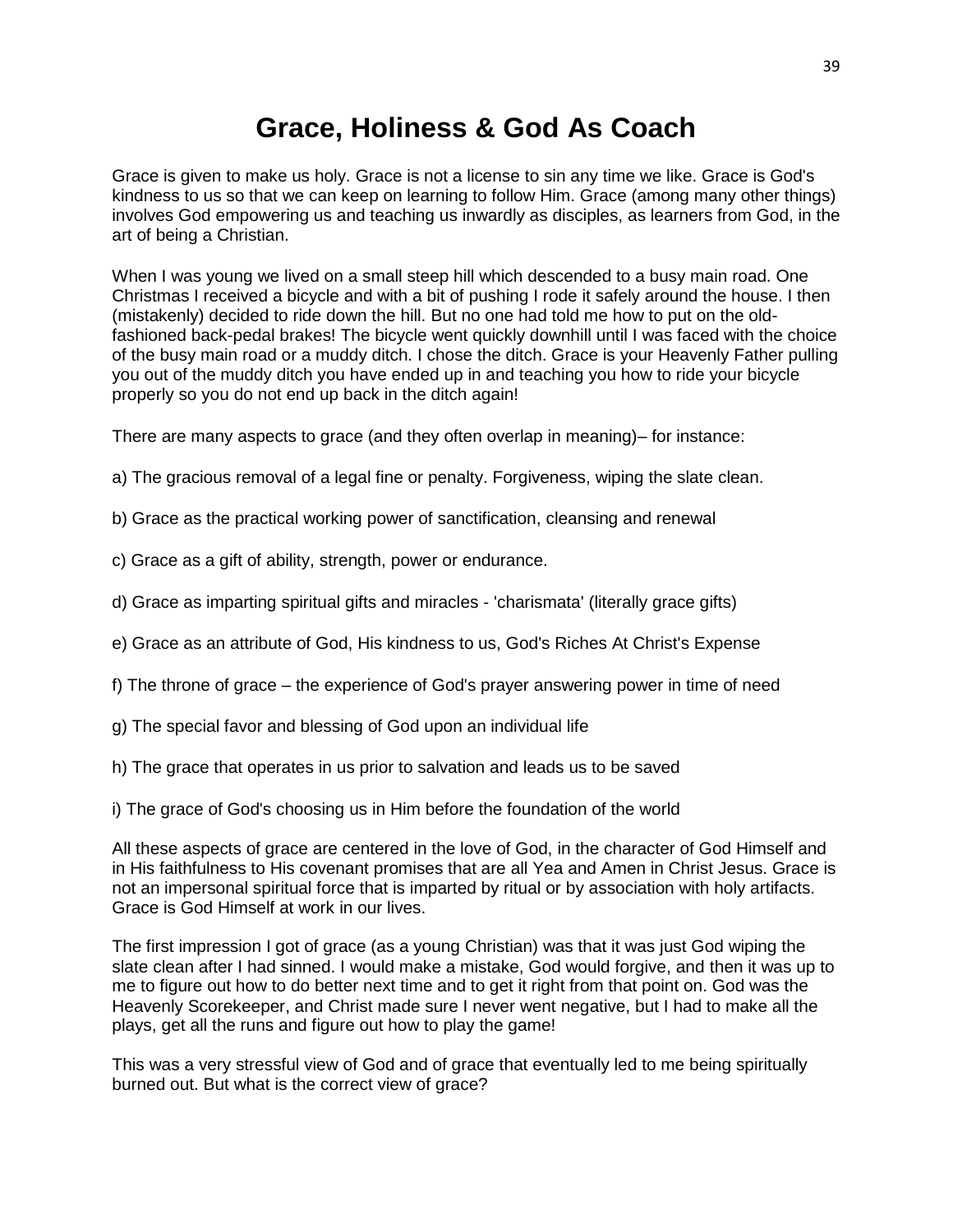**Romans 8:31-39 MKJV** *What then shall we say to these things? If God is for us, who can be against us? (32) Truly He who did not spare His own Son, but delivered Him up for us all, how shall He not with Him also freely give us all things? (33) Who shall lay anything to the charge of God's elect? It is God who justifies. (34) Who is he condemning? It is Christ who has died, but rather also who is raised, who is also at the right hand of God, who also intercedes for us. (35) Who shall separate us from the love of Christ? Shall tribulation, or distress, or persecution, or famine, or nakedness, or peril, or sword? (36) As it is written, "For Your sake we are killed all the day long. We are counted as sheep of slaughter." (37) But in all these things we more than conquer through Him who loved us. (38) For I am persuaded that neither death, nor life, nor angels, nor principalities, nor powers, nor things present, nor things to come, (39) nor height, nor depth, nor any other creature, shall be able to separate us from the love of God which is in Christ Jesus our Lord.*

Along with Jesus God freely gives us 'all things' - that is God gives us everything we require to become sons and daughters of the living God. That includes His comfort, His coaching and inner tuition, His power and might, His insight and understanding, and many other things. We do not have to struggle on our own. God is not just the Divine Scorekeeper – He is right there with us, on the field, helping us with every play.

So what happens if you sin? As you repent, God forgives, as you ask for cleansing He cleanses (1 John 1:9) and as you ask for power to be holy and to resist future temptation Christ intercedes in the heavenlies (Romans 8:34) asking that you be strengthened with might in the inner man (Ephesians 3:14-21).

Grace involves the actual experience of God's unconditional love for you. God does not want you to go around feeling guilty all day (that is the Law). Instead God wants you to go around feeling loved by God every minute of the day. The above verses in Romans 8 plainly state that 'nothing can separate us from the love of Christ'. Sin was dealt with at the cross, and since then no power, principality or life circumstance can stop the flow of God's love towards you!

Indeed, a good family that produces godly balanced successful children is always a family in which unconditional love abounds. It is a family where people are simply loved for who they are, no strings attached. On the other hand, dysfunctional families are often grace-less, condemning, and harsh. In a similar vein God's love, which is God's grace, matures us into His image.

**Romans 5:5 MKJV** *And hope does not make us ashamed, because the love of God has been poured out in our hearts through the Holy Spirit given to us.*

**Ephesians 3:16-19 MKJV** *that He would grant you, according to the riches of His glory, to be strengthened with might by His Spirit in the inner man; (17) that Christ may dwell in your hearts by faith; that you, being rooted and grounded in love, (18) may be able to comprehend with all saints what is the breadth and length and depth and height, (19) and to know the love of Christ which passes knowledge, that you might be filled with all the fullness of God.*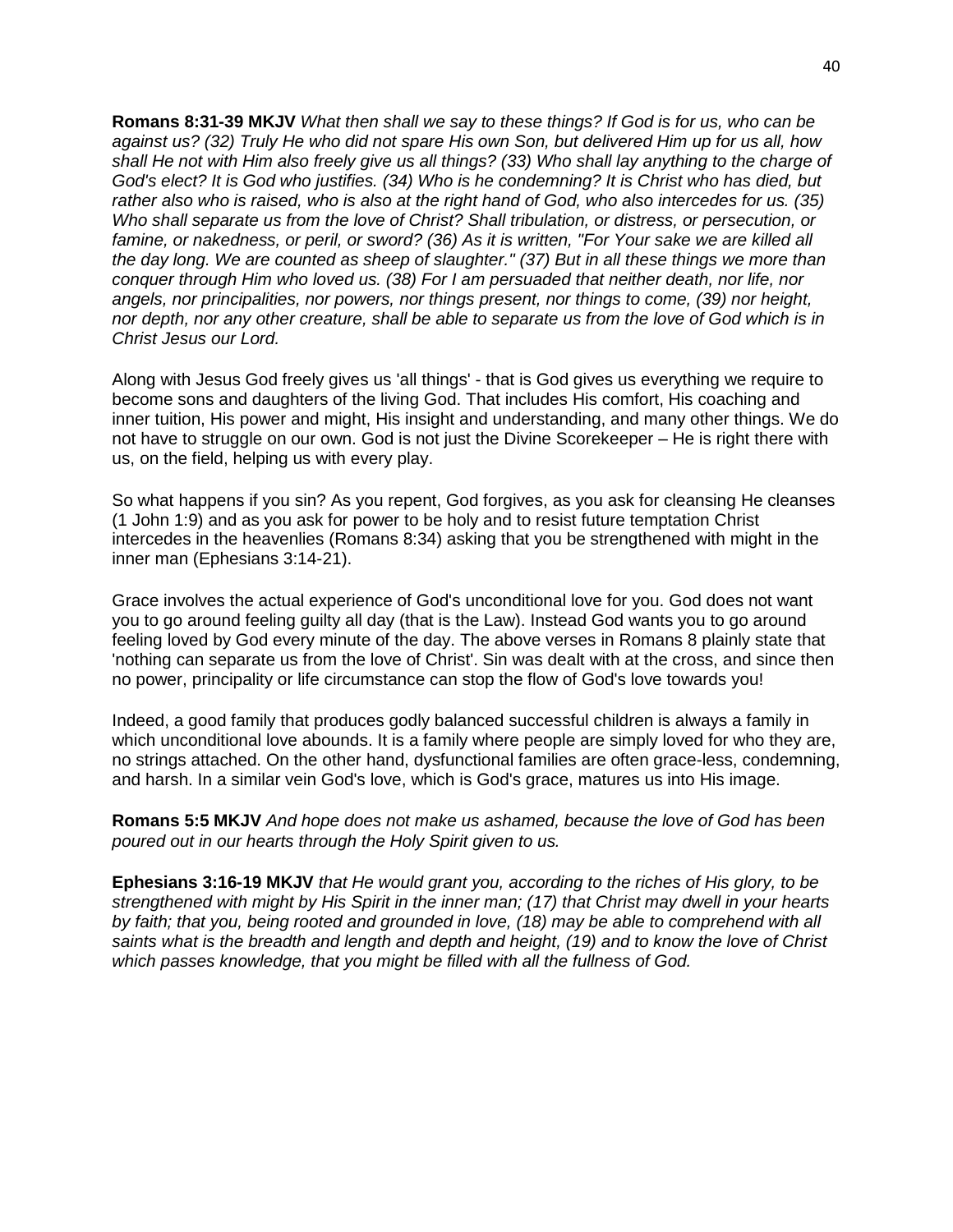## **The Highway of Holiness**

In the last few studies we have seen that the Holy Spirit is our loving personal Coach (or comforter, counselor, advocate – Gk. Paraclete) who instructs each of us in how to be holy so that we can become like Jesus. Today we will look at two verses from the book of Isaiah that tell us something about this process of divine instruction:

**Isaiah 30:21 MKJV** *And your ears shall hear a word behind you, saying, This is the way, walk in it, when you turn to the right hand and when you turn to the left.*

**Isaiah 35:5-10 MKJV** *Then the eyes of the blind shall be opened, and the ears of the deaf shall be unstopped. (6) Then the lame shall leap like a deer, and the tongue of the dumb shall sing; for in the wilderness waters shall break out, and streams in the desert. (7) And the parched ground shall become a pool, and the thirsty land shall become springs of water in the home of jackals, in its lair, and a place for the reed and rush. (8) And a highway shall be there, and a way, and it shall be called, The Way of Holiness. The unclean shall not pass over it. But He shall be with them; the wayfaring men, though fools, shall not err in it. (9) No lion shall be there, nor any beast of prey shall go up on it; it shall not be found there; but the redeemed shall walk there. (10) And the ransomed of Jehovah shall return and come to Zion with songs and everlasting joy on their heads; they shall obtain joy and gladness, and sorrow and sighing shall flee away.*

When we go astray to the right or to the left the Holy Spirit corrects us saying 'this is the way, walk ye in it'. This is like the GPS in my car, which when I go off course, or miss a freeway exit says 'recalculating' and then gives me new instructions to get me back on track.

The Holy Spirit also opens our spiritual eyes so that we perceive spiritual truth and our spiritual ears are unstopped so we can hear God. We are spiritually strengthened so we are no longer weak in the profession of our faith and we find ourselves finally able to truly praise God and we are released to worship Him.

Our parched souls are filled with the living waters of God and become pools and springs of water. Out of our innermost being shall flow rivers of living water (John 7:38)! What once was dry and barren shall be completely saturated and even 'swampy' like a wetland system.

There will be a highway there with unique properties. The ransomed and redeemed will be completely safe upon it. They will not go astray (even if they are foolish) or be attacked even if they are vulnerable. This highway shall connect them with Heaven, with the Zion that is above, the heavenly Jerusalem of faith (Hebrews 12:22-24, Revelation 3:12, 14:1, 21:2).

Now what sort of highway cannot be trodden on by wild beasts or by the unclean? Obviously this highway is not a literal road. This highway is a safe spiritual path to Heaven. It is the way that was established by Jesus who is the way, the truth and the life (John 14:6). The new and living Way that was consecrated through His flesh (Hebrews 10:20).

This highway is so safe that even the fool cannot go astray in it (if he or she is saved). Thus the highway is not a path that requires a lot of books or brains. Once the spiritual eyes and spiritual ears of a person are opened (Isaiah 35:5) the highway becomes safe for them because they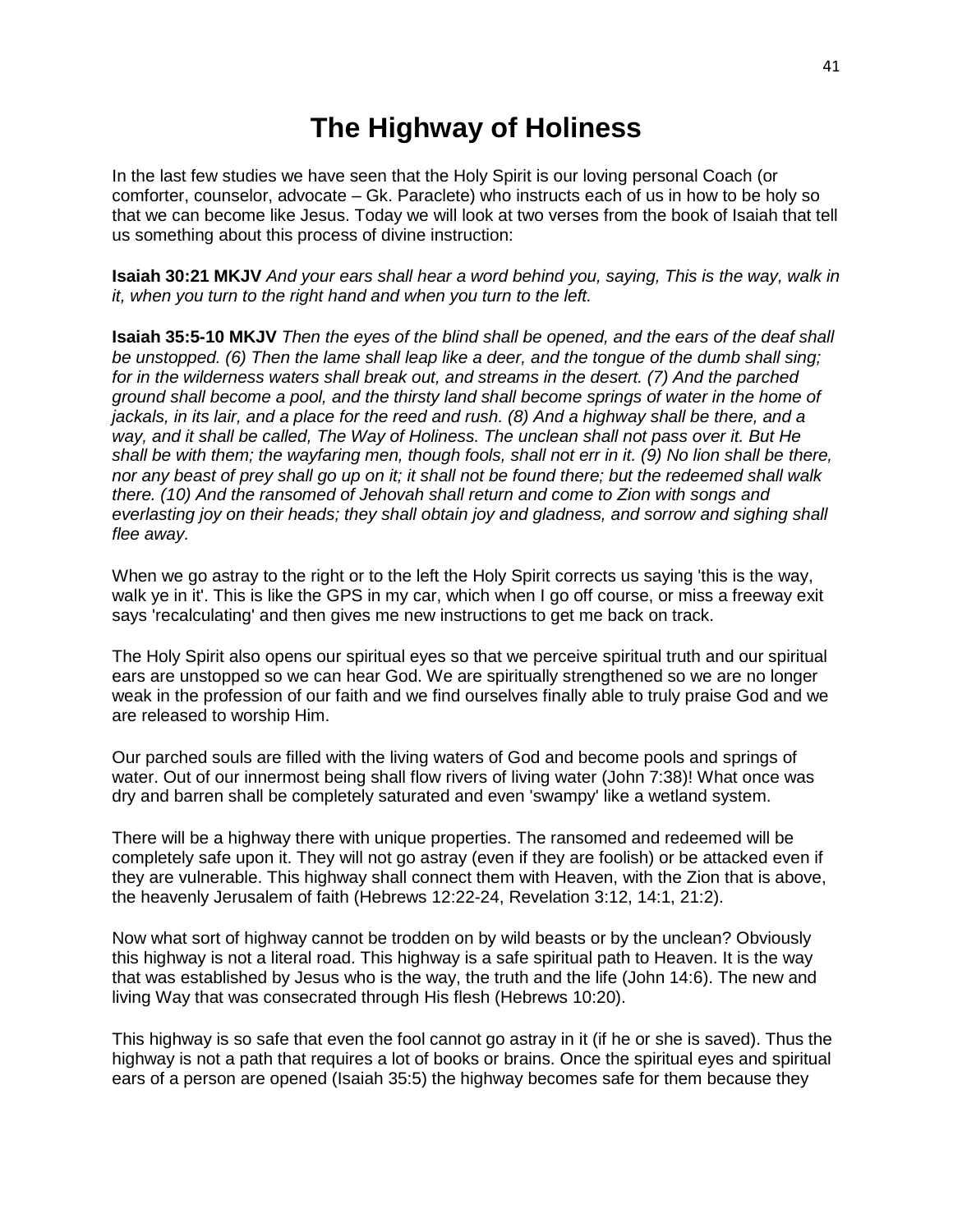hear the directions of God the Holy Spirit. This is why even the most simple believers have no problem at all in following Jesus Christ.

The guidance of God is a blessed inner work that results in living waters flowing out of the Christian and great joy and worship being released. The increasing presence of God in the heart of the believer simply banishes all sorrow and sighing:

*...but the redeemed shall walk there. And the ransomed of Jehovah shall return and come to Zion with songs and everlasting joy on their heads; they shall obtain joy and gladness, and sorrow and sighing shall flee away.*

It is a happy highway! God guides us into peace so that we may rejoice in the Lord always:

**1 Thessalonians 5:16-24 ISV** *(16) Always be joyful. (17) Continually be prayerful. (18) In everything be thankful, because this is God's will in Christ Jesus for you. (19) Do not put out the Spirit's fire. (20) Do not despise prophecies. (21) Instead, test everything. Hold on to what is good, (22) but keep away from every kind of evil. (23) May the God of peace himself make you holy in every way. And may your whole being-spirit, soul, and body-be kept blameless at the coming of our Lord Jesus Christ. (24) The one who calls you is faithful, and He will do this.*

So we see that the Highway of Holiness is safe, joyful, peaceful, thankful and prayerful. It is not an anxious striving, rather it operates in the confidence that God is faithful and will do it.

If this is the case then why are so many Christians feeling dry, barren and discouraged? Why is there little or no sign of the highway of holiness in their lives? There are a number of reasons: Many have not learned how to tune in to God and to His directions. They may have been taught to distrust such 'subjectivity'. Yet others are trying to steer themselves. They are determined to figure it all out. We cannot do that. The holy things are quite simply beyond us. Others are caught up in 'works' and are trying to earn what God has freely given to us. But God wants sons not slaves.

Let God bless you. Pray in the name of Jesus and ask that He might lead you and guide you so that you will find yourself rejoicing as you travel along the Highway of Holiness.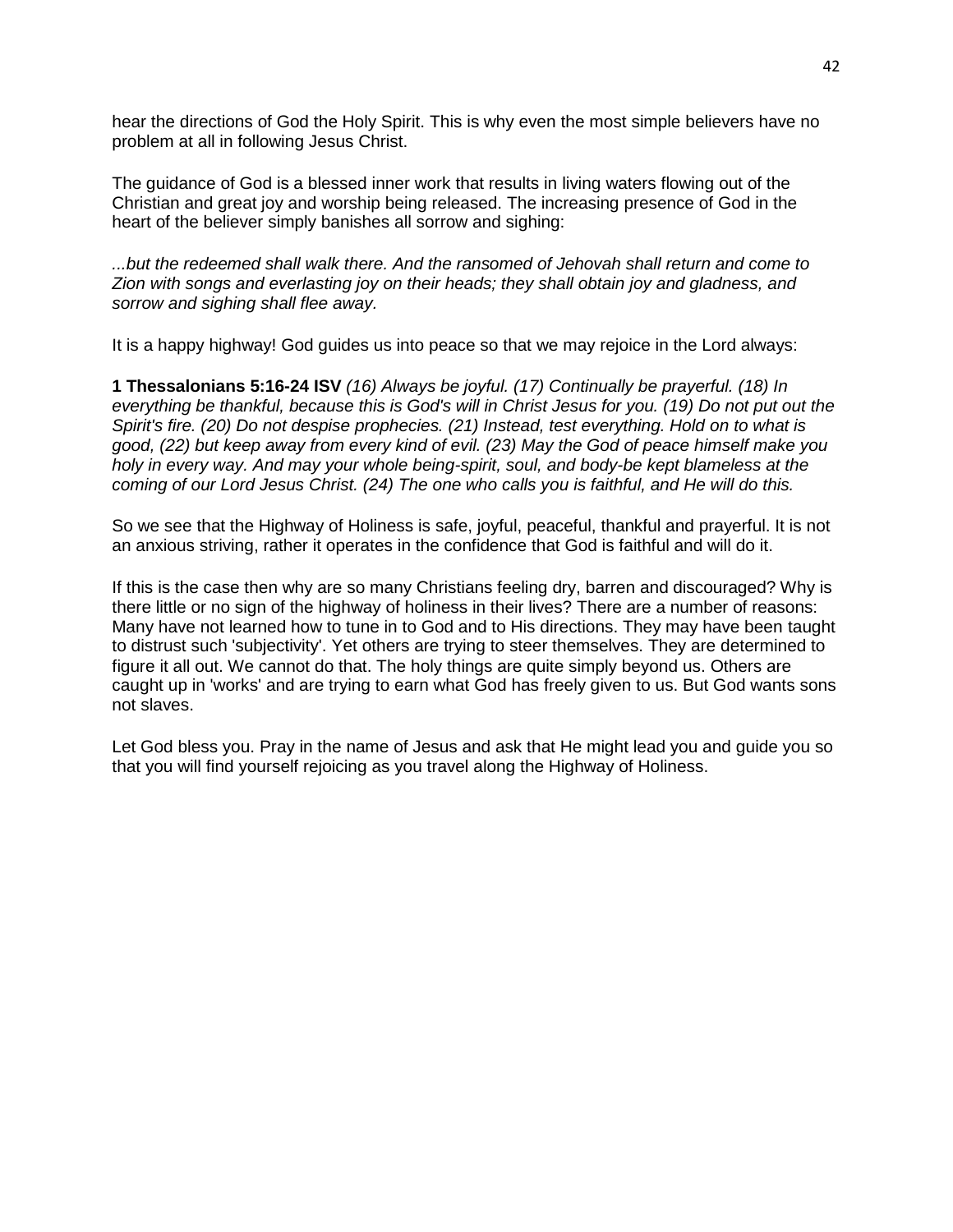# **The Baptism In The Holy Spirit Part 1**

In yesterday's study we looked at the spiritually overflowing Christian life. A life so drenched with God that the dry ground became a 'spiritual wetland'. Now the Greek word for immersed is 'baptizo' from which we get our word baptized. When we are drenched with God and immersed in Jesus we are baptized with the Holy Ghost. The next few studies will look at this baptism in the Holy Spirit.

**Mark 1:8 MKJV** *I indeed have baptized you in water, but He shall baptize you with the Holy Spirit.*

**Matthew 3:11-12 MKJV** *I indeed baptize you with water to repentance. But He who comes after me is mightier than I, whose sandals I am not worthy to carry. He shall baptize you with the Holy Spirit and with fire;* 

Here John the Baptist is telling us that the baptism Jesus would administer would be different in nature and in kind from his baptism. John's baptism was "with water unto repentance" while Jesus would be the one who would baptize with 'the Holy Spirit and fire'. Jesus Himself makes the difference plain at His Ascension:

**Acts 1:4-5 MKJV** *And having met with them, He commanded them not to depart from Jerusalem, but to await the promise of the Father which you heard from Me. (5) For John truly baptized with water, but you shall be baptized in the Holy Spirit not many days from now.*

A few verses later Jesus states the effect of this baptism in the Holy Spirit:

**Acts 1:8 MKJV** *But you shall receive power, the Holy Spirit coming upon you. And you shall be witnesses to Me both in Jerusalem and in all Judea, and in Samaria, and to the end of the earth.*

Here we see that the baptism in the Holy Spirit in verse 5 is identical with 'the Holy Spirit coming upon you' in verse 8. This will prove a key observation later as we examine the difference between the Holy Spirit 'in' the believer and the Holy Spirit 'upon' us.

Now the disciples had already received the Holy Spirit within them after the resurrection:

**John 20:22 ISV** *When he had said this, he breathed on them and said to them, "Receive the Holy Spirit.*

So the Holy Spirit coming upon them, to baptize them in power was another blessing in addition to the Holy Spirit within then and they were to wait for it in Jerusalem.

Just to make things really confusing there seems to have been THREE 'baptisms' (Hebrews 6:2) in New Testament times: John's baptism, baptism in water in the name of Jesus, and baptism in the Holy Spirit. [Today we do not have John's baptism except for a group in Iraq called the Mandeans that still follow John the Baptist]

First the distinction between baptism in water and baptism in the Holy Spirit: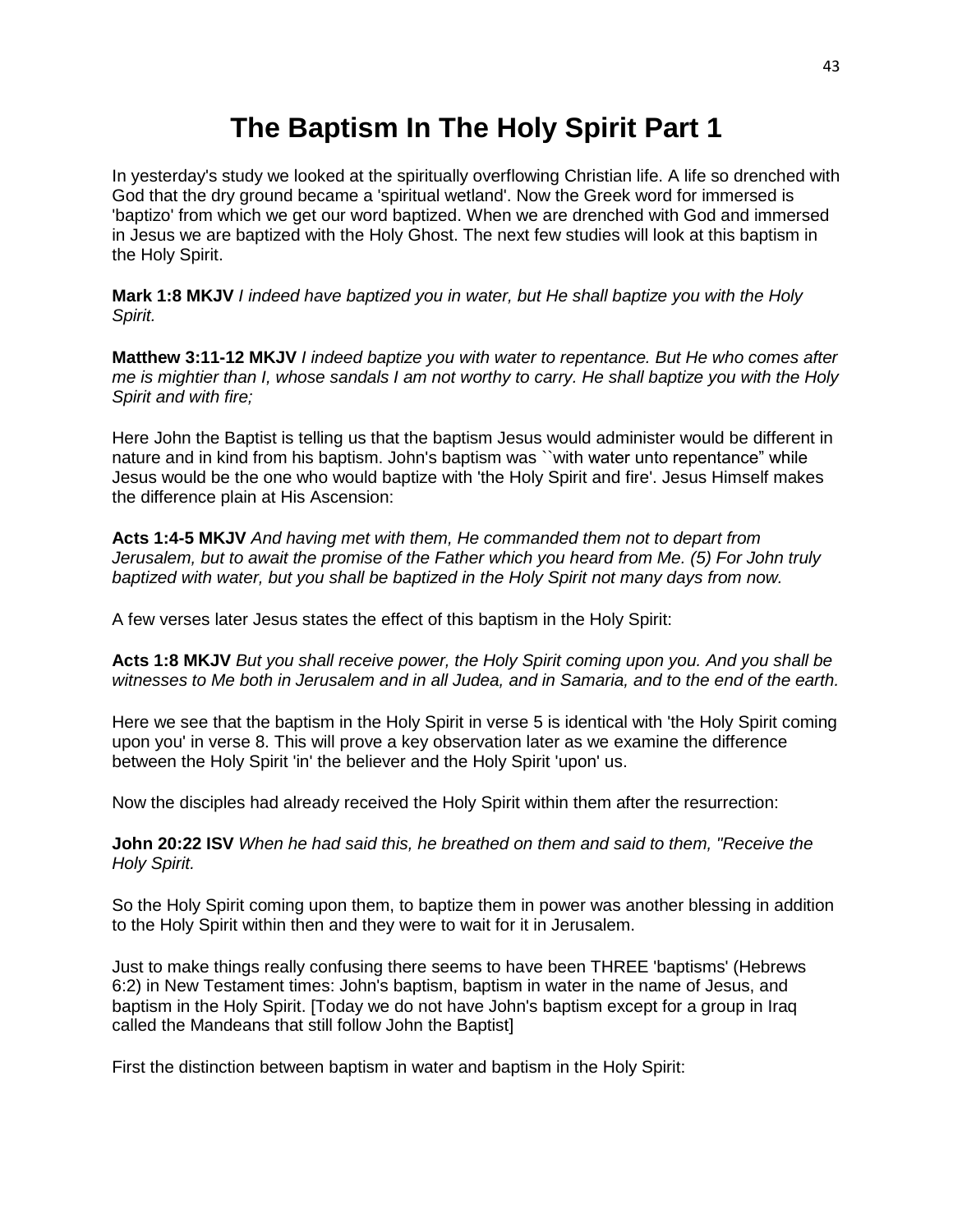**Acts 8:14-17 ISV** *Now when the apostles in Jerusalem heard that Samaria had accepted the word of God, they sent Peter and John to them. (15) They went down and prayed for them to receive the Holy Spirit. (16) Before this he had not come on any of them. They had only been baptized in the name of the Lord Jesus. (17) Then they laid their hands on them, and they received the Holy Spirit.*

Up to the arrival of the apostles the Holy Spirit had not 'come upon' (baptized) any of them (v.16). The Samaritans who had accepted the gospel (v.14) had only been baptized in the name of Jesus (that is in water) (v.16). The Samaritans had believed and were baptized in water the name of Jesus but they were still missing something! So the apostles in Jerusalem sent Peter and John to them and they laid hands on the Samaritans and they received the Holy Spirit.

When Peter preaches the gospel the house of the Gentile centurion Ananias things happen in the opposite order with the baptism in the Holy Spirit coming first:

**Acts 10:44-48 ISV** *While Peter was still speaking these words, the Holy Spirit fell on all the people who were listening to his message. (45) Then the circumcised believers who had come with Peter were amazed that the gift of the Holy Spirit had been poured out on the gentiles, too. (46) For they heard them speaking in tongues and praising God. Then Peter said, (47) "No one can stop us from using water to baptize these people who have received the Holy Spirit in the same way that we did, can he?" (48) So he ordered them to be baptized in the name of Jesus Christ. Then they asked him to stay for several days.*

The Holy Spirit falls upon them (V.44), they speak in tongues and praise God (v.46), and all the Jewish believers present acknowledge that the gentiles had received the 'gift of the Holy Spirit' (v.45, 47). The Gentiles have already been baptized in the Spirit and Peter recognizes this and uses water (v.47) to baptize them 'in the name of Jesus Christ' (v.48).

So we see three separate related things: believing in Jesus, being baptized in water in Jesus' name, and having the Holy Spirit come upon the believer in power. A possible analogy is that it is similar to falling in love (believing), the marriage ceremony (baptism in water), and the consummation of the marriage (the Holy Spirit coming upon us, power to witness and to produce spiritual children).

The baptism in the Holy Spirit is a baptism in the love of God where we praise and glorify His Name and receive the power to witness Him to the nations of the world. Thus it is often accompanied by the verbal spiritual gifts such as tongues and prophecy.

Before I finish this study I would like to clear up any alarm and confusion and outline the difference between the Holy Spirit 'in' the believer (which happens at conversion) and the Holy Spirit 'upon' us (which may be a subsequent event).

The Holy Spirit within us is the internal work of God in our lives. It is our new nature and is received at conversion. The Holy Spirit within us produces the fruit of the Spirit – love, joy, peace, patience as well as imparting wisdom, revelation and a spirit of excellence and holiness. This is NOT a second experience. If you are a believer, you have the Holy Spirit within you.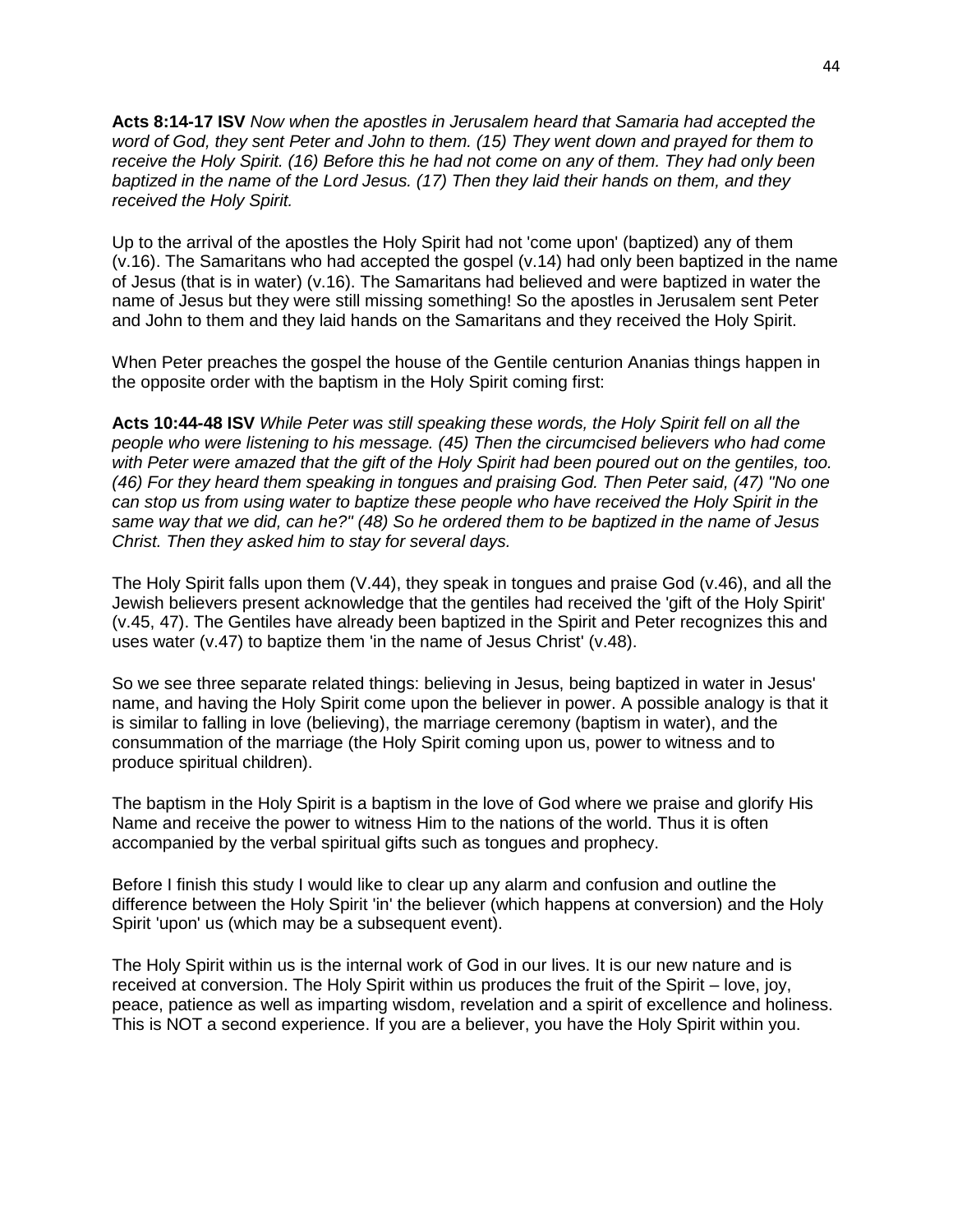The Holy Spirit upon us is the external anointing for works of power, witness and ministry (Acts 1:8). It is the enabling work of God that imparts boldness (Acts 4:31) and spiritual gifts as the Holy Spirit Himself decides (1 Corinthians 12:1-11).

Of course these are not entirely separate! They meet in the person of the Holy Spirit and the 'hinge' that connects the Holy Spirit within us and the Holy Spirit upon us is the filling of the Holy Spirit. This is where an external outpouring of the Holy Spirit also enters into us and fills us:

**Acts 4:31 ISV** *When they had prayed, the place where they were meeting was shaken, and all of them were filled with the Holy Spirit and continued to speak the word of God with boldness.*

**Ephesians 5:18-20 ISV** *Stop getting drunk with wine, which leads to wild living, but keep on being filled with the Spirit. (19) Then you will recite to one another psalms, hymns, and spiritual songs. You will sing and make music to the Lord with your hearts. (20) You will always give thanks to God the Father for everything in the name of our Lord Jesus Christ.*

The Holy Spirit within is is primary and is essential for salvation. We need a new nature, holiness, love and the fruit of the Spirit. The baptism of the Holy Spirit, the Holy Spirit upon us, is essential for courage, joy and power in ministry. Together they join up as the daily filling with the Holy Spirit and the abundant Christian life.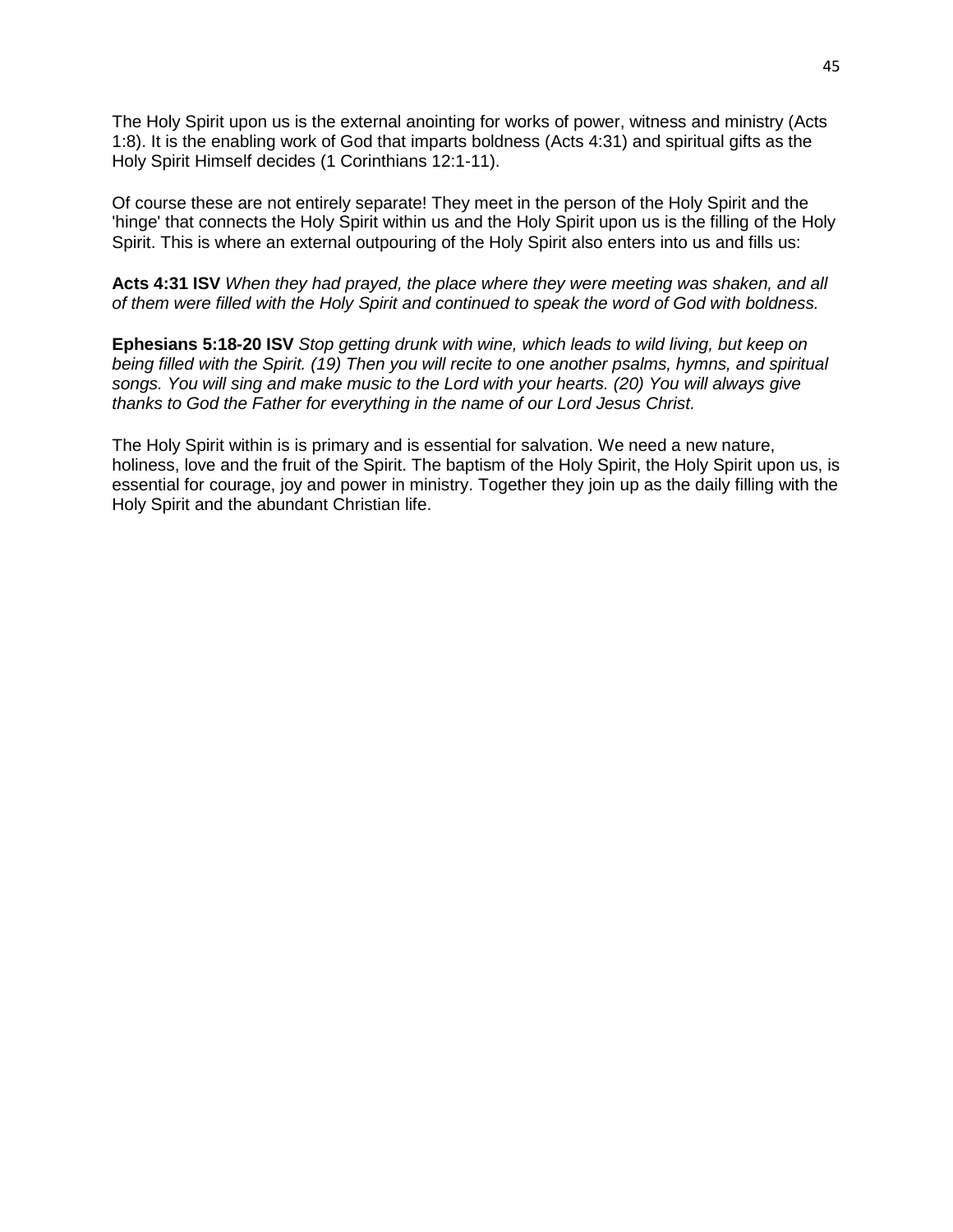# **The Baptism In The Holy Spirit Part 2**

So far we have seen that the baptism in the Holy Spirit is identical with the Holy Spirit coming upon a Christian (Acts 1:5,8) so that they are immersed in God and have power and boldness in ministry being equipped with spiritual gifts for the edification of the body of Christ.

We also saw there is a 3-part process that is found in the book of Acts:

a) believing in the gospel and having the Holy Spirit placed within you at conversion to produce Christian character and good fruit

b) being baptized in water in the name of Jesus

c) being baptized in the Holy Spirit for the purpose of Christian witness.

In today's study we will look a bit further at the difference between the Holy Spirit in us, and the Holy Spirit upon us. First the work of the Spirit within us:

**Galatians 5:22-23 MKJV** *But the fruit of the Spirit is: love, joy, peace, long-suffering, kindness, goodness, faith, (23) meekness, self-control; against such things there is no law.*

These verses describe the work of the Holy Spirit in us – producing love, joy, peace and other internal qualities such as wisdom. The first bible character who is specifically called "Spirit-filled' is Bezalel the craftsman who built the tabernacle:

**Exodus 31:1-5 MKJV** *And Jehovah spoke to Moses, saying, (2) Behold, I, I have called by name Bezalel, the son of Uri, the son of Hur, of the tribe of Judah. (3) And I have filled him with the spirit of God, in wisdom, and in understanding, and in knowledge, and in all workmanship, (4) to devise designs; to work in gold, and in silver, and in bronze, (5) and in cutting of stones, to set them, and in carving of timber, to work in all workmanship.*

This filling is an internal work of God, which made Bezalel wise in his commissioned work. Later we find out that God also made him able to teach others also (Exodus 35:30-35) and that God gave wise hearts to those Bezalel instructed (Exodus 36:1,2).

Now for the work of the Holy Spirit as He comes upon believers:

**Acts 2:14-21 MKJV** *But Peter, standing up with the Eleven, lifted up his voice and said to them, Men, Jews, and all who dwell at Jerusalem, let this be known to you, and listen to my words. (15) For these are not drunk as you suppose, for it is the third hour of the day. (16) But this is that which was spoken by the prophet Joel: (17) "And it shall be in the last days, says God, I will pour out of My Spirit upon all flesh. And your sons and your daughters shall prophesy, and your young men shall see visions, and your old men shall dream dreams. (18) And in those days I will pour out My Spirit upon My slaves and My slave women, and they shall prophesy. (19) And I will give wonders in the heaven above, and miracles on the earth below, blood and fire and vapor of smoke. (20) The sun shall be turned into darkness and the moon into blood, before that great and glorious Day of the Lord. (21) And it shall be that everyone who shall call upon the name of the Lord shall be saved."*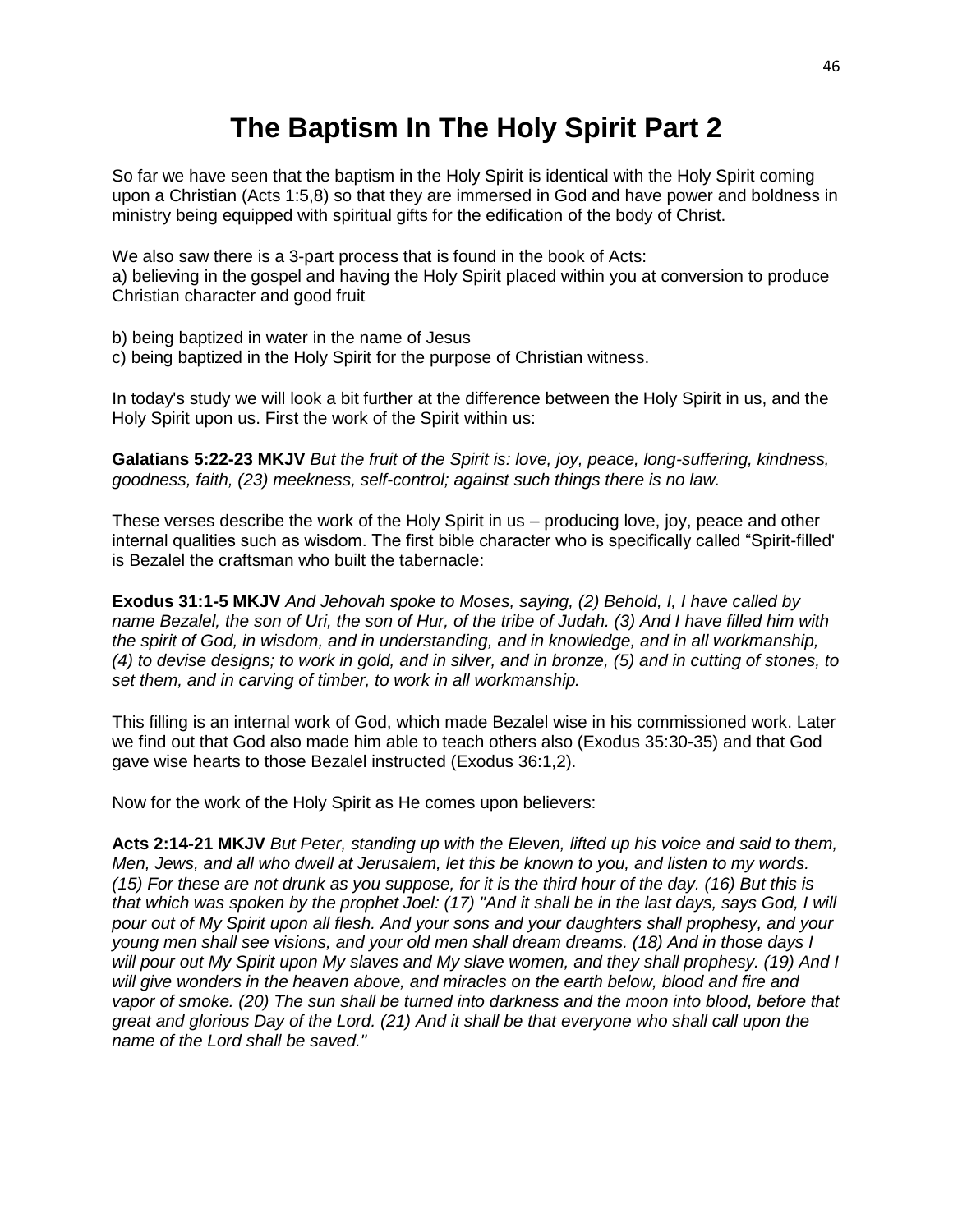This is the Pentecostal outpouring of grace. In verse 17 it is described as "I will pour out My spirit upon all flesh". This outpouring results in ecstatic states, speaking in tongues, prophecy, dreams, visions, miracles and Peter's ability to bear effective witness to Christ. There is an abundance of revelation for all believers and prophetic gifts are distributed to even the menservants and maid-servants. And there is such revival power that 'all who call on the name of the Lord will be saved.'

The first bible characters who the Holy Spirit comes upon are the 70 elders:

**Numbers 11:25-26 MKJV** *And Jehovah came down in a cloud and spoke to him, and took of the spirit on him and gave it to the seventy elders. And it happened when the Spirit rested upon them, they prophesied. But they never did so again. (26) But two of the men stayed in the camp; the name of the one was Eldad, and the name of the other was Medad. And the Spirit rested upon them. And they were of those who were written, but did not go out to the tabernacle. And they prophesied in the camp.*

Here we see an ecstatic, temporary religious state accompanied by prophesy. It is not a quiet inner work! It is plain, obvious and observable by others:

**Numbers 11:27-29 MKJV** A*nd a young man ran and told Moses, and said, Eldad and Medad are prophesying in the camp. (28) And Joshua the son of Nun, the servant of Moses, one of his young men, answered and said, My lord Moses, make them cease. (29) And Moses said to him, Are you jealous for my sake? Would God that all Jehovah's people were prophets, that Jehovah would put His Spirit upon them!*

The Holy Spirit within a person changes their basic nature and character and gives them skill, gifts and wisdom that they retain and can use to teach others.

The Holy Spirit upon a person is for power in witness, revelation and testimony and for the imparting of special spiritual gifts such as tongues, healing and prophecy. It may not affect the person's inner character much at all. Samson frequently had the Spirit come upon him, but seems to have had very poor judgment and character (Judges 14:5,6; 15:14-16, 16:1-31). King Saul even had the Holy Spirit come upon him when he was pursuing David and was out of the Lord's favor. Saul was so affected that he disrobed and entered some kind of ecstatic state for about 24 hours (1 Samuel 19:18-24).

Samson and Saul show that mighty spiritual experiences alone are insufficient. The priority is holiness and Christian character and sanctification without which no one can see the Lord (Hebrews 12:14). We need a deep and genuine repentance and true faith in the Lord Jesus Christ and the presence of the new creation within us (2 Corinthians 5:17). Once that is firmly established we should also seek to have power in ministry and the anointing on all we do - and seek the baptism in the Holy Spirit!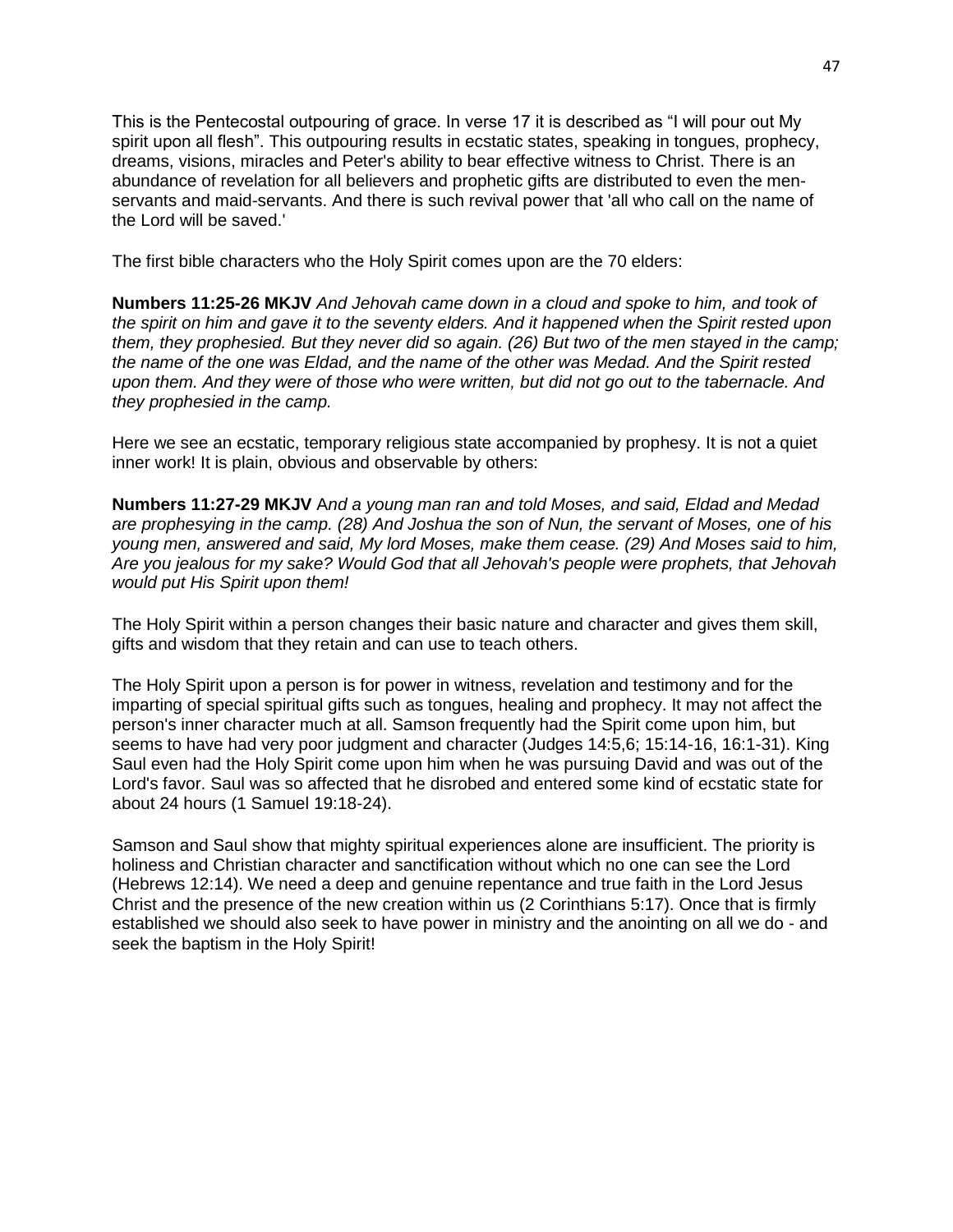## **The Baptism In The Holy Spirit – Part 3**

What sort of power does baptism in the Holy Spirit give us and why is it important? This was a critical question for me as I was very anti-charismatic for many years and only slowly changed my mind as a result of several experiences on the mission field that led me to see an increase in the quality and quantity of the Christian life due to having a strong filling of the Holy Spirit. This journey took me the best part of a decade (from 1986 to 1995) and is too long to detail even briefly here.

My questions were: a) Is it biblical and is it real? b) Does it work? c) Is it safe? d) Is it worth the cost of any rejection I might receive? (In those days charismatics were often kicked out of churches and missionary societies or given minor roles in them). Over time I found "yes' answers to all those questions. If you are still exploring may I say that God is generally in no hurry. Just go at the pace that you can honestly proceed at with intellectual and spiritual integrity.

**Luke 11:9-13 MKJV** *And I say to you, Ask and it shall be given you. Seek and you shall find. Knock and it shall be opened to you. (10) For everyone who asks receives. And he who seeks finds. And to him who knocks it shall be opened. (11) For what father of you, if the son asks for bread, will he give him a stone? Or if he asks for a fish, will he give him a snake for a fish? (12) Or if he shall ask for an egg, will he give him a scorpion? (13) If you then, being evil, know how to give good gifts to your children, how much more shall your heavenly Father give the Holy Spirit to those who ask Him?*

The above passage informs us that it is safe to seek spiritual things, especially the Holy Spirit. God is a good Heavenly Father who gives good things to His children. He does not give scorpions instead of eggs or stones instead of bread – or by implication an evil spirit instead of the Holy Spirit. God will not spiritually deceive you as you seek Him. He is simply not like that. His Word, His character and His promises are assurance that it will be well with you as you seek His spiritual blessings.

The passage also assures us that we will receive what we ask for in God. This may take some persistent asking, seeking and knocking however such persistence will pay off in the end. (Also the verses immediately prior to these are about the parable of the persistent friend who receives his loaves of bread in the middle of the night.)

Now the epistle of James warns us that we must ask for godly things, not merely for worldly things to spend upon our lusts and pleasures (James 4:3). Yet in later verses James assures us of the power of persistent prevailing Kingdom prayer (James 5:13-18).

So we are not to ask for things to 'spend upon our lusts' but we are to ask for things to spend upon the Spirit! If we walk in the Spirit we will not fulfill the lusts of the flesh. Our minds are to be set on the Spirit and not on the flesh. And our prayers and our seeking God are to be for the things of the Spirit and not the things of the flesh (though our daily needs are fine and are part of the Lord's Prayer). Therefore, we should especially pray for those things concerning the Holy Spirit that are promised to us in Scripture such as the baptism in the Holy Spirit, the fruit of the Spirit, and for the gifts of the Spirit especially that we may prophesy (1 Corinthians 14 – whole chapter).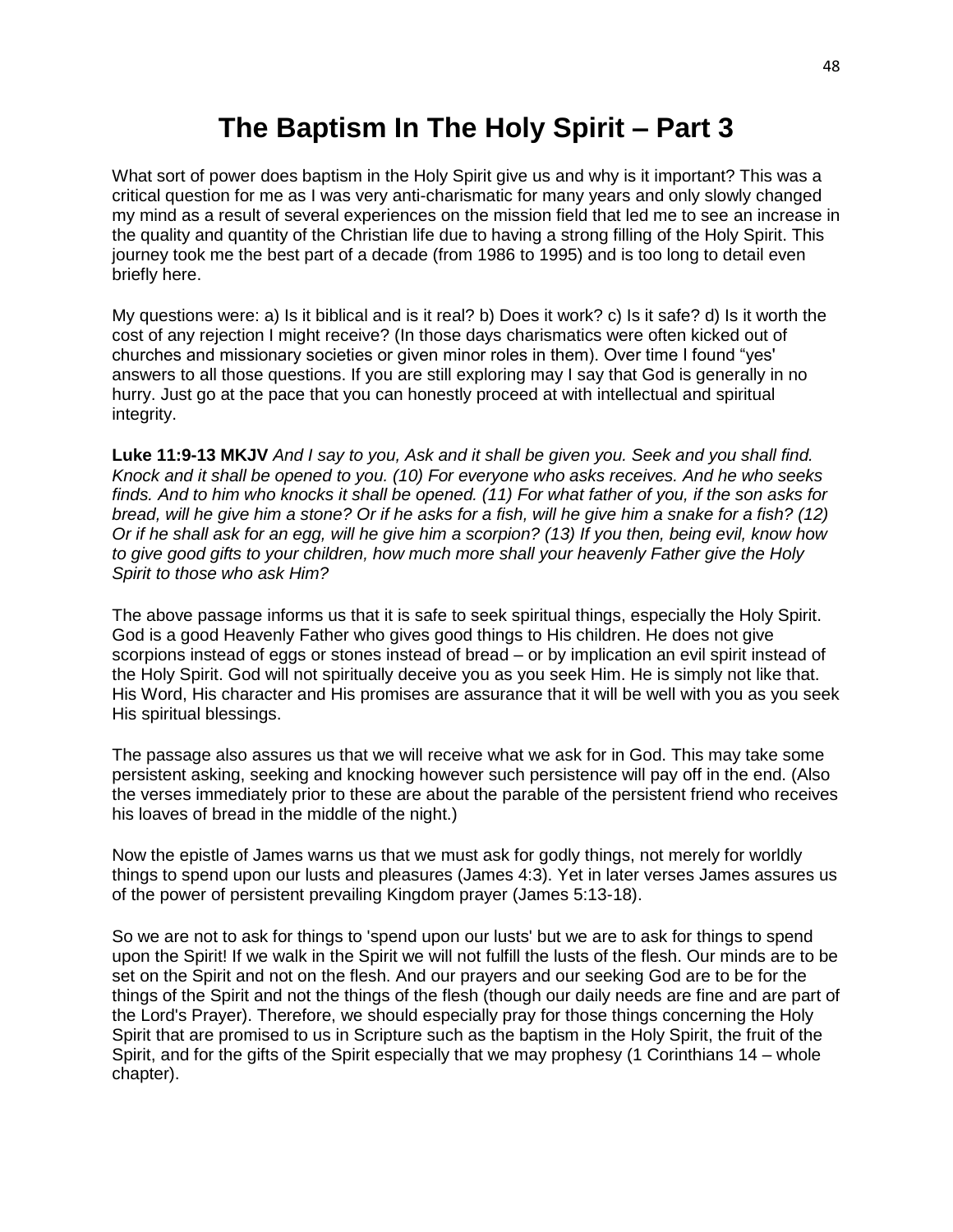The blessings we receive in Christ include 'all the spiritual blessings in the heavenly realms' (Ephesians 1:3). Surely we should ask for these also! We should even ask God to show us what these blessings are (1 Corinthians 2:9-13) so that we can receive them through prevailing prayer!

God is love (1 John 4:16) and in His amazing love He wishes to absolutely lavish us with free gifts from Heaven such as salvation, redemption, holiness, grace, peace, love, joy, boldness and spiritual power. Ephesians informs us that this grace-filled gift giving comes about because of Christ's triumphant resurrection and ascension into Heaven:

**Ephesians 4:7-12 MKJV** *But to every one of us is given grace according to the measure of the gift of Christ. (8) Therefore He says, "When He ascended up on high, He led captivity captive and gave gifts to men." (9) (Now that He ascended, what is it but that He also descended first into the lower parts of the earth? (10) He who descended is the same also as He who ascended up far above all heavens, that He might fill all things.) (11) And truly He gave some to be apostles, and some to be prophets, and some to be evangelists, and some to be pastors and teachers, (12) for the perfecting of the saints, for the work of the ministry, for the edifying of the body of Christ.*

The baptism in the Holy Spirit is this gracious outpouring of the Holy Spirit from the ascended Lord Jesus so we can witness to Christ, receive spiritual gifts for ministry and operate in the various offices of apostle, prophet, evangelist, pastor and teacher.

The power we receive is the power to walk in the Holy Spirit and to do the things that the Holy Spirit wants done.

But what does the Holy Spirit want done? He wants people to be loved and to be built up in Christ, the saints to become holy, the lost saved, and the widows and orphans to be cared for. He wants truth to be proclaimed to those in power, the lepers cleansed, the sick healed, the demons cast out and the dead raised to life.

**Matthew 10:7-8 MKJV** *And as you go, proclaim, saying, The kingdom of Heaven is at hand. (8) Heal the sick, cleanse the lepers, raise the dead, cast out demons. You have received freely, freely give.*

I can imagine if Jesus had personally said these words to me at the beginning of my ministry I would have said: "Raise the dead? Did He just say raise the dead? I've just prepared a great sermon on the doctrine of grace and Jesus is telling me to raise the dead?"

I would have raised a thousand objections to healing, exorcism, the raising of the dead and anything to do with leprosy (probably citing the need for a medical degree). I loved theology and knew my doctrine and that is where I was staying! More than that I knew I simply did not possess the power to do even the least of these things.

Since I have sought God's power for ministry through the baptism in the Holy Spirit I have graciously seen Him work some healings and many exorcisms through my ministry. This is not of me; it is of God. Freely I have received. I have yet to cleanse a leper or raise anyone from the dead. But I now know that it is not just up to me and my 'training and abilities'. It is up to God who works in me and through me. I do not understand how He works, but He does work.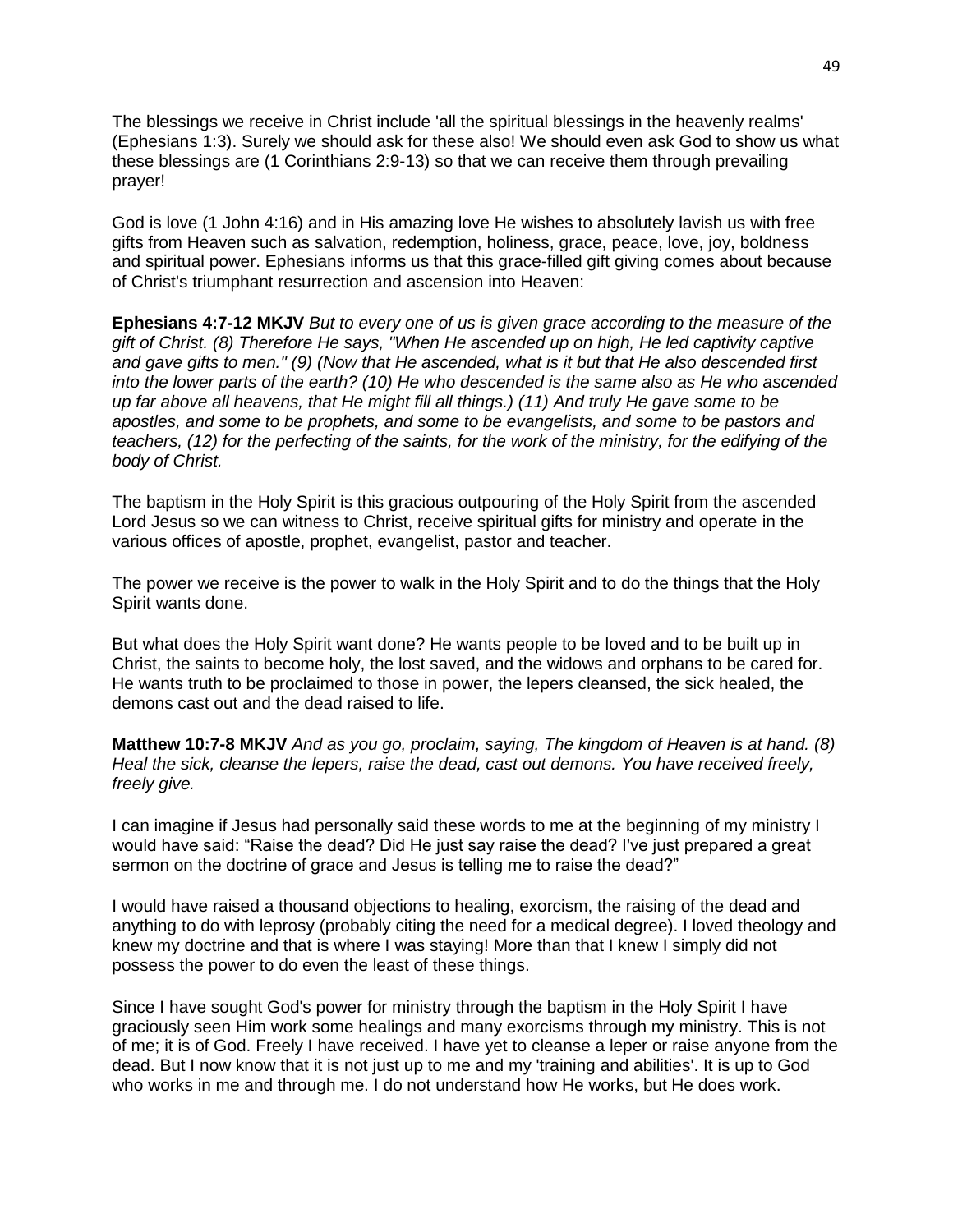Our original question was: What sort of power does baptism in the Holy Spirit give us and why is it important? The answer is that the baptism in the Holy Spirit gives us power to carry out our God-given ministry. As we ask for more of God the Holy Spirit we surely will receive - and as we have freely received, we freely give.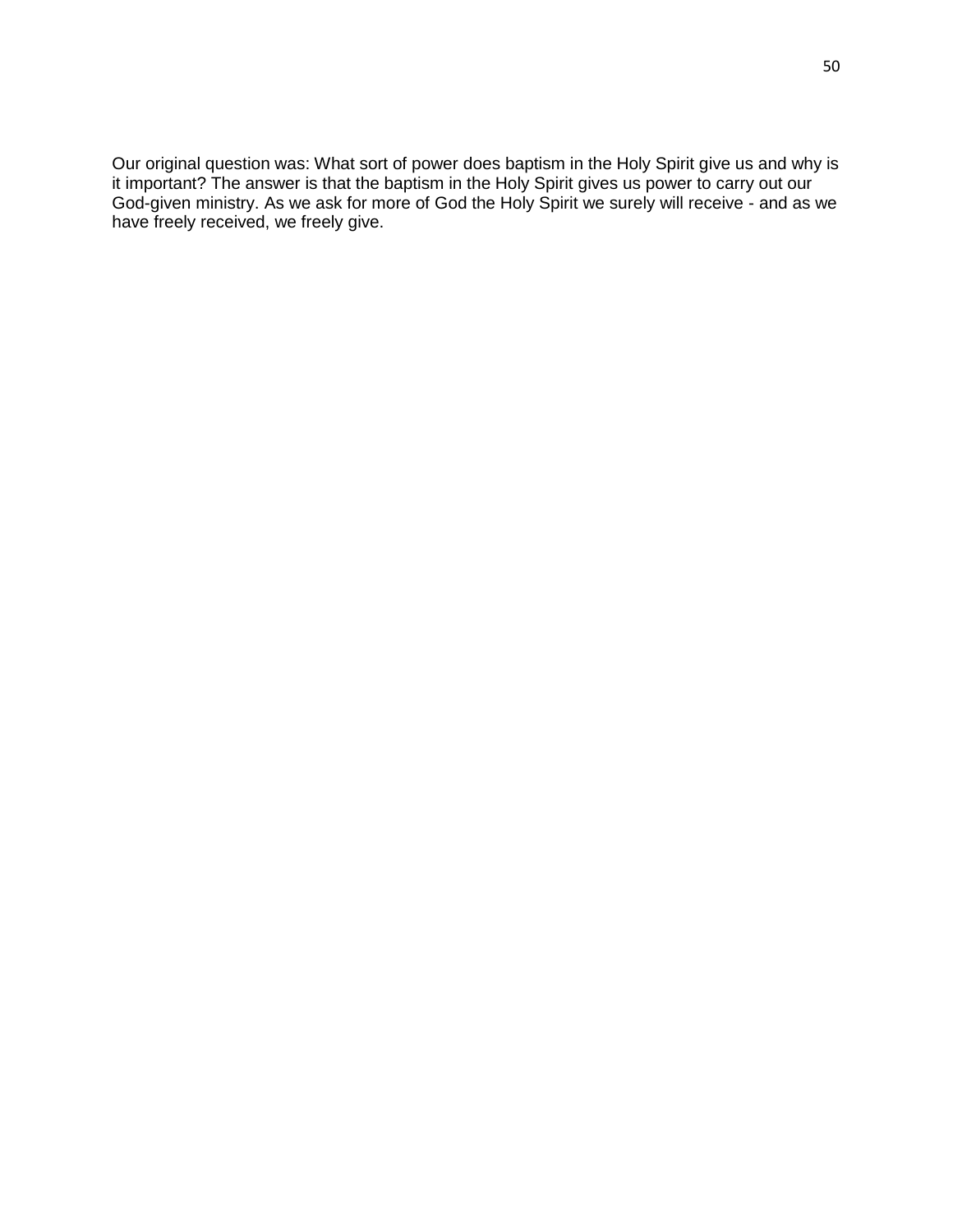# **Baptism In The Holy Spirit - 4**

In our secular world we are used to an existence that is 'empty of God'. However, the baptism in the Holy Spirit is the precise opposite – it is simply Jesus wanting everything to be filled with God!

**Ephesians 4:10 MKJV** *He who descended is the same also as He who ascended up far above all heavens, that He might fill all things.*

Jesus wants a God-filled earth! He wants the glory of God to cover the whole world!

**Habakkuk 2:14 HCSB** *For the earth will be filled with the knowledge of the LORD's glory, as the waters cover the sea.*

Pentecost was the initial outbreak of this filling of all things with the glory of God:

**Acts 2:32-35 MKJV** *God raised up this Jesus, of which we all are witnesses. (33) Therefore being exalted to the right of God, and having received from the Father the promise of the Holy Spirit, He has poured out this which you now see and hear. (34) For David has not ascended into the heavens, but he says himself, "The LORD said to my Lord, Sit at My right hand (35) until I place Your enemies as a footstool to Your feet."*

In these verses Peter explains to the Jews that:

a) God raised Jesus from the dead

b) That this Jesus was exalted in Heaven and seated at the right hand of God

c) At this time Jesus received the promise of the Holy Spirit

d) Jesus then pours out the Holy Spirit upon all flesh in fulfillment of the prophecy of Joel so that it is both audible and visible (*which you now see and hear*)

e) That this is a sign that Jesus is triumphant and that God will place His enemies as a footstool under His feet (a quote from Psalm 110)

In study number 7 "Connecting Heaven and Earth" we saw that one of the Lord's purposes is to reconnect the broken relationship between Heaven and Earth so that "Thy Kingdom come, Thy will be done - on earth as it is in Heaven" becomes a reality. When Jesus went into the heavenlies, and poured out the Holy Spirit, there was a momentous occasion as God's Spirit began to invade the world once more - in the lives of Christians.

God pours out the Holy Spirit into us as 'earthen vessels' and we become 'temples of the Holy Spirit' (1 Corinthians 3:6, 6:19) and are empowered to be witnesses for Jesus Christ (Acts 1:8). The fruit of the Spirit in our lives is a sign that God's will is being done on earth as it is in heaven. The gifts of the Spirit are given so we can edify each other and mature together as a holy community full of truth, love and goodness.

So Pentecost, and the baptism in the Holy Spirit, is part of God's long-term plan to retake planet Earth and reconnect humanity with Himself.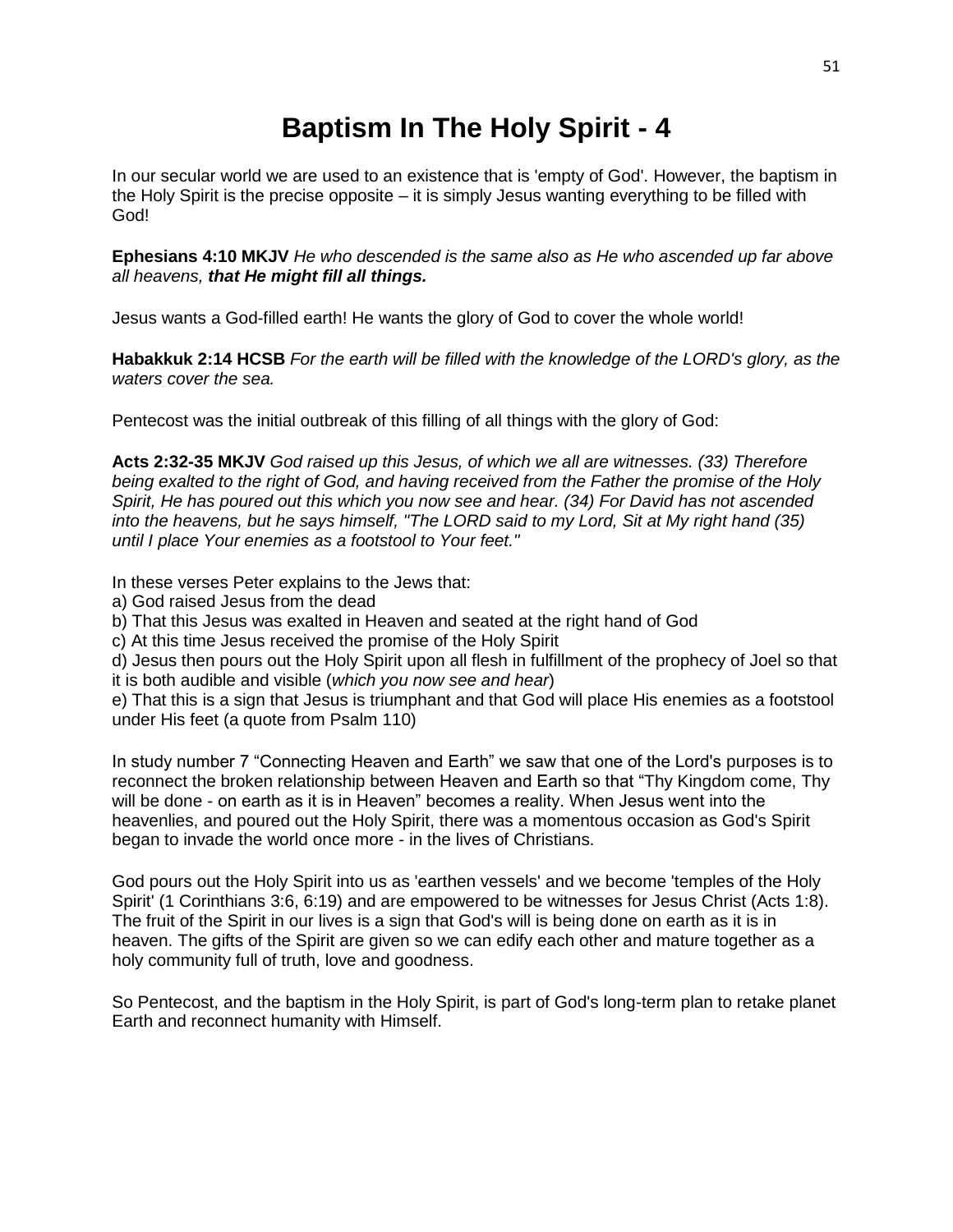**2 Corinthians 5:18-21 MKJV** *(18) And all things are of God, who has reconciled us to Himself through Jesus Christ, and has given to us the ministry of reconciliation; (19) whereas God was in Christ reconciling the world to Himself, not imputing their trespasses to them, and putting the word of reconciliation in us. (20) Then we are ambassadors on behalf of Christ, as God exhorting through us, we beseech you on behalf of Christ, be reconciled to God. (21) For He has made Him who knew no sin, to be sin for us, that we might become the righteousness of God in Him.*

So baptism in the Holy Spirit connects us spiritually to the heavenly realms so that we can reconcile the world to God.

Now Jesus is the One who pours out the Holy Spirit upon all flesh. It is only through Christ and His work on the cross that we can receive baptism in the Holy Spirit. Jesus pours out the Holy Spirit according to His sovereign will. Which raises the question – what is His will in this matter? Peter answers that question a few verses later:

**Acts 2:38-39 MKJV** *Then Peter said to them, Repent and be baptized, every one of you, in the name of Jesus Christ to remission of sins, and you shall receive the gift of the Holy Spirit. (39) For the promise is to you and to your children, and to all those afar off, as many as the Lord our God shall call.*

It is God's will that every repentant, baptized believer in Jesus Christ should receive the gift of the Holy Spirit (both in them and upon them). The promise is not for just a select group or for people at a particular time but for the hearers, their future children, and for those afar off – indeed for 'as many as the Lord our God shall call'. So God wants all Christians everywhere to be filled with the Holy Spirit at all times.

While it is a promise yet it must be sought in faith. The baptism in the Holy Spirit is not some optional extra in the Christian life. Something that is nice to have perhaps 'if you are inclined that way". Nor is it 'an experience' as if it was the spiritual equivalent of a roller-coaster ride at Disneyland. The baptism in the Holy Spirit is a direct result of Jesus' suffering, death, resurrection and ascension into Heaven and is poured out as part of His reign so that His Kingdom may come and God's will be done on earth as it is in Heaven.

The baptism in the Holy Spirit helps us to worship God more powerfully (Hallowed be thy name) , proclaim the gospel (Thy kingdom come) and live the Christian life with love and joy (Thy will be done). It integrates with all the other aspects of the Christian faith since it is simply God filling us with Himself - so that we in turn may fill the world with His glory.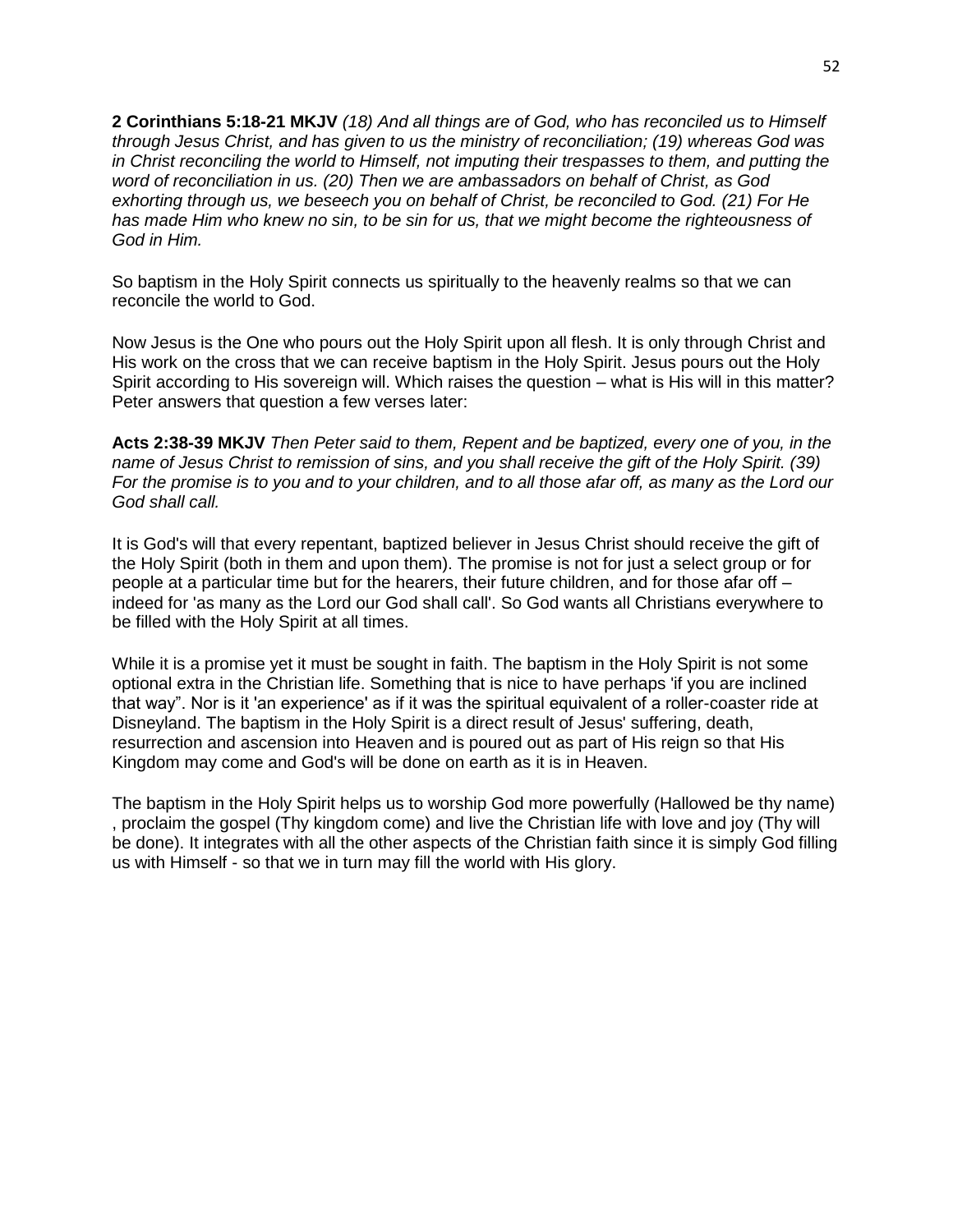# **Baptism In The Holy Spirit Part 5**

In this study I will tackle two very practical questions: How then can we receive baptism in the Holy Spirit? And why do some Christians lack deeper spiritual experiences despite having good character and moral lives?

In answer to the first question, there are at least two methods of receiving the Spirit mentioned in the book of Acts:

A) Direct reception when He is poured out at Pentecost (Acts 2:1-4) and at Cornelius' place (Acts 10:44-45)

B) Receiving the Holy Spirit through the laying on of hands - when the apostles when to Samaria (Acts 8;14-17), when Saul's eyes were opened and he was filled with the Spirit (Acts 9:17) and later when Paul laid hands on the disciples at Ephesus (Acts 19:6).

In a powerful revival the Holy Spirit may be poured out on a whole group of people and they will simultaneously be baptized in the Holy Spirit as at Pentecost. Others receive the Spirit through personal ministry and the laying on of hands. Christians have received the baptism of the Holy Spirit while praying at home or, in one famous case that began the modern Pentecostal movement, the Spirit was received during devotions at a bible college in Topeka, Kansas.

The laying on of hands also seems to be involved in ministry such as in the commissioning of Saul (Paul) and Barnabas, and in the imparting of spiritual gifts to Timothy:

**Acts 13:2-3 HCSB** *As they were ministering to the Lord and fasting, the Holy Spirit said, "Set apart for Me Barnabas and Saul for the work that I have called them to." (3) Then, after they had fasted, prayed, and laid hands on them, they sent them off.*

**1 Timothy 4:14 HCSB** *Do not neglect the gift that is in you; it was given to you through prophecy, with the laying on of hands by the council of elders.*

**2 Timothy 1:6 HCSB** *Therefore, I remind you to keep ablaze the gift of God that is in you through the laying on of my hands.*

From these examples it seems to me that we should:

a) Fervently pray for more and more of God's infilling and power for ministry and b) Seek the imparting anointing and spiritual gifts for ministry by the laying on of hands of senior Christian leaders who have integrity and good Christian character and who are clearly already moving in the Holy Spirit.

God may personally visit us with an outpouring of grace during our quiet times, or even while we are driving! Or the Lord may put us next to somebody who can impart wisdom and spiritual gifts to us via prophecy and the laying on of hands. We cannot dictate the method of the blessing – but we should still seek the blessing!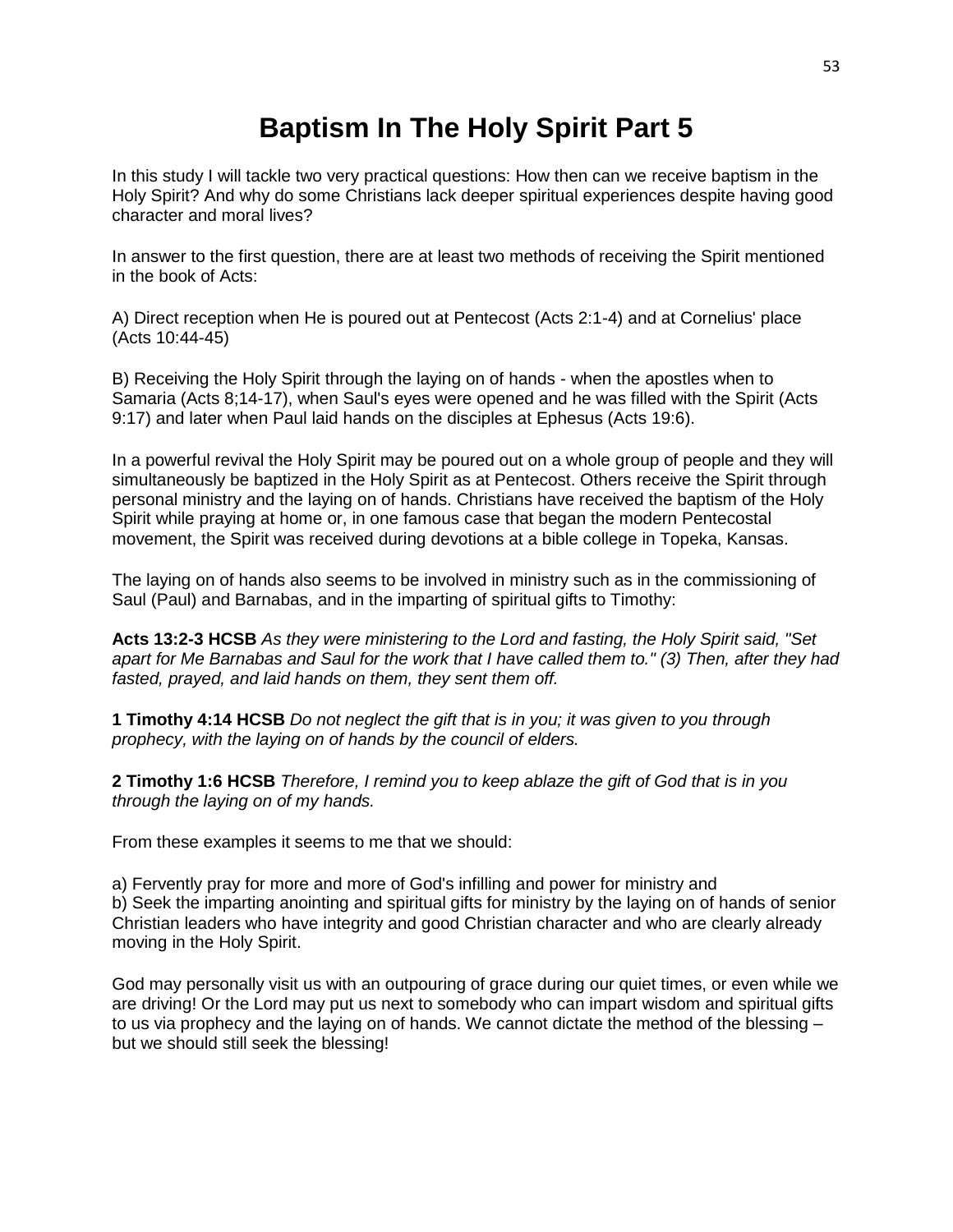Now for the second question that this study is addressing. Some Christians cry out: 'But I have served the Lord faithfully all these years, why don't I have any of these spiritual experiences'. The answer is in the statement itself. The person is seeking God's blessing because of his or her service to God, and not by faith and trust in a God who has promised those blessings. They are trying to earn the free gift, instead of just receiving it by faith. We inherit spiritual blessings through promises – and not through works or laws or any effort of the flesh:

**Galatians 3:2-5 HCSB** *I only want to learn this from you: Did you receive the Spirit by the works of the law or by hearing with faith? (3) Are you so foolish? After beginning with the Spirit, are you now going to be made complete by the flesh? (4) Did you suffer so much for nothing--if in fact it was for nothing? (5) So then, does God supply you with the Spirit and work miracles among you by the works of the law or by hearing with faith?*

We only receive the Holy Spirit through hearing and through faith in the promise of God. We do not receive the Holy Spirit by obeying laws, being good, or having the right theology. This even applies to ministry in the Holy Spirit:

**Acts 3:12 HCSB** *When Peter saw this, he addressed the people: "Men of Israel, why are you amazed at this? Or why do you stare at us, as though by our own power or godliness we had made him walk?*

It is not your theology, or your wisdom or your good moral life that will cause you to receive the Holy Spirit, but only your faith in God who has promised the Spirit to you:

**Galatians 3:14,22,29 HCSB** *The purpose was that the blessing of Abraham would come to the Gentiles in Christ Jesus, so that we could receive the promise of the Spirit through faith.* ….*(22) But the Scripture has imprisoned everything under sin's power, so that the promise by faith in Jesus Christ might be given to those who believe... (29) And if you are Christ's, then you are Abraham's seed, heirs according to the promise.*

You also have to stop looking at yourself and your own unworthiness and saying "God would never bless me I am too much of a mess'. That is just a reverse form of the works doctrine. The Samaritan woman had a shattered moral life, a huge inferiority complex, and poor theology but Jesus told her that the Holy Spirit could be hers, then and there, just for the asking:

**John 4:9-10 HCSB** *"How is it that You, a Jew, ask for a drink from me, a Samaritan woman?" she asked Him. For Jews do not associate with Samaritans. (10) Jesus answered, "If you knew the gift of God, and who is saying to you, 'Give Me a drink,' you would ask Him, and He would give you living water."*

The Holy Spirit is the free gift of God. If we ask Jesus, he will give us this Living Water, to all who ask it of Him in faith. That is the Promise. (Acts 2:33,38,39; Acts 3:14, Ephesians 1:13)

**Luke 11:13 HCSB** *If you then, who are evil, know how to give good gifts to your children, how much more will the Heavenly Father give the Holy Spirit to those who ask Him?"*

**Revelation 21:6 MKJV** *And He said to me, It is done. I am the Alpha and Omega, the Beginning and the End. To him who thirsts I will give of the fountain of the Water of Life freely.*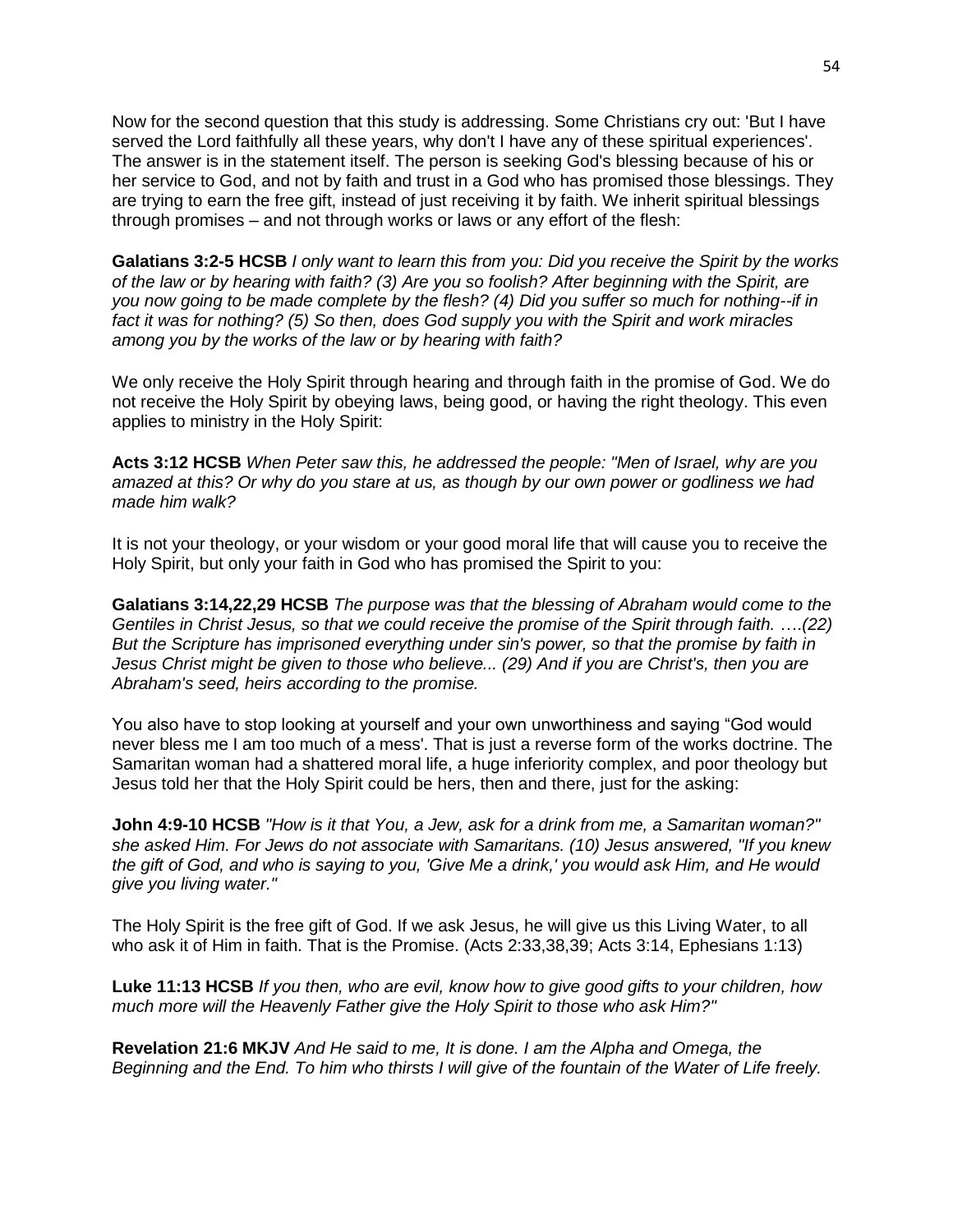# **How To Receive Spiritual Blessings By Faith**

All spiritual blessings come through Christ (Ephesians 1:3) and are received by faith, as a result of God's grace (Ephesians 2:8,9) and they are in turn conveyed to us through the ministry of the Holy Spirit (1 Corinthians 2:9-16, Galatians 3:1-5).

Spiritual blessings are not earned (Romans 4:1-5), nor do they come through works (Ephesians 2:8,9) or through obedience to any religious law (Galatians 2:16) and they do not come via our own power or godliness (Acts 3:12). In fact, there is nothing you can 'do' in the normal (unregenerate) human nature that will please God:

**Galatians 2:16 HCSB** *yet we know that no one is justified by the works of the law but by faith in Jesus Christ. And we have believed in Christ Jesus, so that we might be justified by faith in Christ and not by the works of the law, because by the works of the law no human being will be justified.*

**Micah 6:6-8 HCSB** W*hat should I bring before the LORD when I come to bow before God on high? Should I come before Him with burnt offerings, with year-old calves? (7) Would the LORD be pleased with thousands of rams, or with ten thousand streams of oil? Should I give my firstborn for my transgression, the child of my body for my own sin? (8) He has told you men what is good and what it is the LORD requires of you: Only to act justly, to love faithfulness, and to walk humbly with your God.*

It is the internal state of our heart, our love, faith and humility, that pleases God. Some people go to church and receive a great spiritual blessing, others go to the same identical service and receive absolutely nothing from God. Both have done the same external action yet for one person it has great profit and for the other person it profits nothing. If the externals are the same, then the difference must be internal factors – that is in the heart of the Christian.

Spiritual blessings such as love, joy, peace, wisdom, revelation, spiritual gifts, and the ability to have patience with others; these things come from the presence of the Holy Spirit in our lives (1 Corinthians 2:9-16). And these blessings can come through believing prayer and intercession:

**James 1:5-7 HCSB** *Now if any of you lacks wisdom, he should ask God, who gives to all generously and without criticizing, and it will be given to him. (6) But let him ask in faith without doubting. For the doubter is like the surging sea, driven and tossed by the wind. (7) That person should not expect to receive anything from the Lord.*

**Colossians 1:9 ISV** *For this reason, since the day we heard about this, we have not stopped praying for you and asking that you may be filled with the full knowledge of God's will in all spiritual wisdom and understanding,*

Paul's prayer in Ephesians chapter 3 is an excellent example of praying for spiritual blessings: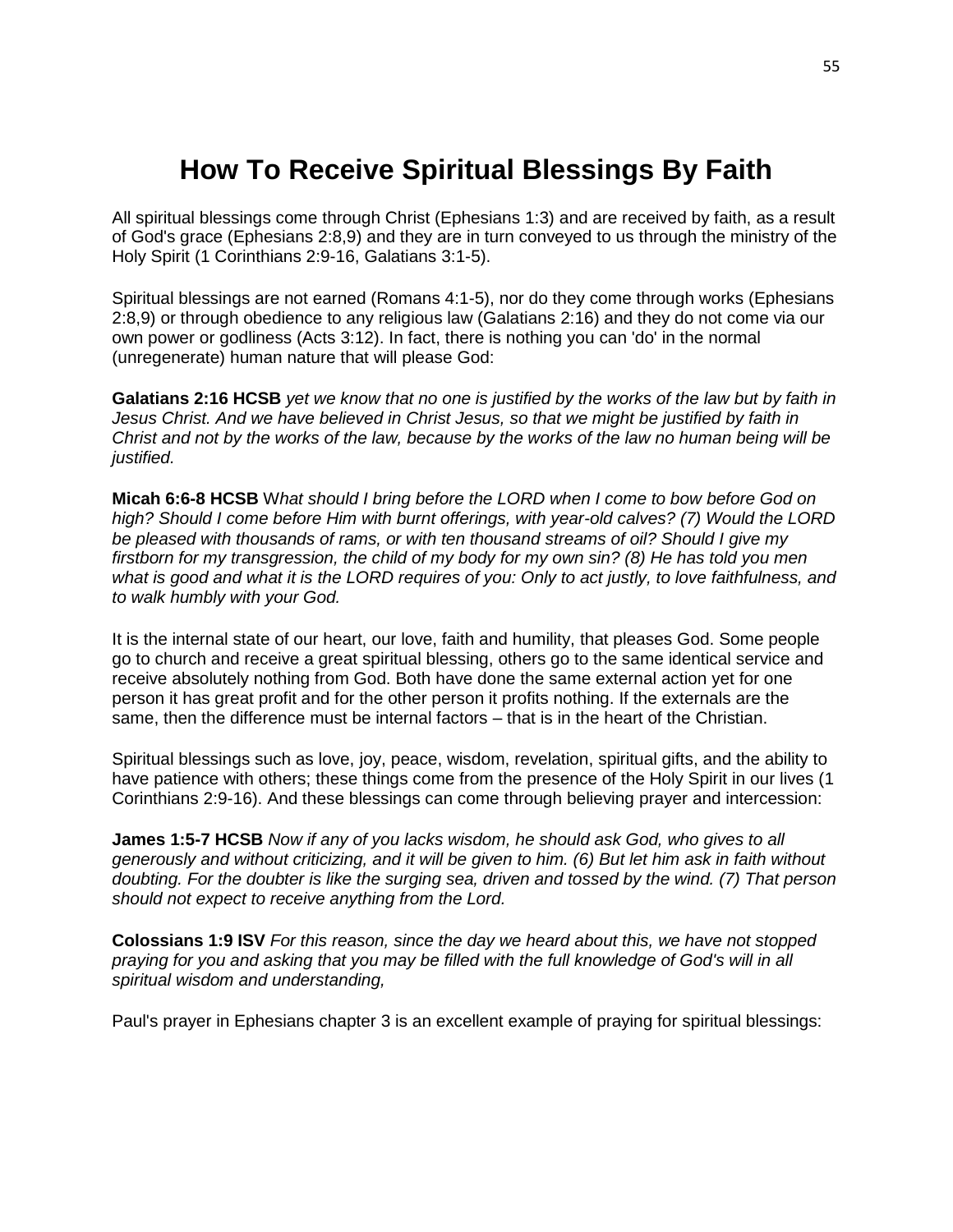**Ephesians 3:14-19 MKJV** *For this cause I bow my knees to the Father of our Lord Jesus Christ, (15) of whom the whole family in Heaven and earth is named, (16) that He would grant you, according to the riches of His glory, to be strengthened with might by His Spirit in the inner man; (17) that Christ may dwell in your hearts by faith; that you, being rooted and grounded in love, (18) may be able to comprehend with all saints what is the breadth and length and depth and height, (19) and to know the love of Christ which passes knowledge, that you might be filled with all the fullness of God.*

Some may ask: How can I be blessed - I do not deserve to be blessed?

Lets' look at what Paul says with great boldness in the book of Romans:

**Romans 4:5 HCSB** *But to the one who does not work, but believes on Him who declares righteous the ungodly, his faith is credited for righteousness.*

The thief on the cross did no religious works, and was not of good character, in fact he admitted that he was deserving of death and yet he asked for mercy and was given salvation. He called upon God who justifies the ungodly.

It is not your respectability that gets you blessed – but your faith. Many people who were not respectable, tax-gatherers like Matthew, the Samaritan woman, prostitutes and others were welcomed into the Kingdom of God while the respectable religious leaders did not enter in.

**Matthew 21:31 MKJV** *Which of the two did the will of his father? They said to Him, The first. Jesus said to them, Truly I say to you that the tax-collectors and the harlots go into the kingdom of God before you.*

Yesterday we saw that the Holy Spirit was received by hearing with faith (Galatians 3;1-5) and today we have seen that wisdom is received by faith (James 1:5-8) and right standing with God (justification) is received, even by those who do no good deeds, simply by hearing with faith (Romans 4:1-25). So then nothing depends on works, and everything depends on faith. But faith in what? There are four passages I want to bring to light:

**Ephesians 1:3 MKJV** *Blessed be the God and Father of our Lord Jesus Christ, who blessed us with every spiritual blessing in the heavenlies in Christ;*

**Ephesians 2:4-7 MKJV** *But God, who is rich in mercy, for His great love with which He loved us (5) (even when we were dead in sins) has made us alive together with Christ (by grace you are saved), (6) and has raised us up together and made us sit together in the heavenlies in Christ Jesus, (7) so that in the ages to come He might show the exceeding riches of His grace in His kindness toward us through Christ Jesus.*

**Galatians 3:7-9,29 MKJV** *Therefore know that those of faith, these are the sons of Abraham. (8) And the Scripture, foreseeing that God would justify the nations through faith, preached the gospel before to Abraham, saying, "In you shall all nations be blessed." (9) So then those of faith are blessed with faithful Abraham..... And if you are Christ's, then you are Abraham's seed and heirs according to the promise.*

**Hebrews 6:11-15 MKJV** *And we desire that each one of you show the same eagerness to the full assurance of hope to the end, (12) that you be not slothful, but imitators of those who*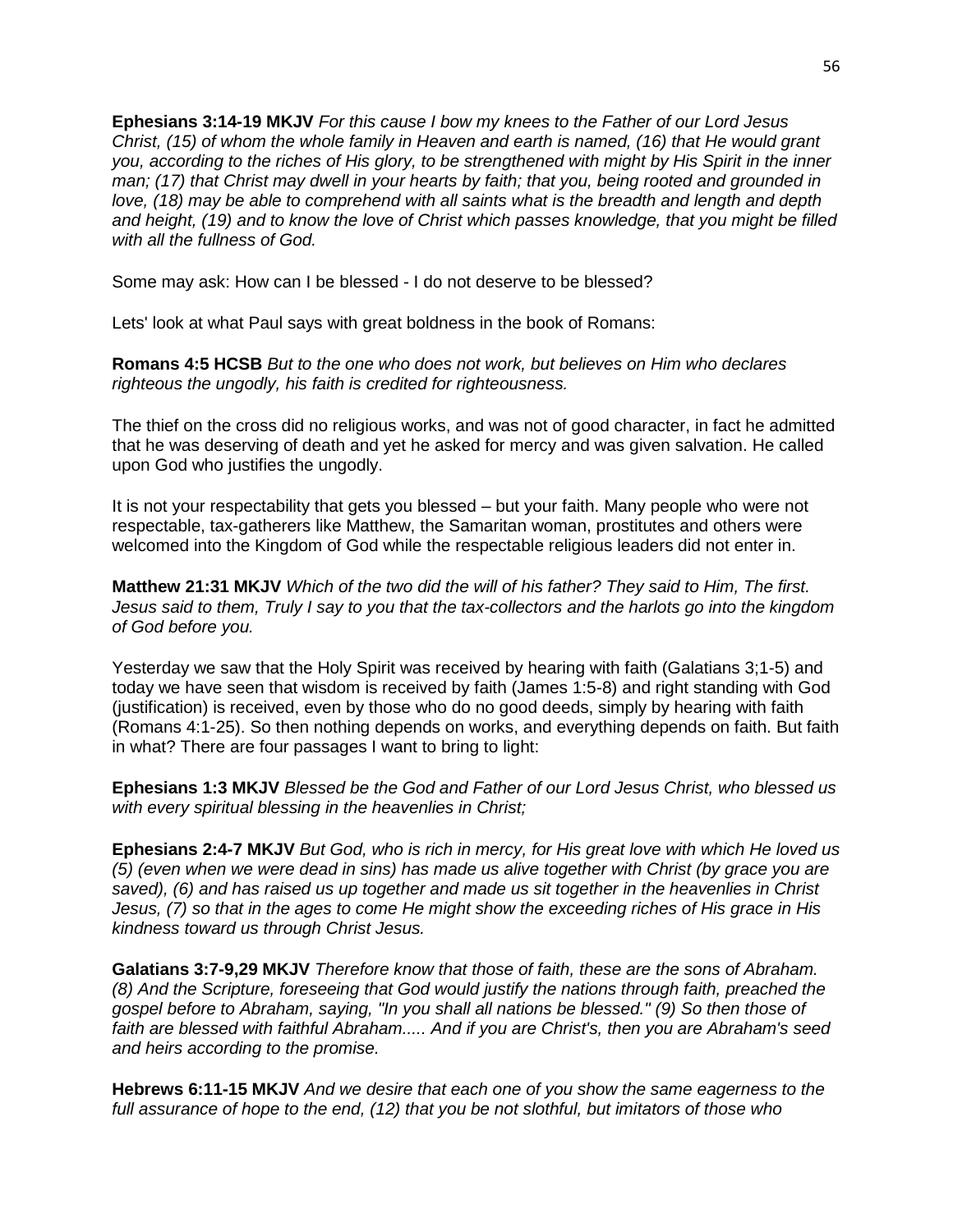*through faith and patience inherit the promises. (13) For when God made promise to Abraham, because He could swear by no greater, He swore by Himself, (14) saying, "Surely in blessing I will bless you, and in multiplying I will multiply you." (15) And so, after he had patiently endured, he obtained the promise.*

These verses show us in turn that:

a) God has already blessed us with all the blessings in the heavenly realms

b) That God has seated us in these heavenly realms, simply by His grace and kindness.

c) That part of this is that we inherit the blessings of Abraham

d) That we will inherit these blessings the same way that Abraham did – by faith and patience in the promises of God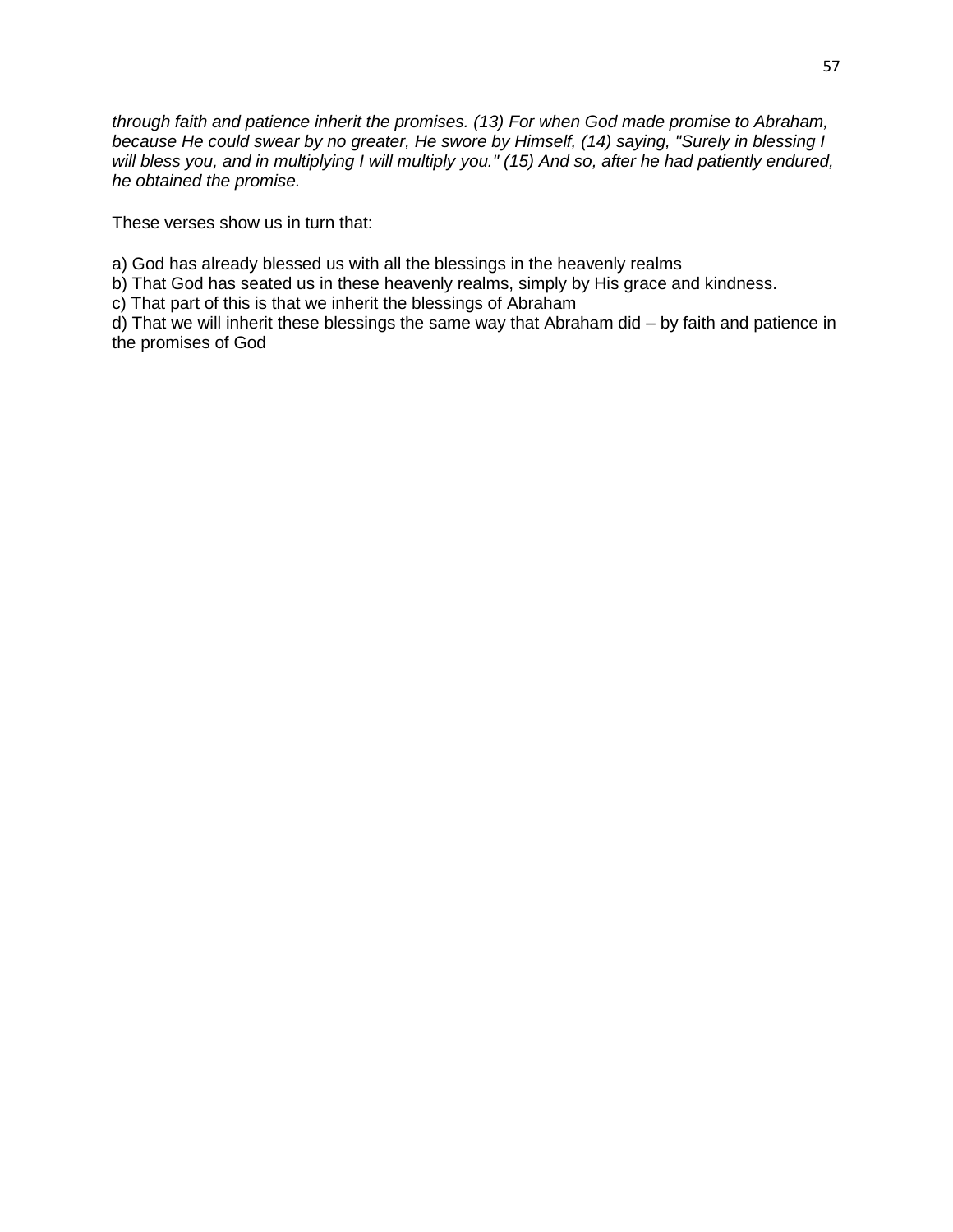# **Two Principles**

How can we be blessed? How can we have God's spiritual blessings poured out in our hearts and lives?

The two big principles for receiving blessings are:

1) We generally only receive as much grace as we think we need (and)

2) God generally treats us in the same way that we treat others

Let's start with some verses from the Sermon On The Mount that illustrate these principles:

**Matthew 5:3-9 MKJV** *Blessed are the poor in spirit! For theirs is the kingdom of Heaven. (4) Blessed are they that mourn! For they shall be comforted. (5) Blessed are the meek! For they shall inherit the earth. (6) Blessed are they who hunger and thirst after righteousness! For they shall be filled. (7) Blessed are the merciful! For they shall obtain mercy. (8) Blessed are the pure in heart! For they shall see God. (9) Blessed are the peacemakers! For they shall be called the sons of God.* 

Here Jesus connects receiving blessing with:

A) Having a strong need or desire for blessing (those who mourn, those who are poor in spirit, and those who hunger and thirst after righteousness)

B) Treating other people well (the meek, the merciful, the pure in heart, the peacemakers) In stark contrast, those who do not fervently seek after God, are not blessed:

**James 4:2 MKJV** *You desire, and do not have. You murder, and are jealous, and cannot obtain. You fight and war, yet you have not because you ask not.*

And those who treat others rudely and harshly have their prayers hindered:

**1 Peter 3:7 HCSB** *Husbands, in the same way, live with your wives with understanding of their weaker nature yet showing them honor as co-heirs of the grace of life, so that your prayers will not be hindered.*

So if we want spiritual blessings we should press into them with some intensity, feeling poor and needy and hungering and thirsting after the things of God. There is a necessary sense of emptiness, lowliness and desperation. We need to cry out to God.

**James 4:6 MKJV** *But He gives more grace. Therefore He says, God resists the proud, but He gives grace to the humble.*

Spiritual pride is a great danger because we think we have it all or know it all and once that happens our ability to be blessed is very limited:

**1 Corinthians 4:7-10 HCSB** *(7) For who makes you so superior? What do you have that you didn't receive? If, in fact, you did receive it, why do you boast as if you hadn't received it? (8) Already you are full! Already you are rich! You have begun to reign as kings without us--and I wish you did reign, so that we also could reign with you! (9) For I think God has displayed us,*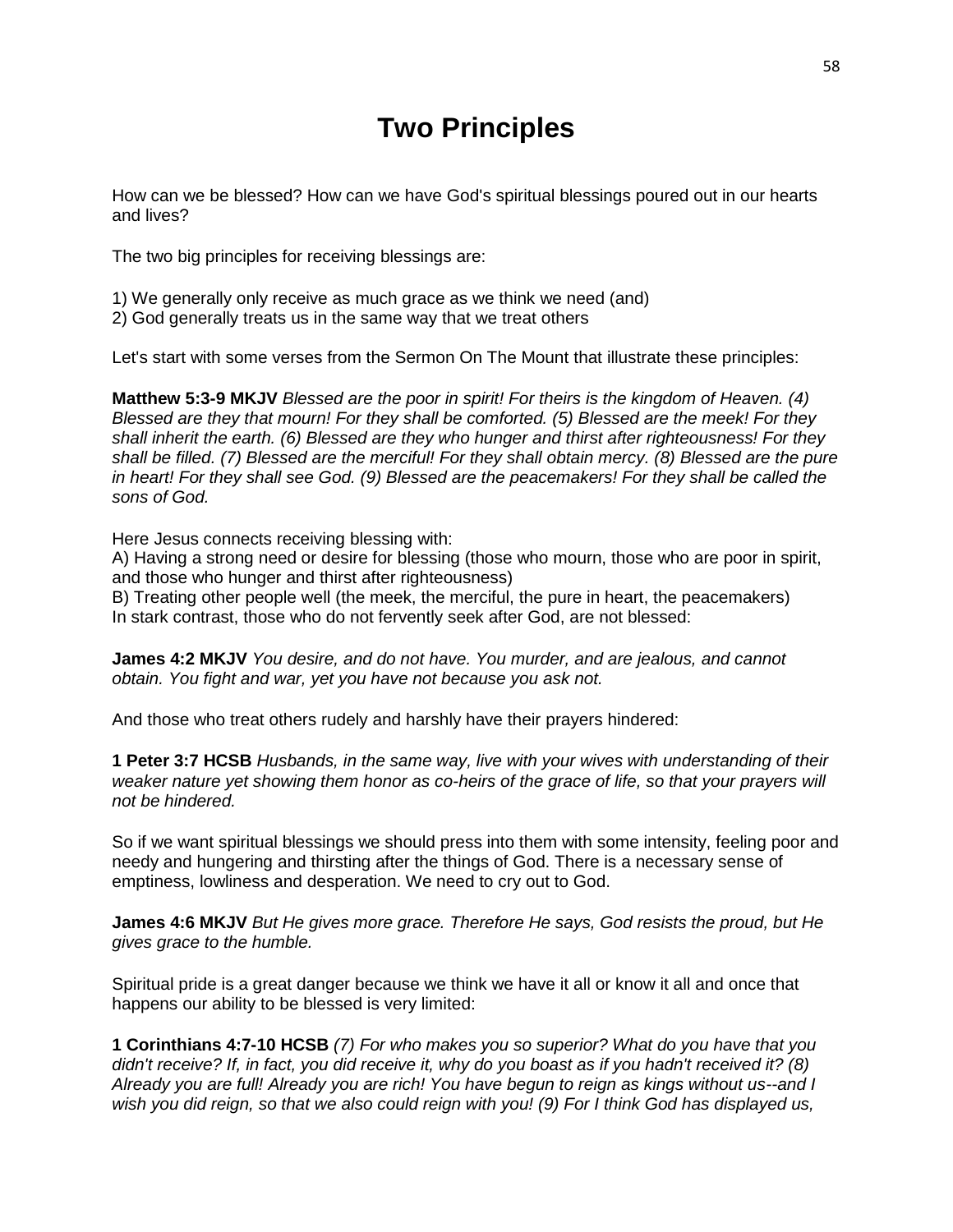*the apostles, in last place, like men condemned to die: we have become a spectacle to the world and to angels and to men. (10) We are fools for Christ, but you are wise in Christ! We are weak, but you are strong! You are distinguished, but we are dishonored!*

In the above verses Paul is being very sarcastic. He is punching holes in the spiritual pride of the Corinthian church which was going around saying things like: "we are kings, we are full, we are rich, we reign!" Paul points out their folly and his neediness.

Earlier Paul had dealt with their intellectual pride:

**1 Corinthians 3:18-20 MKJV** *(18) Let no one deceive himself. If anyone among you seems to be wise in this world, let him become a fool so that he may be wise. (19) For the wisdom of this world is foolishness with God; for it is written, "He takes the wise in their own craftiness." (20) And again, "The Lord knows the thoughts of the wise, that they are vain."*

A vessel that thinks that it is full cannot be further filled. If you want blessings you must so intensely realize that you need those blessings that you cry out in desperation for them:

**Mark 10:46-52 MKJV** *And they came to Jericho. And as He with His disciples and a large crowd went out of Jericho, blind Bartimeus, the son of Timeus, was sitting by the side of the highway, begging. (47) And when he heard that it was Jesus of Nazareth, he began to cry out and say, Jesus, son of David, have mercy on me! (48) And many warned him that he should be quiet, but he cried a great deal more, Son of David, have mercy on me! (49) And Jesus stood still and commanded him to be called. And they called the blind man, saying to him, Be of good comfort; rise up, He is calling you. (50) And casting away his garment, he rose up and came to Jesus. (51) And answering Jesus said to him, What do you desire that I should do to you? The blind man said to Him, My Lord, that I may see again. (52) And Jesus said to him, Go, your faith has healed you. And instantly he saw again, and he followed Jesus in the way.*

The second principle is that, generally speaking, God treats us as we treat others. He shows mercy to the merciful and so on.

**Matthew 5:7 MKJV** *Blessed are the merciful! For they shall obtain mercy.*

**James 2:13 MKJV** *For he who has shown no mercy shall have judgment without mercy, and mercy exults over judgment.*

**Luke 6:36-38 MKJV** *Therefore be merciful, even as your Father is merciful. (37) Judge not, and you shall not be judged. Condemn not, and you shall not be condemned. Forgive, and you shall be forgiven. (38) Give, and it shall be given to you, good measure pressed down and shaken together and running over, they shall give into your bosom. For with the same measure that you measure, it shall be measured to you again.*

Abundant blessings are poured out on the kind, the generous, the merciful and the forgiving! On the other hand, in Matthew 18:21-35 Peter asks about how often he should be forgiving and merciful. Jesus replies 'seventy times seven' - in other words, all the time, just as God forgives us. Jesus then goes on to tell the terrifying parable of the Unmerciful Servant whose appalling conduct gets him handed over to the torturers by the King. Hard-hearted people receive no blessing at all, rather they end up in spiritual torment.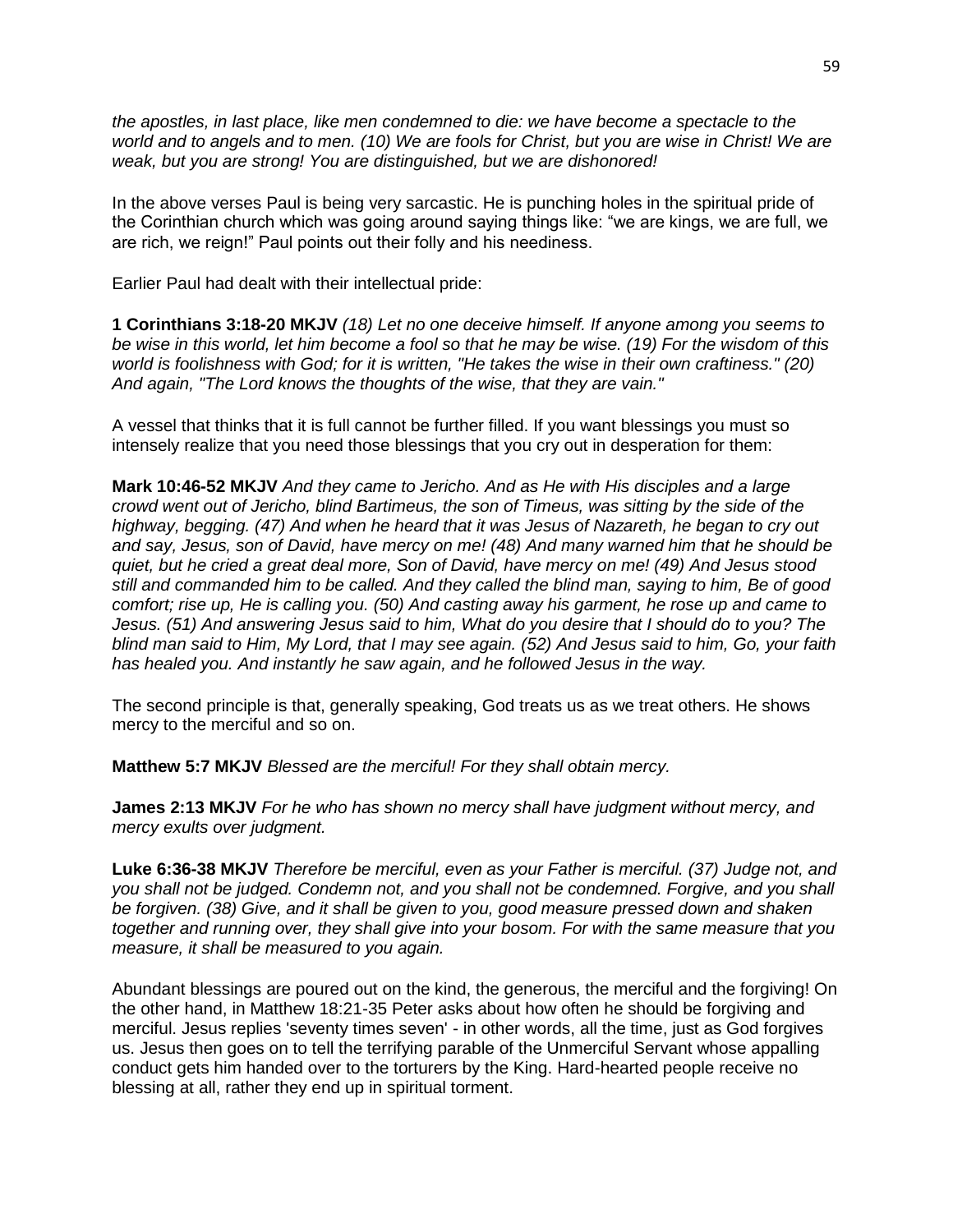Some may say: Now isn't this 'works' and how can it be by faith? Let us look at the process as a whole. We receive freely by faith and we give freely as a result of that faith, and as we give freely from faith more blessings flow back in to us and then we can give back out again.

**Matthew 10:8 MKJV** *Heal the sick, cleanse the lepers, raise the dead, cast out demons. You have received freely, freely give.*

At no point did we receive the blessing because we were 'good'. We received the blessing because we asked and thirsted and cried out and because after we received it we then acted in faith so as to pass it along to others also.

If God gives to us freely and we decide to keep it inside and never share it, or if we think we have no need of His free gift in the first place, then the whole faith-filled process stops in its tracks. We receive freely by faith and we give freely by faith treating others with the same gracious freedom that God has blessed us with. That is only just and fair and right. We are blessed to be a blessing.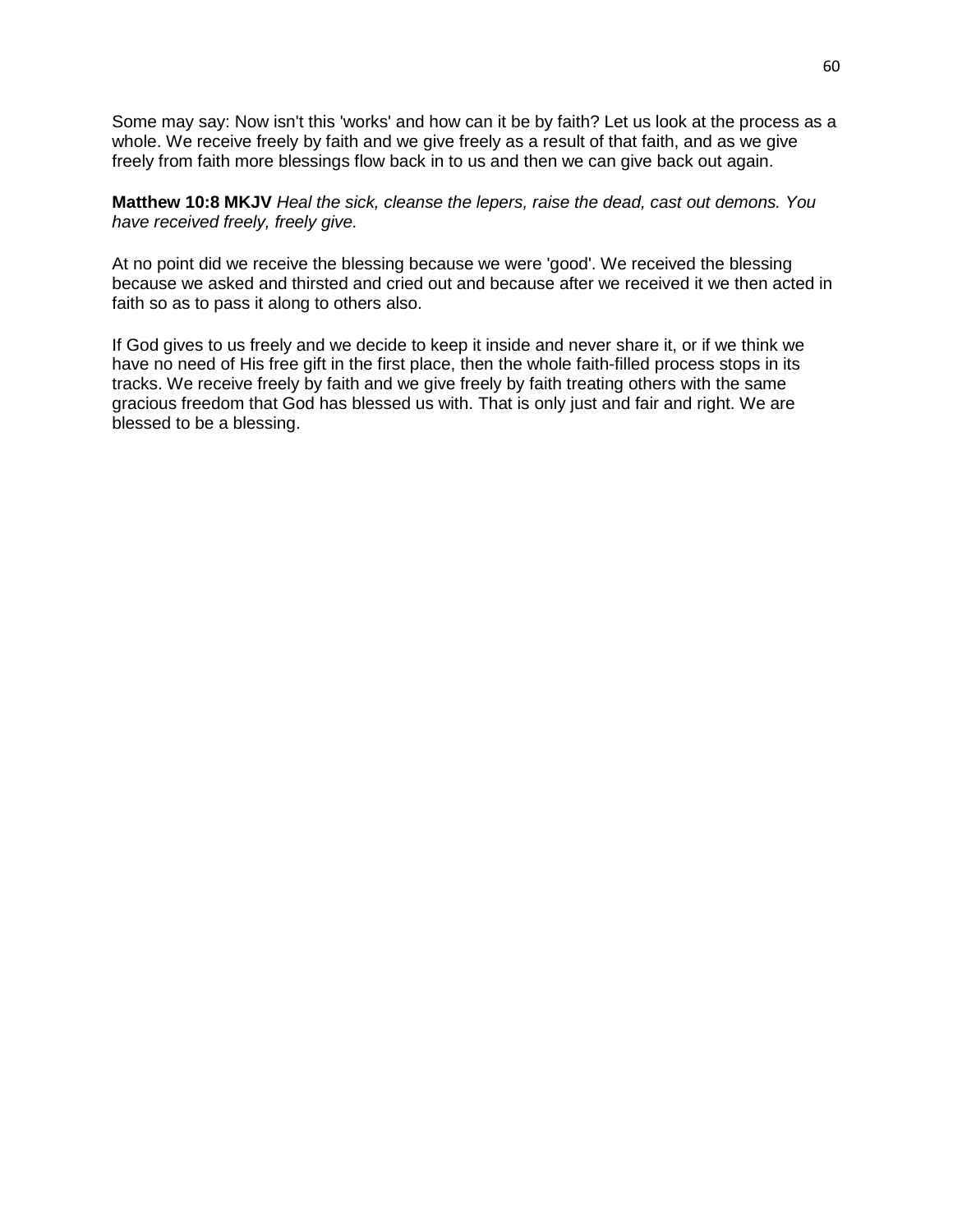## **Seeking The Positive Blessing**

In the last study on Two Principles we found that the blessings which come by faith come to those who seek them from a deep sense of personal need (poor in spirit, hungering and thirsting after righteousness etc.). And that those who receive blessings should pass the blessings along to others by being meek, generous, accepting, kind and merciful.

Today we will explore the principle of 'hungering and thirsting' after righteous things – which may include everything from your daily bread to the salvation of your friends and family. In particular, we will look at the principle of 'asking for the positive blessing'.

God is always positive in nature:

**1 John 1:5 MKJV** *And this is the message which we have heard from Him and declare to you, that God is light, and in Him is no darkness at all.*

God is light and in Him is no darkness at all. There is no darkness of any kind: no evil, no anxiety, no fear, and no dread. He is never surly, negative, small-minded or petty. Even God's justice is fair and righteous and serves a positive purpose in protecting the innocent from harm. Since we have such a positive God, who is light, then our prayers and desires should be for the things of the light.

We should pray for the positive. We should pray for things such as joy, peace, provision, strength, protection, and wisdom. Since God's character is light and is positive then we are most aligned with him when we are in the light and when we are positive in our requests. We need to ask for the positive, godly, desired end state. That is for what the situation would look like when the situation has been completely resolved. Let's look at some examples from the life of Jesus Christ:

**Mark 4:38-39 MKJV** *And He was in the stern of the boat, asleep on a headrest. And they awakened Him and said to Him, Master, do You not care that we perish? (39) And He awakened and rebuked the wind, and said to the sea, Peace! Be still! And the wind ceased, and there was a great calm.*

The disciples were calling out of fear "Master, do You not care that we perish?" while Jesus (who is always in the Light) spoke the desired positive solution into being by commanding "Peace, be still!"

**Luke 8:53-55 MKJV** *And they ridiculed, knowing that she was dead. (54) And He put them all out. And He took her by the hand and called, saying, Little girl, arise! (55) And her spirit came again, and she arose immediately. And He commanded that food be given her to eat.*

Everyone except Jesus sees the negative – a dead girl. Jesus however sees a potential miracle and simply commands the positive into being "Little girl arise", and the positive blessing comes to pass.

**John 11:43-44 MKJV** *And saying these things, He cried with a loud voice, Lazarus, Here! Outside! (44) And he who had died came out, bound hand and foot with sheets, and his face was bound with a cloth. Jesus said to them, Untie him and let him go!*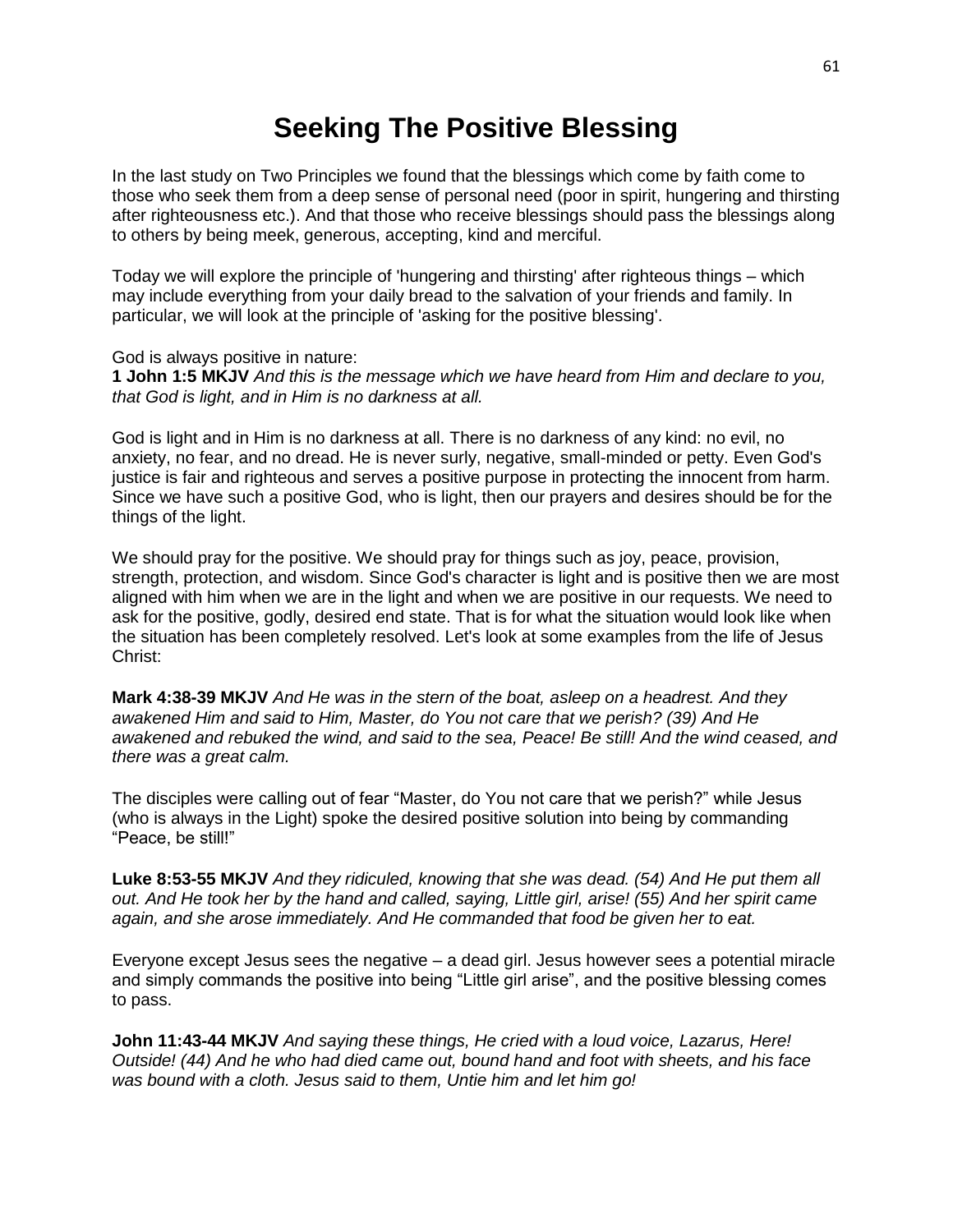Jesus envisions Lazarus coming forth and commands the positive blessing (a living walking Lazarus) into being. Similarly, when confronted with a leper He commands the desired end state "Be cleansed", or when confronted with a demon Jesus simply says "Come out". Jesus' method is to out-bless the curse. In other words, He focuses on the positive so that when it is realized it completely swallows up the negative.

The apostles applied this same principle when they healed the lame man at the Gate Beautiful:

**Acts 3:6-8 MKJV** *But Peter said, Silver and gold have I none, but what I have I give you. In the name of Jesus Christ of Nazareth, rise up and walk! (7) And taking him by the right hand, he lifted him up. And immediately his feet and ankle-bones received strength. (8) And leaping up, he stood and walked and entered with them into the temple, walking and leaping and praising God.*

By commanding the blessing (rise up and walk) the problem of lameness is automatically swallowed up and dealt with! So the principle is: That we create a positive picture of the blessing that will out-bless the curse and we then pray for that positive and real blessing to be made manifest. Now the principle of praying for the positive alternative can be applied as follows:

Instead of praying "Lord remove my temper" - pray "Lord fill me with the Holy Spirit and with love and patience and self-control". If you have the Spirit and love, patience and self-control then these will out-bless the curse and your temper will be dealt with!

And instead of fearing financial ruin pray something like this: "Lord I think You that will supply all my needs out of Your riches in glory. I ask for your righteous and powerful provision so that we can be free of debt and meet all our financial obligations. Lord we also ask for an abundance according to your word 'and there shall be some left over' (2 Kings 4:43,44, 2 Chronicles 31:10, Luke 9:17). In Jesus wonderful Name. Amen."

Instead of praying "Lord please don't let me lose my job" pray "Lord give me great favor with my boss and with the company and with all who deal with me and give me a spirit of excellence so that I am the most valuable employee at work so that I retain my job and even am promoted."

And instead of praying "O Lord don't let me fail this exam" you should ask for the positive – that God would give you wisdom and concentration, help you to study and retain the right material and would give you a peaceful heart so that you can do your best on the day.

Instead of crying "Lord keep me out of sexual sin" pray "Lord give me a spirit of wisdom, purity, godliness and self-restraint. Fill me with the Holy Spirit and the fear of the Lord so that I always remember that my body is a temple of Your Holy Spirit. And lead me not into temptation and place my feet upon the paths of righteousness for Your Name's sake".

The light swallows up the darkness so pray for the light! When you are irritable - pray to be filled with peace, when you are starting to be judgmental - pray to be filled with mercy, when you think the whole world is filled with stupid people - pray for forbearance, and when you find yourself cold and selfish - pray to be set on fire by the love of God.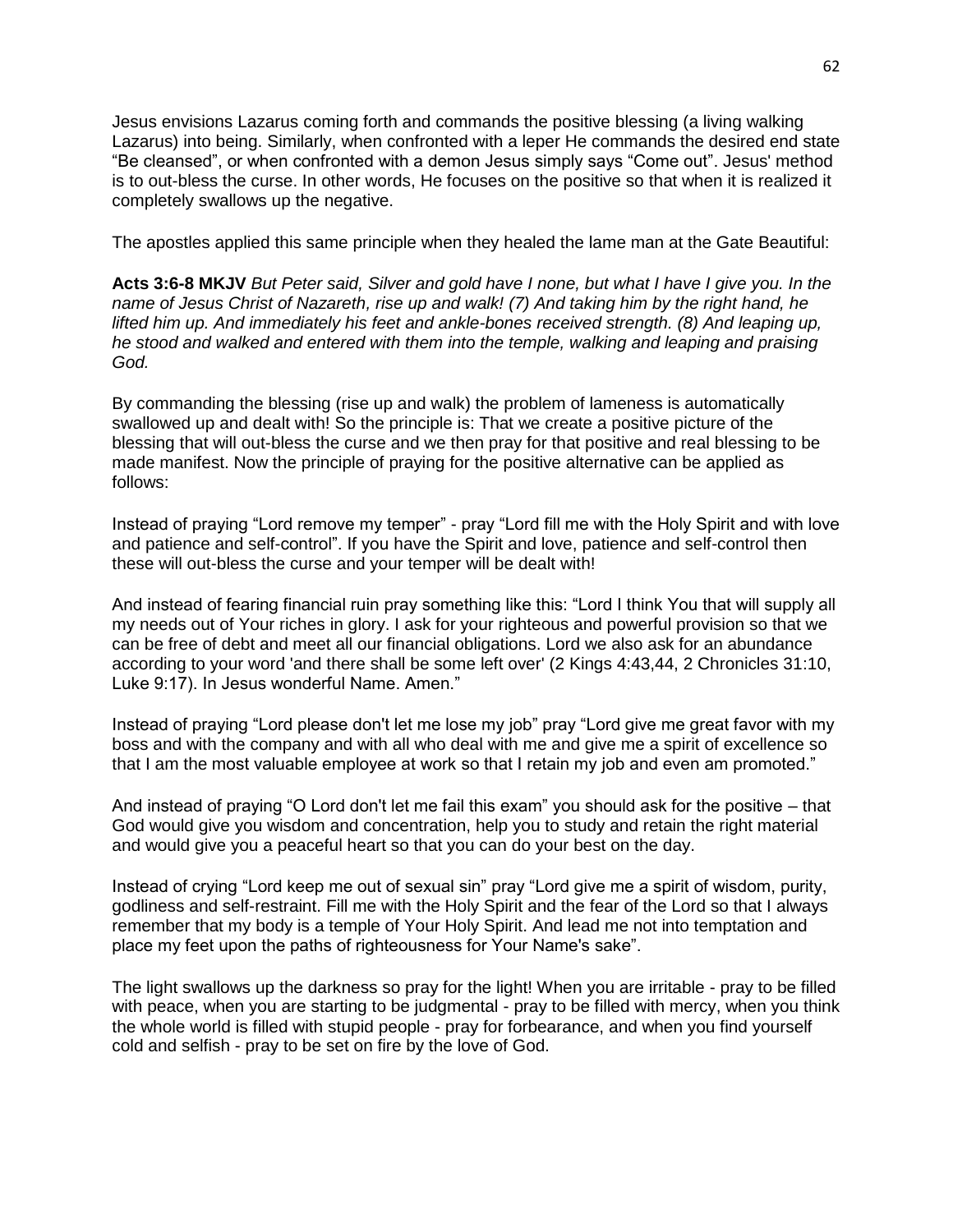One word of caution - this biblical picture of the positive is not highly materialistic, nor is it loaded with pride and selfish ambition. By all means pray for your needs, and even for justice but not for worldly desires or for revenge. We must pray as children of the light.

By fervently praying for the biblical, positive, creative solution we are automatically exercising our faith in the character of a God who is Light in all that He does.

James 5:16 Webster ... The effectual fervent prayer of the righteous man availeth much.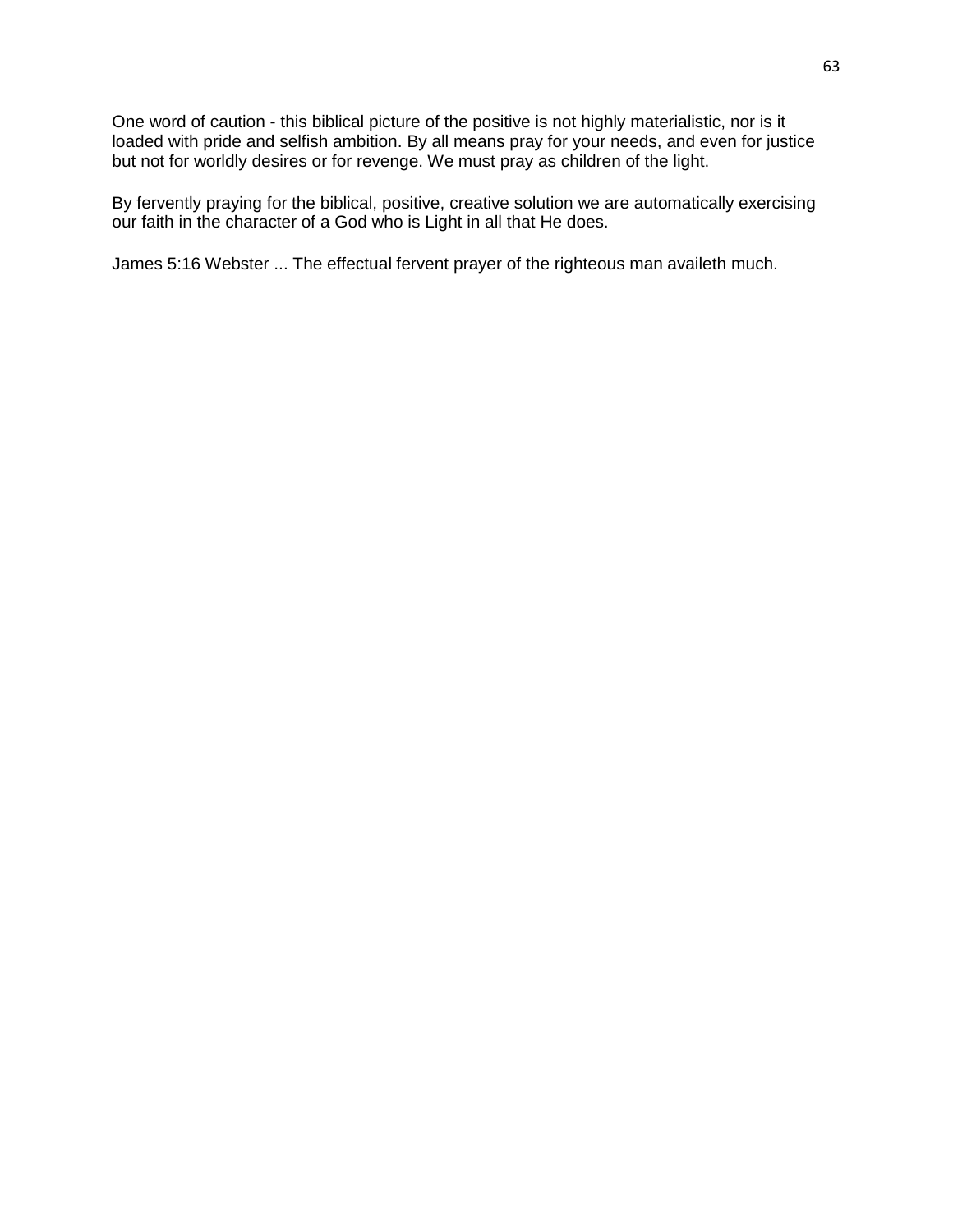# **What Do You Desire That I Should Do For You?**

What would you do if God asked you: "What do you desire that I should do for you"?

**Mark 10:51-52 MKJV** *And answering Jesus said to him, What do you desire that I should do to you? The blind man said to Him, My Lord, that I may see again. (52) And Jesus said to him, Go, your faith has healed you. And instantly he saw again, and he followed Jesus in the way.*

Now why would Jesus bother asking such questions? Surely He already knew the answers? The need to ask specifically is for *our benefit.* God already knows what we need even before we ask! **Matthew 6:8 MKJV** …. *for your Father knows what things you have need of, before you ask Him.*

We are creatures who need to ask specific things from our Creator. The grace of God is often for specific situations such as healing, temptation, daily bread, and the challenges of ministry. His blessings are tailored to our daily requirements.

And as we saw in an earlier study, we generally only get as much grace as we think we need. Pride and self-sufficiency are a great blockage to blessing - while poverty of spirit and being spiritually hungry are among the keys to blessing. So we often need to ask, humbly and specifically, for that which we need from God.

When we ask specific things from God we will find at least seven benefits:

- 1. We acknowledge our need and become humble before God
- 2. We grow in faith and boldness as we see God answer specific, concrete requests
- 3. We become practiced in prayer
- 4. We have a daily walk with God asking Him into every situation of life
- 5. We learn more about what God wants us to ask of Him
- 6. We develop a testimony of what the Lord has done for us over the years
- 7. As our stubborn pride and independence vanish our relationships improve

We also need to believe that God wants to fulfill your desires:

**Psalms 37:4 HCSB** *Take delight in the LORD, and He will give you your heart's desires.*

**Psalms 145:15-16 MKJV** *The eyes of all wait on You; and You give them their food in due season. (16) You open Your hand and satisfy the desire of every living thing.*

Indeed, God is a rewarder of those that seek Him: **Hebrews 11:6 MKJV** *But without faith it is impossible to please Him, for he who comes to God must believe that He is and that He is a rewarder of those who diligently seek Him.*

The phrase 'diligently seek Him' is important. There is a degree of diligence required even in the spiritual realm. Hannah had to get to the point of emotional desperation before she was noticed by Eli and received God's blessing; Zaccheus had to climb the sycamore tree; the Syrophoenician woman had to press in and give a good reply to Jesus testing statements; and it was the blind men who cried out noisily that received the miracle while the bystanders were not particularly blessed at all.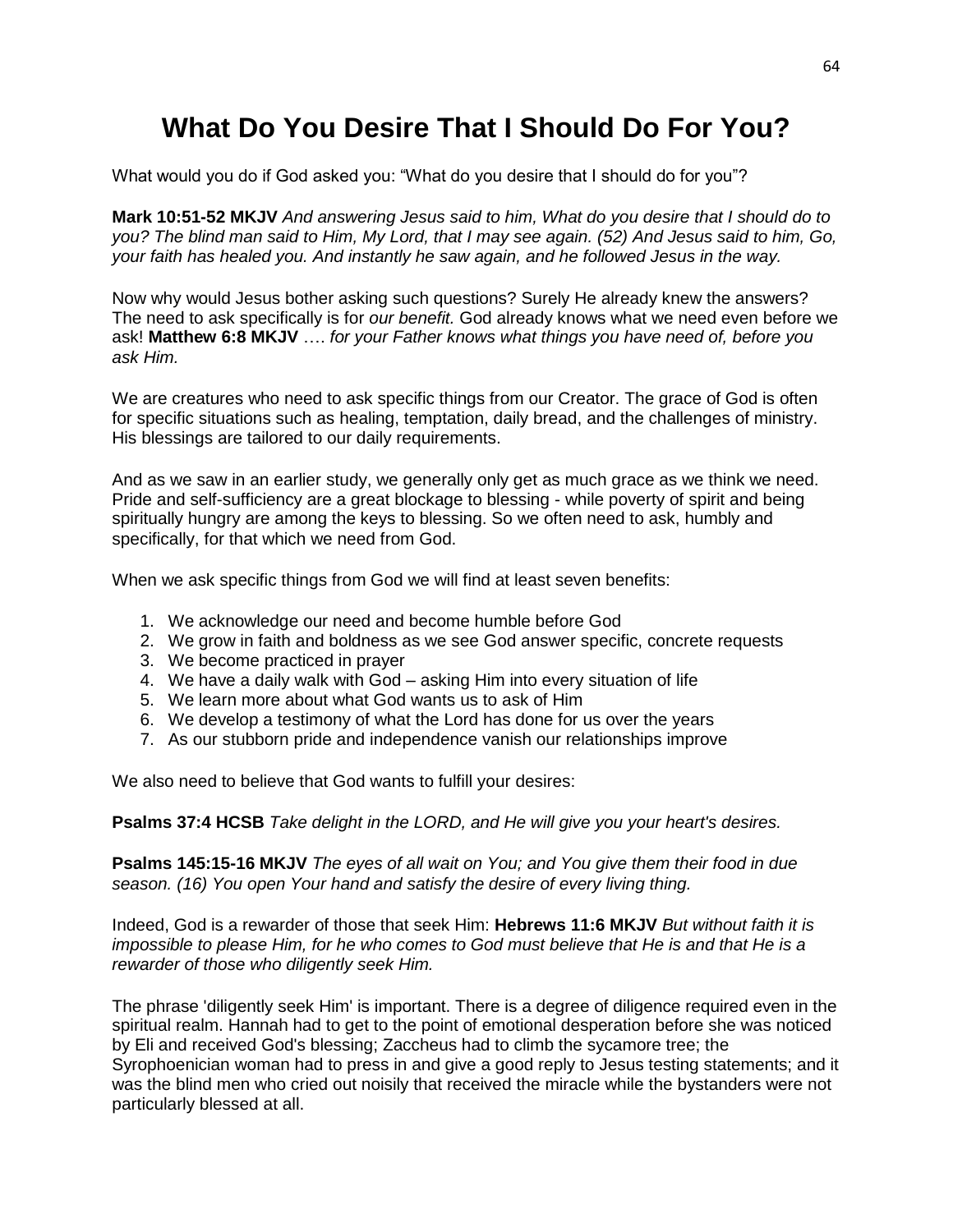**Proverbs 13:4 Webster** *The soul of the sluggard desireth, and hath nothing: but the soul of the diligent shall be made fat.*

The great saints had a kind of focused emptiness before God. They were persistently asking, seeking, knocking, mourning, hungering, thirsting, and praying in the Spirit at all times, looking to the Lord for the answers to their prayers.

[Now I do not mean 'emptiness' as in having a blank mind but rather being empty and poor in spirit, having no ego, pride or independence with regard to our Creator. It is the lowly empty vessel that is filled from above.]

The men and women of faith were always able to say something when God asked them what they desired Him to do for them. When God appeared to Abraham he had a very specific answer – a male heir. Faith believes that God will do specific positive, tangible and real things. Faith believes that God rewards and answers our deepest desires.

There are those who take a very philosophical line and say that we should not request earthly rewards from God but should just ask for vague spiritual blessings, and perhaps not even that. They often say 'we should seek the Giver and not the gift'.

While this sounds very noble it is frequently designed to dodge the uncomfortable realities of specific answers to prayer. God tells us, again and again to "ask". Asking is good. Asking is obedience.

**Matthew 7:7-8 Webster** *Ask, and it shall be given you; seek, and ye shall find; knock, and the door shall be opened to you: (8) For every one that asketh, receiveth; and he that seeketh, findeth; and to him that knocketh, the door shall be opened.*

**Matthew 21:22 Webster** *And all things whatever ye shall ask in prayer, believing, ye shall receive.*

**John 14:13-14 Webster** *And whatever ye shall ask in my name, that will I do, that the Father may be glorified in the Son. (14) If ye shall ask any thing in my name, I will do it.*

How can we put this into practice? One good way is to keep a prayer diary ruled up into three columns: a wide column in which you write prayer requests, and two narrower columns in which you put the date requested and the date the prayer is answered. You may even keep such a prayer diary in your home church or bible study group so all the members can submit prayer requests and see the results of believing group prayer.

Another method is fasting – where you skip a meal and seek God about a particular matter. This shows you are serious and intent on solving that problem or having an answer from God in that particular matter. Sketch the problem out before the Lord. Even write a letter to God about it. But present it clearly before the Lord with all your heart.

And remember to picture the positive faith outcome. Ask for the positive solution, the positive blessing that you want from God. Describe what it would look like when God has entered into the situation e.g. "Lord I wish to be made well".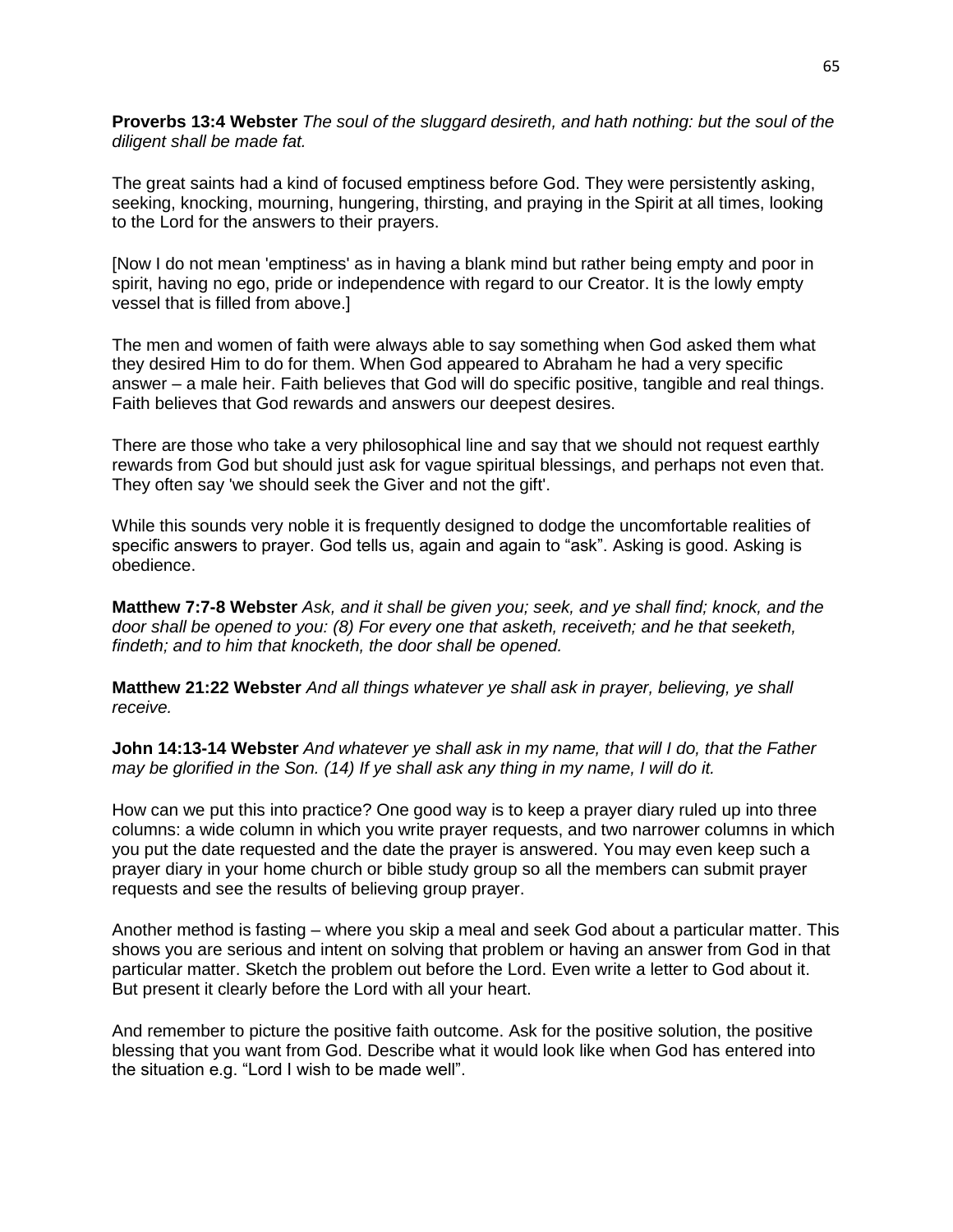# **Waiting On The Lord**

Walking in the Spirit, and being led by the Spirit, involves sensitivity to not only *what* God wants done, but also *when* He wants that thing done. Timing is important. When the timing is wrong a powerful engine can be shaken into many pieces. But when the timing is right the same engine can produce hundreds of horsepower. There is a proper spiritual timing for all things:

**Ecclesiastes 3:1-11 HCSB** *(1) There is an occasion for everything, and a time for every activity under heaven: (2) a time to give birth and a time to die; a time to plant and a time to uproot; (3) a time to kill and a time to heal; a time to tear down and a time to build; (4) a time to weep and a time to laugh; a time to mourn and a time to dance; (5) a time to throw stones and a time to gather stones; a time to embrace and a time to avoid embracing; (6) a time to search and a time to count as lost; a time to keep and a time to throw away; (7) a time to tear and a time to sew; a time to be silent and a time to speak; (8) a time to love and a time to hate; a time for war and a time for peace…(11) He has made everything appropriate in its time.* 

These 'times' are seasons of the Spirit, moments of grace. Just as someone might say to you 'this is not the right time to mention a pay raise'. Here 'a time' means the appropriate time and does not have anything much to do with clock time. The Scriptures have a number of views of time:

- 1. Immediately the instant moment, especially mentioned in Mark's Gospel
- 2. Eternity time without end, time in God's Presence, everlasting to everlasting
- 3. Clock Time the third hour, the ninth hour, the third watch of the night
- 4. Calendar Time months, seasons, years, the third year of King Hezekiah etc.
- 5. Cyclical time time as repeating itself, as if the days of the year / history were on a looped string. Mainly mentioned in Job and Ecclesiastes
- 6. Event Time after X then Y, that is the first event must be completed before the second event will occur e.g. the gospel of the Kingdom being preached to all nations....and then the end shall come
- 7. Seasonal Time a time for love and a time for hate, see above. The appropriate time or season in which to undertake an activity
- 8. Prophetic Time the future being seen in the present, eternity being glimpsed in terms of present or past realities (sometimes past tense is used for future events). Sometimes a number of events hundreds of years apart are referred to in the same prophecy.

As we wait upon the Lord we will be waiting in one of these modes of time. The Spirit may tell us to pause because the time is not yet. Or we may be told to move quickly while there is an open door for the gospel, a window of opportunity for ministry.

God has His timing for His blessings, whether they be spiritual blessings or blessings of a more down-to-earth kind. We can wear ourselves out trying to make things happen before their time or we can wait upon the Lord, trusting Him for the perfect timing for all things:

**Psalms 27:13-14 HCSB** *I am certain that I will see the LORD's goodness in the land of the living. (14) Wait for the LORD; be courageous and let your heart be strong. Wait for the LORD.*

**Psalms 37:34 HCSB** *Wait for the LORD and keep His way, and He will exalt you to inherit the land. You will watch when the wicked are destroyed.*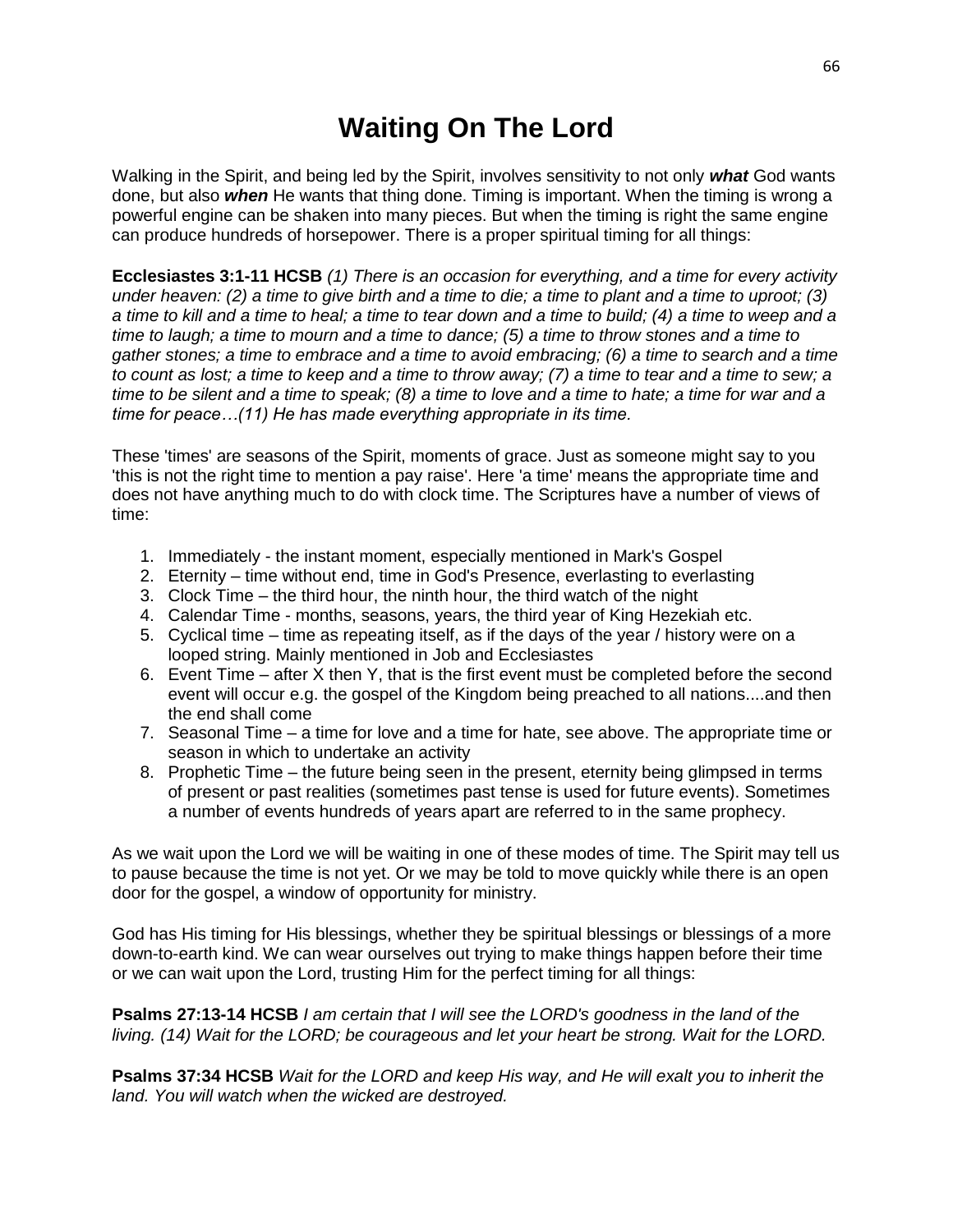**Isaiah 40:31 Webster** *But they that wait upon the LORD shall renew their strength; they shall mount up with wings as eagles; they shall run, and not be weary; they shall walk, and not faint.*

As we wait upon the Lord the Holy Spirit puts 'air under our wings' and we are raised high like an eagle lifted by a thermal air current in the deserts of Israel. When we wait upon God we cease from useless striving so that our energy is well expended and is often renewed so that we can run and not be weary and walk and not faint.

Waiting on God requires a lot of faith and hope. It is tempting to give up and solve it ourselves – especially when it is a deeply emotional issue such as a desire for justice: **Proverbs 20:22 Webster** *Say not thou, I will recompense evil; but wait on the LORD, and he shall save thee.*

**Psalms 37:7-9 Webster** *Rest in the LORD, and wait patiently for him: ... Cease from anger, and forsake wrath: fret not thyself in any wise to do evil. (9) For evil doers shall be cut off: but those that wait upon the LORD, they shall inherit the earth.*

Those who wait upon the Lord will inherit the earth (Psalm 37:9) and even the meek will inherit the earth (Matthew 5:5). The meek are those who can wait quietly for God to show up on their behalf. They are not angry, fretful or impatient. They do not throw their weight around in an obnoxious and carnal manner. They prefer to pray through life's problems than crash through in a fury.

However, waiting on the Lord is not the same as sitting on your hands! It is patient but it is not passive. Waiting on the Lord involves actively listening to the inner man, to the voice of Christ within you, to the leading of the Holy Ghost, so that you know God's timing in every matter.

For this you will need to activate your 'spiritual senses' – that is your spiritual eyes and ears so that you get to know the personal voice of God much more clearly. That will be the main topic in the second part of this series (today's study completes Workbook 1).

**Hebrews 5:14 MKJV** *But solid food belongs to those who are of full age, even those who because of use have their senses exercised to discern both good and evil.*

The senses that discern good and evil are not the normal faculties of touch, taste, smell, hearing and sight. A person can have their physical senses in perfect working order and still be spiritually and morally undiscerning! These are spiritual senses and they must be attuned to spiritual realities.

**Matthew 16:1-3 MKJV** *The Pharisees and the Sadducees came to Him, tempting Him. And they asked Him that He would show them a sign from Heaven. (2) He answered and said to them, When it is evening, you say, Fair weather; for the sky is red. (3) And in the morning, Foul weather today; for the sky is red and gloomy. Hypocrites! You can discern the face of the sky, but you cannot see the signs of the times!* 

The Pharisees had their physical senses intact and could work out the weather, but their spiritual senses were so dull that they could not recognize the times of their Messiah.

**Matthew 13:14-15 MKJV** *And in them is fulfilled the prophecy of Isaiah which said, "By hearing you shall hear and shall not understand; and seeing you shall see and shall not perceive; (15) for this people's heart has become gross, and their ears are dull of hearing, and they have*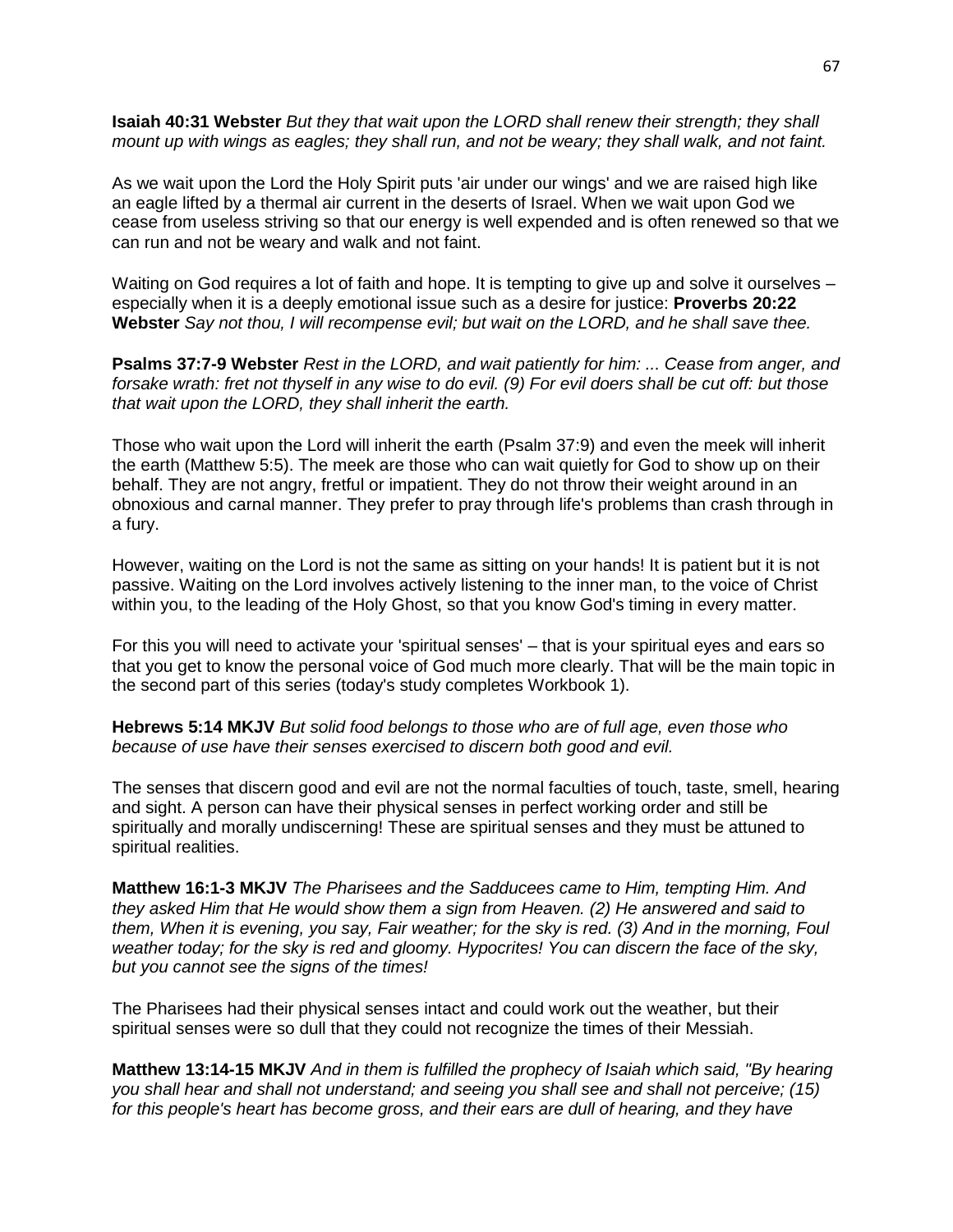*closed their eyes, lest at any time they should see with their eyes and hear with their ears and should understand with their heart, and should be converted, and I should heal them."*

We need the Spirit's timing. We need to be in tune with Heaven. We need to wait upon the Lord.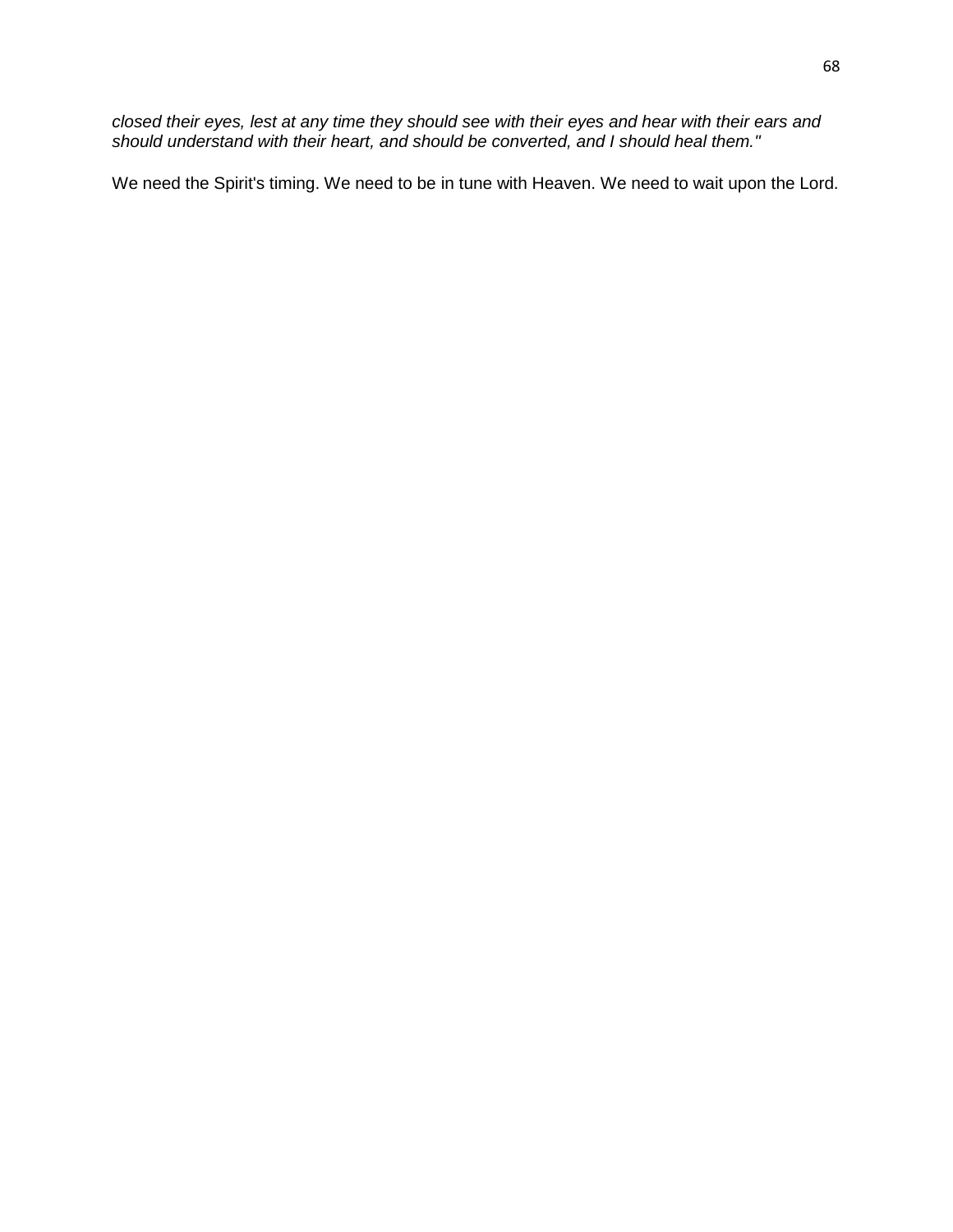#### **Review Questions**

- 1. What are the main lessons that you have learned as you have studied this workbook?
- 2. Is there a particular Scripture that has really spoken to you? Write it out:
- 3. What have you learned about God the Father?
- 4. What have you learned about Jesus Christ?
- 5. What have you learned about the Holy Spirit?
- 6. How has your relationship with God improved?
- 7. How has your understanding of the Bible improved?
- 8. What is the New Covenant? (Study 1)
- 9. What is the relationship between the New Covenant and the Old Covenant? (Studies 1- 2)
- 10. How do we live by faith in the precious promises of God? (Study 3)
- 11. What is New Nature? (Studies 4 & 5)
- 12. What does it mean to be led by the Spirit? (Studies 1-5)
- 13. Write out Galatians 5:16-18 below:
- 14. What does Galatians 5:16-18 mean for the Spirit-led life?
- 15. Write out Romans 8:4-6 below:

Why is it important to have our mind set on the things of the Spirit? (Study 6)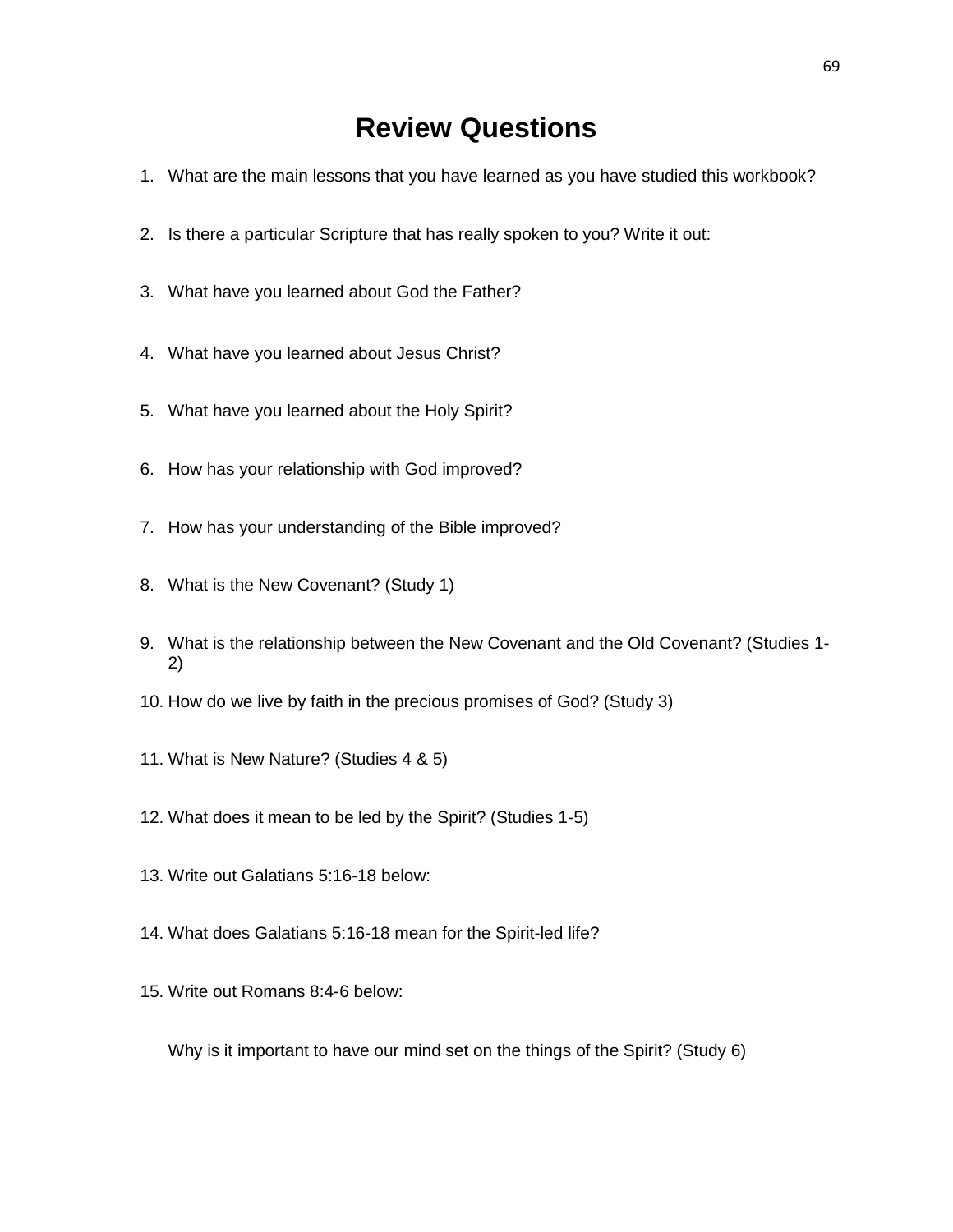- 16. What does God want to do with Heaven and Earth? (Study 7)
- 17. What is the 'kosmos' and what are Christians to do about it? (Study 8)
- 18. What is faith? (Study 9)
- 19. What does it mean to 'walk by faith'? (Studies 10-12)
- 20. How does the Holy Spirit act as our coach? (Study 13)
- 21. Why is holiness important? What is the relationship between grace and holiness? (Study 14)
- 22. What is the 'highway of holiness'? (Study 15)
- 23. What is the baptism in the Holy Spirit? (Study 16)
- 24. What is the difference between the Holy Spirit "in" a Christian and "upon" a Christian? How does this relate to the fruit of the Spirit and the gifts of the Spirit? (Study 17)
- 25. What sort of power does the baptism in the Holy Spirit impart to the Christian? (Study 18)
- 26. Write out Ephesians 4:10 below:

How does Ephesians 4;10 relate to the baptism in the Holy Spirit? (Study 19)

27. How do we receive baptism in the Holy Spirit? (Study 20)

Why do some Christians lack deeper experiences of the Holy Spirit? (Study 20)

- 28. How do we receive spiritual blessings? (Study 21)
	- a) By being very good and holy
	- b) By attending church and doing many religious good works
	- c) By hearing with faith
	- (Now check your answer with Galatians 3:1-5)